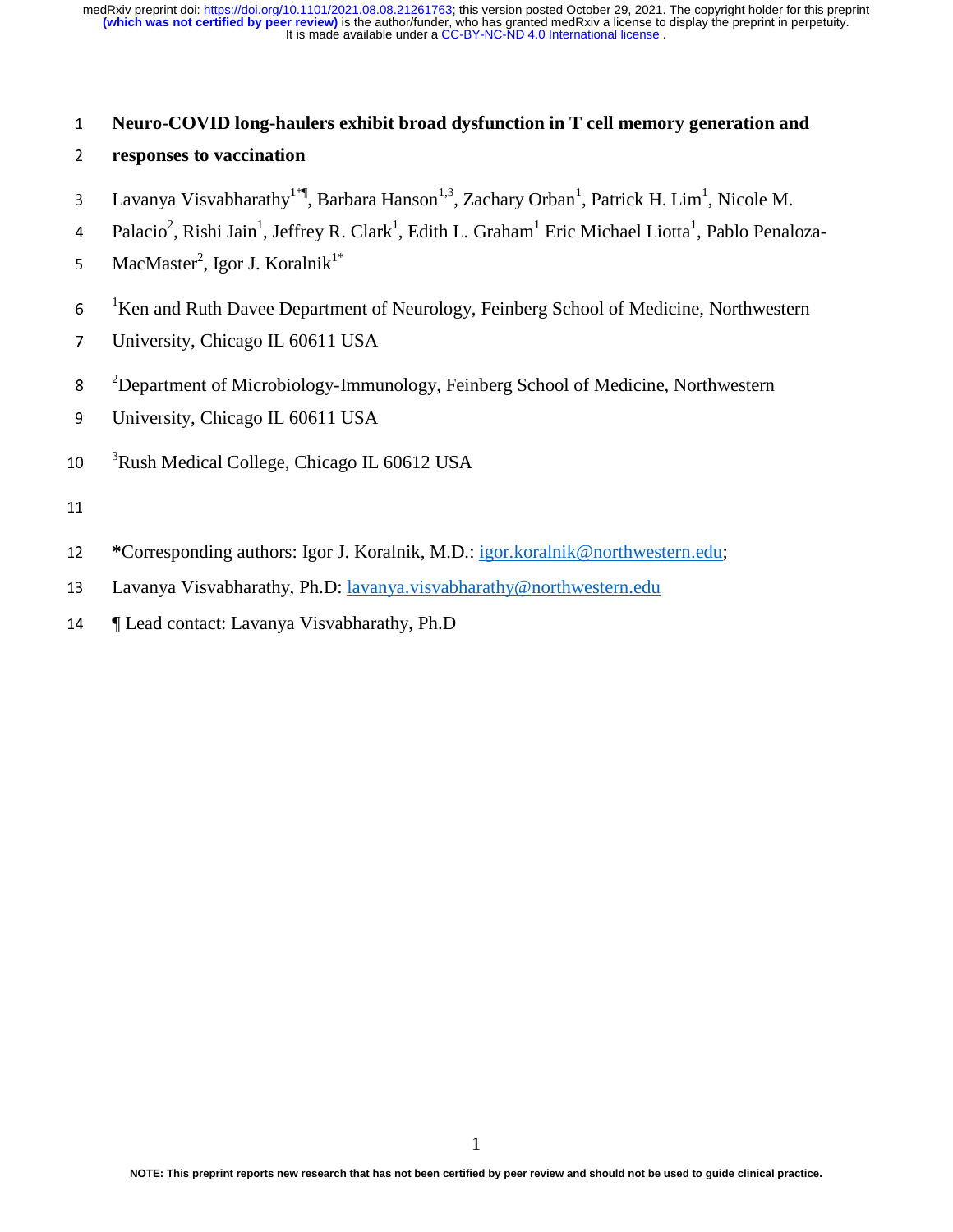## <sup>15</sup>**Summary**

| 16 | The high prevalence of post-acute sequelae of SARS-CoV-2 infection (PASC) is a significant           |
|----|------------------------------------------------------------------------------------------------------|
| 17 | health concern. In particular, virus-specific immunity in patients who suffer from chronic           |
| 18 | neurologic symptoms after acute SARS-CoV-2 infection remain poorly understood. Here, we              |
| 19 | report that Neuro-PASC patients have a specific immunological signature composed of humoral          |
| 20 | and cellular responses that are biased towards different SARS-CoV-2 structural proteins              |
| 21 | compared to healthy COVID convalescents, including a significant elevation in Nucleocapsid-          |
| 22 | specific antibody and T cell responses. Interestingly, the severity of cognitive deficits or quality |
| 23 | of life markers in Neuro-PASC patients are associated with reduced effector molecule expression      |
| 24 | in memory T cells. Furthermore, we demonstrate a sustained elevation in T cell responses to          |
| 25 | SARS-CoV-2 mRNA vaccines in Neuro-PASC patients compared with healthy COVID                          |
| 26 | convalescents. These data provide a framework for the rational design of predictive biomarkers       |
| 27 | and therapeutics for long COVID syndrome.                                                            |
| 28 | Keywords: COVID-19 immunity, T cell memory, Neuro-PASC, long COVID, vaccine-induced                  |

29 immunity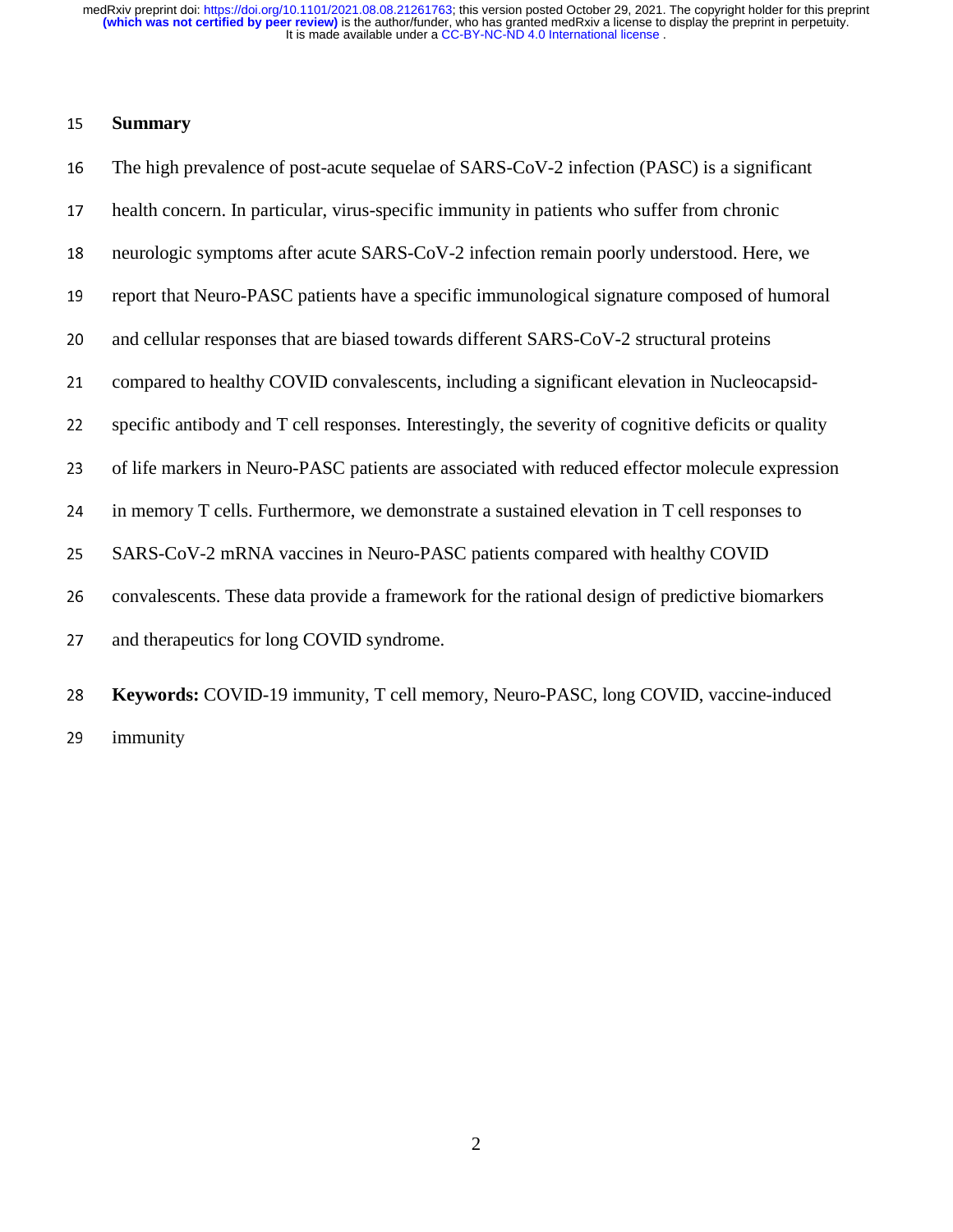It is made available under a [CC-BY-NC-ND 4.0 International license](http://creativecommons.org/licenses/by-nc-nd/4.0/) . **(which was not certified by peer review)** is the author/funder, who has granted medRxiv a license to display the preprint in perpetuity. medRxiv preprint doi: [https://doi.org/10.1101/2021.08.08.21261763;](https://doi.org/10.1101/2021.08.08.21261763) this version posted October 29, 2021. The copyright holder for this preprint

### <sup>30</sup>**Introduction**

| 31 | SARS-CoV-2 is the causative agent of a worldwide pandemic that started in Wuhan,             |
|----|----------------------------------------------------------------------------------------------|
| 32 | China in December, 2019. There have been more than 240 million cases and over 5 million      |
| 33 | deaths globally attributable to COVID-19 disease (1). Although highly effective vaccines are |
| 34 | now used to prevent severe disease and death caused by SARS-CoV-2, long-term sequelae of     |
| 35 | SARS-CoV-2 infection are increasingly becoming an important medical concern.                 |

<sup>36</sup>SARS-CoV-2 infection can result in a wide spectrum of clinical manifestations ranging <sup>37</sup>from asymptomatic carriage to severe multi-organ dysfunction (*2-4*), and predictive biomarkers 38 to prognosticate either of these clinical outcomes are currently lacking. Globally, the estimated 39 fatality rate following SARS-CoV-2 infection is approximately 2%, but not all patients recover 40 to their baseline states (5). "Long COVID" affects an estimated 30% of all infected people and 41 includes symptoms persisting more than 28 days after SARS-CoV-2 infection, termed "post-42 acute sequelae of SARS-CoV-2 infection" or PASC (6, 7). Greater than two-thirds of <sup>43</sup>hospitalized COVID patients experience ongoing fatigue, breathlessness, and psychiatric issues <sup>44</sup>such as post-traumatic stress disorder (PTSD) 4-8 weeks after discharge (*8*). Although the <sup>45</sup>majority of people with prior SARS-CoV-2 infection experience mild disease not requiring 46 hospitalization, more than half of these individuals have symptoms persisting more than 4 <sup>47</sup>months after acute infection (*9*). Many people who survived Middle-East Respiratory Virus <sup>48</sup>(MERS) and the original SARS-CoV epidemic also experienced PTSD and neurological 49 impairments up to 3.5 years after acute infection  $(10, 11)$ , suggesting that long-term neurological 50 sequelae are a common consequence of certain coronavirus infections more broadly. Recent 51 studies on recovered COVID-19 patients similarly showed significant cognitive deficits in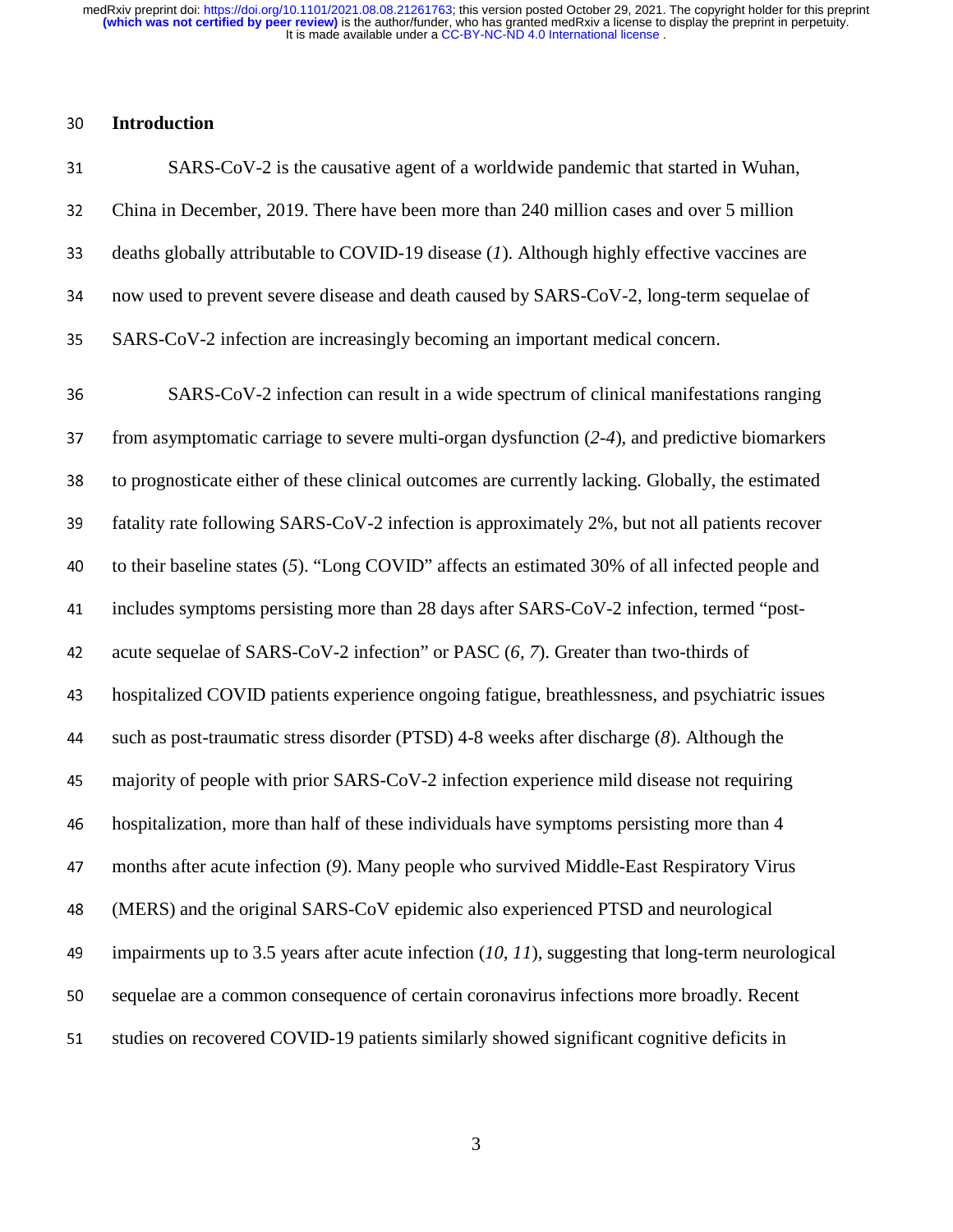It is made available under a [CC-BY-NC-ND 4.0 International license](http://creativecommons.org/licenses/by-nc-nd/4.0/) . **(which was not certified by peer review)** is the author/funder, who has granted medRxiv a license to display the preprint in perpetuity. medRxiv preprint doi: [https://doi.org/10.1101/2021.08.08.21261763;](https://doi.org/10.1101/2021.08.08.21261763) this version posted October 29, 2021. The copyright holder for this preprint

52 attention, working memory, and emotional processing months after the resolution of acute 53 infection (12).

54 Numerous studies suggest that T cells are necessary for the clearance of SARS-CoV-2. In 55 particular,  $CD4^+$  T cell responses directed against the Spike protein were found in 100% of 56 healthy COVID convalescents (13), and virus-specific T cell responses were sub-optimal or 57 impaired in severely ill COVID patients (14). Post-mortem autopsies of COVID patients found <sup>58</sup>innate immune cells but not lymphocytes were enriched in lung infiltrate, and that these patients 59 exhibit impaired germinal center formation in lung draining lymph nodes suggesting a defective 60 T follicular helper cell response in severe COVID (15). Additional studies have shown that  $CD8<sup>+</sup>$ 61 T cell depletion after SARS-CoV-2 infection of rhesus macaques impairs anamnestic immune 62 protection after subsequent re-infection (*16*). However, though prior studies have suggested a 63 role for T cells in protecting against acute SARS-CoV-2 infection, these studies did not include 64 those with lingering PASC. Thus, the contribution of virus-specific T cell responses to the 65 etiology of chronic Neuro-PASC remain poorly understood. 66 Here, we focus on a cohort of mostly non-hospitalized long COVID patients presenting 67 with neurological symptoms ("Neuro-PASC") who exhibit a reduction in quality of life with <sup>68</sup>regards to cognitive and fatigue parameters (*17*). Our studies show three critical findings: Firstly, 69 that Neuro-PASC patients exhibit decreased Spike-specific but increased Nucleocapsid- and

<sup>70</sup>Membrane-specific T cell responses compared with healthy convalescents. Secondly, that the <sup>71</sup>severity of cognitive deficits and quality of life markers were associated with enhanced cytolytic 72 granule expression in memory T cell subsets. Thirdly, we demonstrate that T cell responses to

73 SARS-CoV-2 vaccination are more robust compared with control groups, but may result in

74 aberrant kinetics. Together, these data suggest wide-scale immunological alterations in Neuro-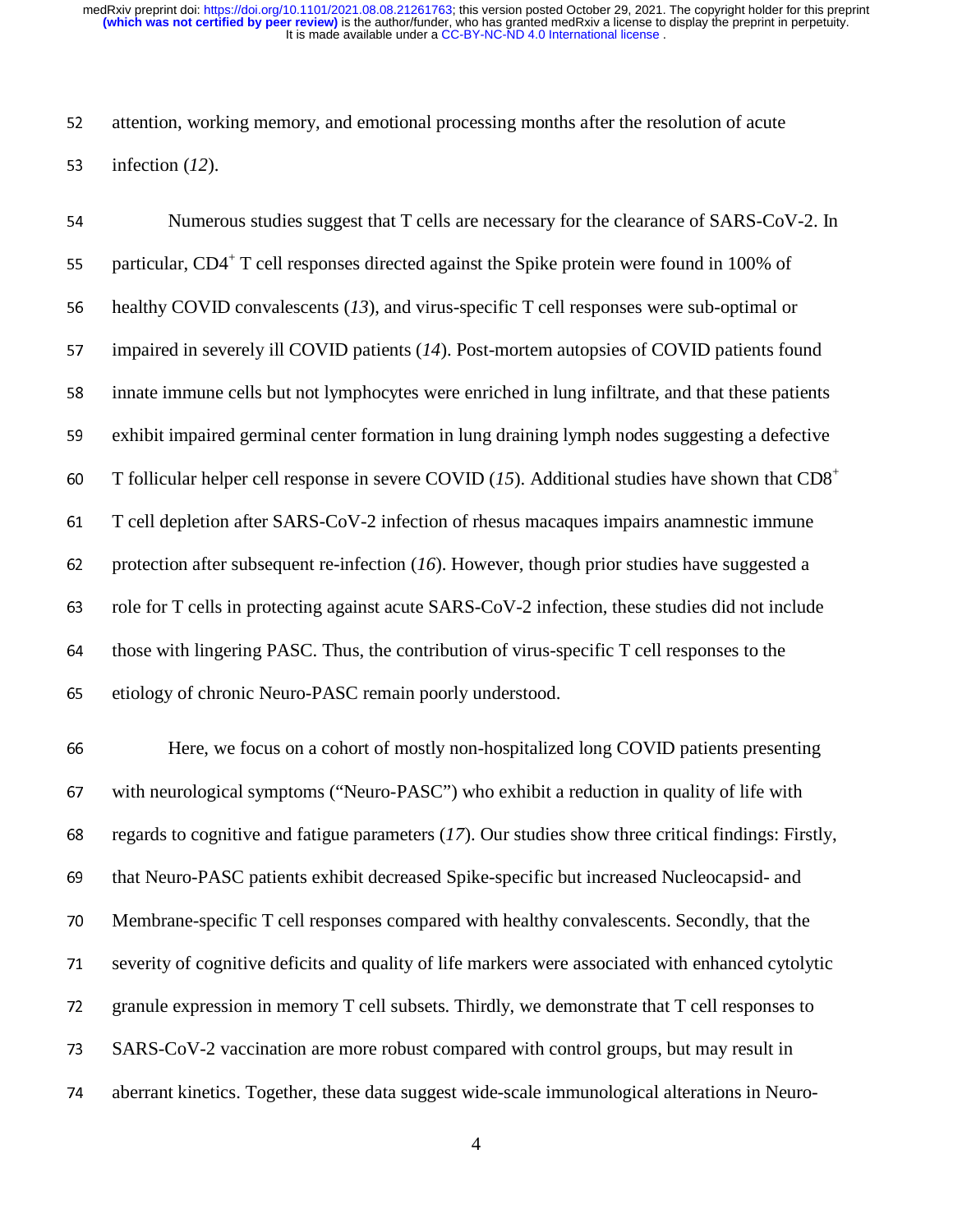- 75 PASC patients, with important implications for both appropriate diagnostic and treatment
- 76 strategies.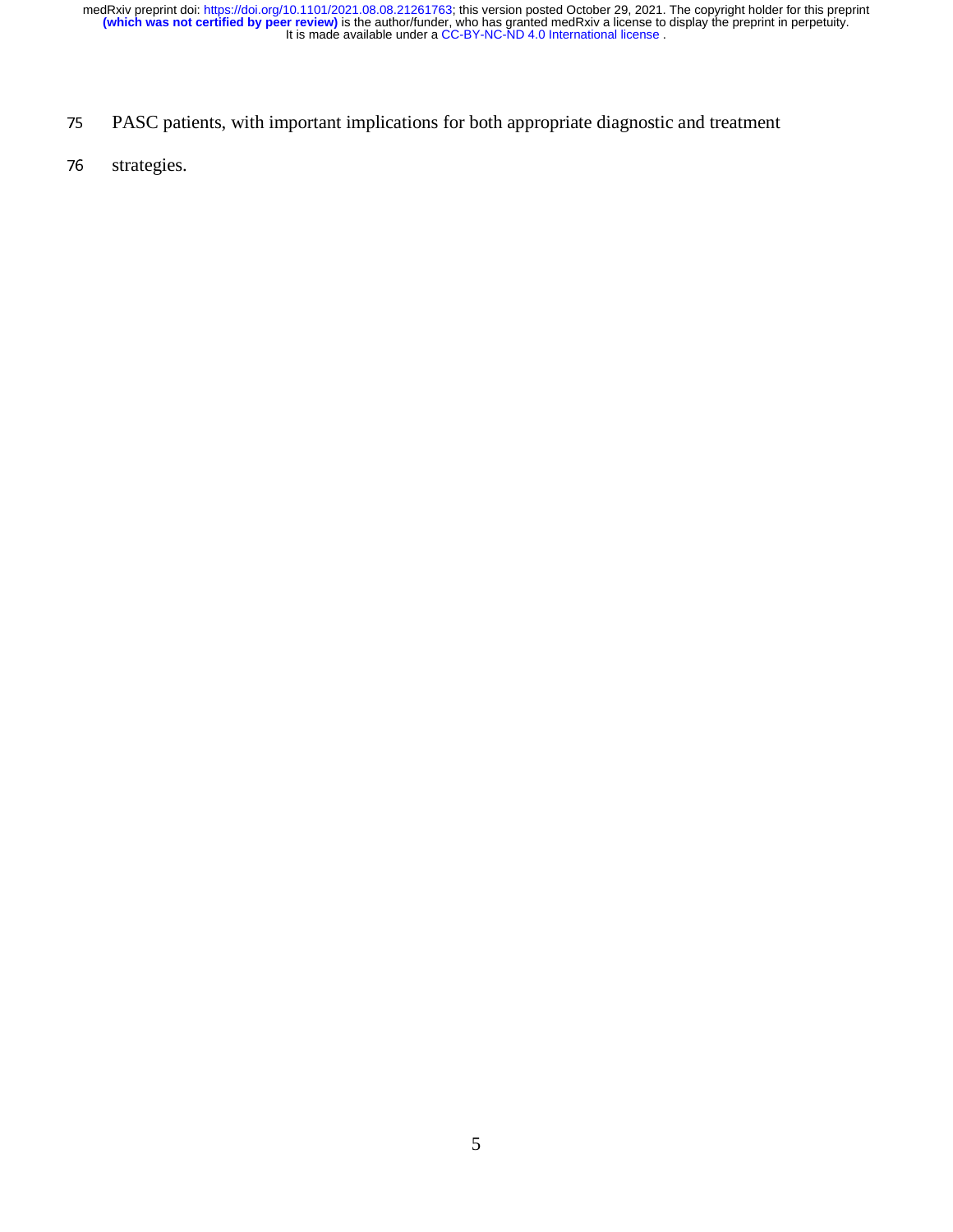## **Results**

## *Clinical characteristics of Neuro-PASC patient cohorts*

| 79 | We enrolled a total of 111 participants prior to SARS-CoV-2 vaccination drawn from the            |
|----|---------------------------------------------------------------------------------------------------|
| 80 | Neuro-COVID-19 outpatient clinic at Northwestern Memorial Hospital or from the surrounding        |
| 81 | Chicago area. This included 56 Neuro-PASC patients ("NP" in figure legends; confirmed RT-         |
| 82 | PCR+ or anti-SARS-CoV-2 Spike IgG+) meeting Infectious Disease Society of America clinical        |
| 83 | criteria for COVID-19 starting after February 2020 and had neurologic symptoms lasting at least   |
| 84 | 6 weeks post-infection, as previously reported $(17)$ . Among those, 48 (86%) were never          |
| 85 | hospitalized for pneumonia or hypoxemia. We additionally recruited 24 healthy COVID               |
| 86 | convalescents without lasting symptoms (RT-PCR+ or seropositive for anti- SARS-CoV-2 Spike        |
| 87 | RBD IgG, "CC" in figure legends); and 31 healthy controls who were RT-PCR- and                    |
| 88 | seronegative for SARS-CoV-2 Spike-IgG ("HC" in figure legends; study description in Fig. 1A).     |
|    |                                                                                                   |
| 89 | Neuro-PASC patients displayed a constellation of neurological symptoms similar to those           |
| 90 | previously reported by our group and in other studies (Fig. 1B). In addition, we utilized         |
| 91 | standardized methods to quantify their quality of life and cognitive disturbances relative to     |
| 92 | healthy convalescents. Results from the patient reported outcomes information system              |
| 93 | (PROMIS-57) survey (18) showed that Neuro-PASC patients scored significantly lower on             |
| 94 | physical function and higher on anxiety, depression, pain and other metrics compared with         |
| 95 | COVID convalescent subjects or the national average (Fig. 1C). NIH toolbox tests administered     |
| 96 | to Neuro-PASC patients assessing their cognitive function $(19)$ found them to have significantly |
| 97 | lower T scores in the attention module, which was indicative of cognitive dysfunction relative to |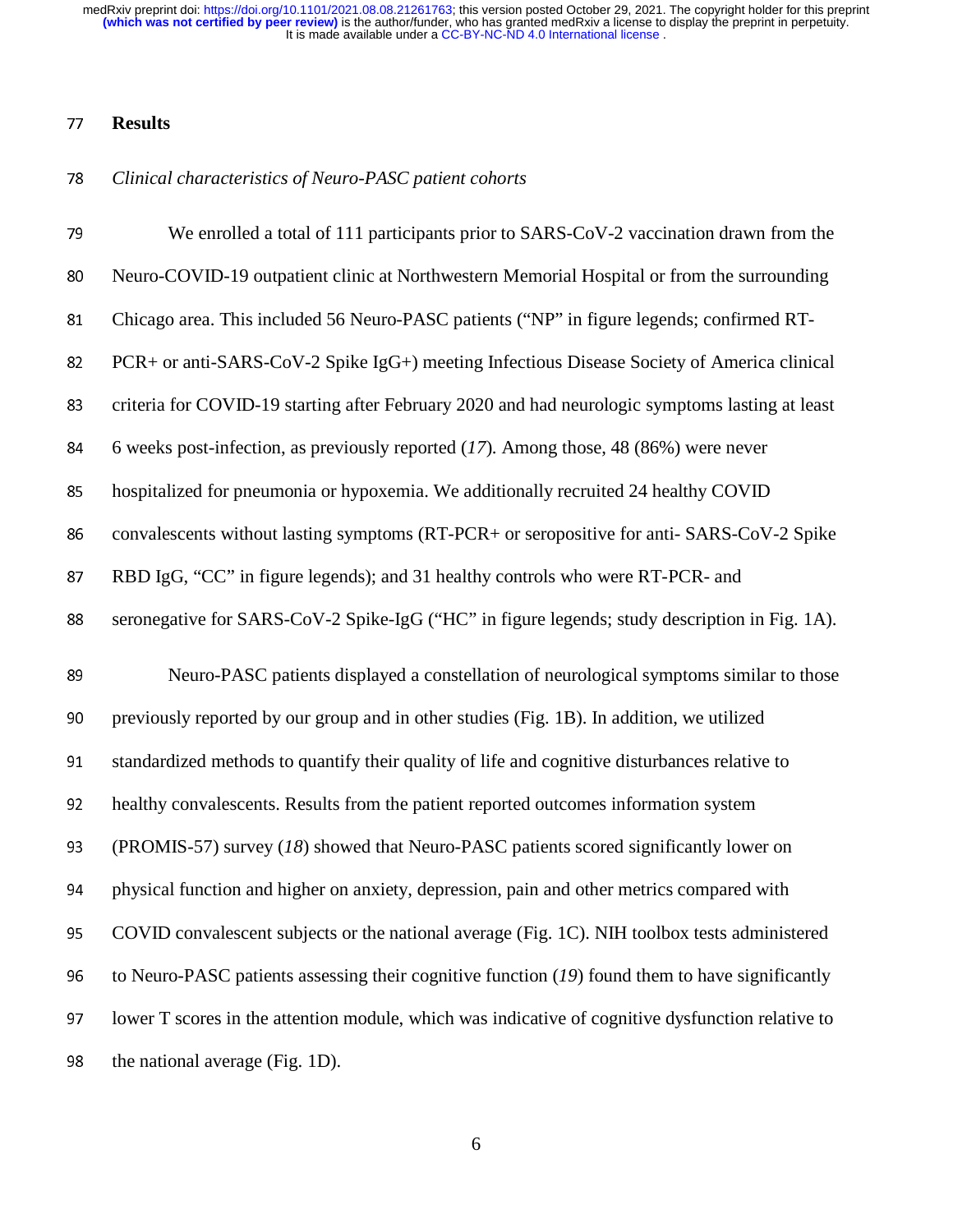#### *Neuro-PASC is associated with a distinct immunodominance hierarchy.*

| 100 | To measure virus-specific T cell responses in Neuro-PASC patients, we performed IFN-y                        |
|-----|--------------------------------------------------------------------------------------------------------------|
| 101 | and IL-2 ELISPOT. Bulk peripheral blood mononuclear cells (PBMC) from each subject were                      |
| 102 | stimulated with peptide pools derived from the Spike (S), Nucleocapsid (N), or Membrane (M)                  |
| 103 | proteins of SARS-CoV-2 (Fig. S1). IFN- $\gamma^+$ and IL-2 <sup>+</sup> T cell responses to S sub-pools were |
| 104 | similar between Neuro-PASC and COVID convalescent subjects (Fig. 2A-B). However, Neuro-                      |
| 105 | PASC individuals tended to have higher IFN- $\gamma^+$ T cells against all N and M peptide pools, while      |
| 106 | COVID convalescents displayed specificity for different regions of N protein and lower                       |
| 107 | responses against M peptides (Fig. 2C-D), indicative of different immunodominance hierarchies                |
| 108 | between groups. No significant differences were found in IL-2 production, and healthy controls               |
| 109 | exhibited some response to N pools likely caused by cross-reactivity with endemic coronaviruses              |
| 110 | (Fig. 2E-F). Importantly, hospitalization prior to the development of Neuro-PASC did not affect              |
| 111 | the magnitude of IFN- $\gamma$ responses to viral proteins (Fig. S2). Though post-hospitalized Neuro-        |
| 112 | PASC patients trended towards lower IFN- $\gamma^+$ T cell responses, these were statistically non-          |
| 113 | significant. Antibody titers against the Spike receptor-binding domain (RBD) also did not differ             |
| 114 | between Neuro-PASC and COVID convalescent groups (Fig. 2G).                                                  |
| 115 | $CD4^+$ Tfh cells display opposing reactivity to SARS-CoV-2 S- and N-proteins in Neuro-PASC vs.              |
| 116 | healthy COVID convalescents                                                                                  |
|     | RNA-Seq analysis of CD4 <sup>+</sup> T cells from hospitalized and non-hospitalized COVID                    |
| 117 |                                                                                                              |

118 patients showed that severe disease is associated with elevated T follicular helper (Tfh) 119 proportions relative to patients with mild disease (20). We sought to determine whether Tfh 120 responses (see gating scheme in Fig. S3C) could similarly differentiate Neuro-PASC patients 121 from healthy convalescents. Immunophenotyping showed that there were no differences in total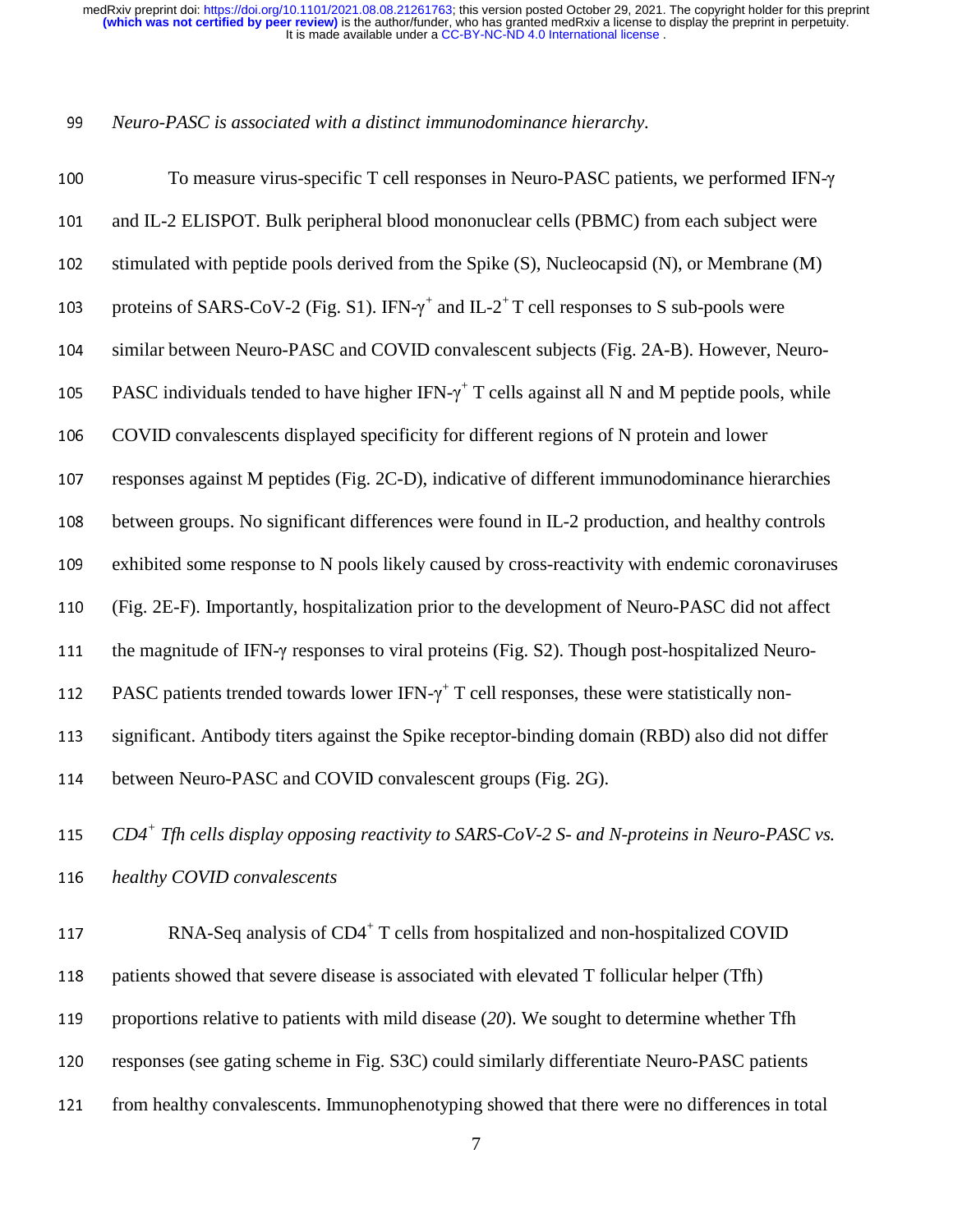It is made available under a [CC-BY-NC-ND 4.0 International license](http://creativecommons.org/licenses/by-nc-nd/4.0/) . **(which was not certified by peer review)** is the author/funder, who has granted medRxiv a license to display the preprint in perpetuity. medRxiv preprint doi: [https://doi.org/10.1101/2021.08.08.21261763;](https://doi.org/10.1101/2021.08.08.21261763) this version posted October 29, 2021. The copyright holder for this preprint

122 percentages of T cell subsets, including Tfh cells, between groups (Fig. S4). The activation-<sup>123</sup>induced marker (AIM) assay measures cytokine-independent, antigen-specific T cell activation 124 and has been previously used to detect TCR-mediated activation of SARS-CoV-2-specific T 125 cells  $(13, 21)$  and we used this method to investigate Tfh cell activation. Nucleocapsid-specific 126  $CD134<sup>+</sup>CD137<sup>+</sup> (AM<sup>+</sup>)$  Tfh cells were significantly elevated in Neuro-PASC compared with <sup>127</sup>COVID convalescents, while the opposite trend was observed in Spike pool-specific activation <sup>128</sup>(Fig. 3A-B). Interestingly, the magnitude of N-specific Tfh cell activation did not correlate with 129 the time since acute infection in either Neuro-PASC or COVID convalescents (Fig. S5A) despite 130 reports showing that antibody titers against N protein decrease rapidly post-infection (22) which 131 would presumably lead to decreased Nucleocapsid-specific Tfh cell activation over time. Indeed, 132 Nucleocapsid-specific IgG titers were in contrast significantly elevated in Neuro-PASC 133 compared with COVID convalescents (Fig. 3C), consistent with the enhanced Nucleocapsidspecific  $CD4^+$  Tfh cell activation shown in 3B. Similar to Tfh cells, there was no correlation 135 between anti-N IgG titers and time post-symptom onset for either Neuro-PASC or COVID 136 convalescent subjects (Fig. S5B). Previous studies found that IgG titers against N protein decline 137 to undetectable levels in 40% of COVID convalescents within 4 months (23). We largely did not 138 observe this decline in Neuro-PASC patients despite collecting their blood samples an average of 139 193 days post-symptom onset (Fig. 1B).

140 *CD4<sup>+</sup> T cell cytokine production and polyfunctionality to SARS-CoV-2 peptides differ in Neuro-*<sup>141</sup>*PASC vs. healthy COVID convalescents* 

142 To further probe the effector functions of Nucleocapsid-specific  $CD4^+$  T cells, we determined

143 whether Neuro-PASC and COVID convalescent subjects had altered patterns of cytokine

144 production after N pool stimulation.  $CD4^+$  T cells from Neuro-PASC patients expressed lower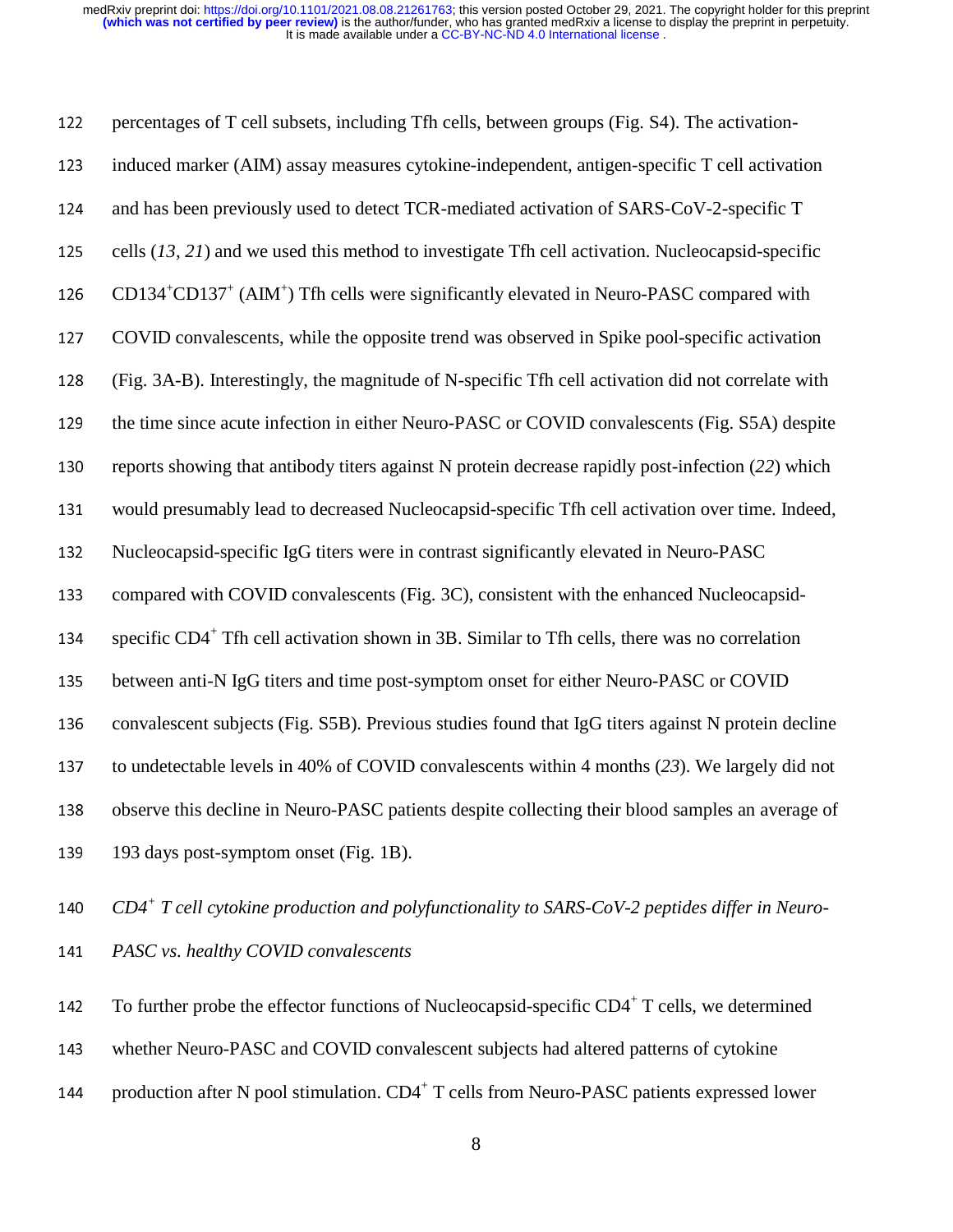| 145 | levels of IL-6 and TNF- $\alpha$ in an antigen-specific manner relative to COVID convalescents                                   |
|-----|----------------------------------------------------------------------------------------------------------------------------------|
| 146 | following stimulation with Nucleocapsid peptides (Fig. 3D-E). CD4+T cells can also produce                                       |
| 147 | cytolytic granules (24, 25), and viral infections can induce expansion of $CD4^+$ T effector                                     |
| 148 | memory cells that secrete copious amounts of cytolytic granules upon antigen encounter $(26)$ .                                  |
| 149 | We therefore investigated granzyme, Perforin, IL-6, and TNF- $\alpha$ expression in CD4 <sup>+</sup> T cells                     |
| 150 | following stimulation with Spike peptide pools. Neuro-PASC patients had significant elevations                                   |
| 151 | in dual and triple cytokine- and cytolytic granule-producing CD4 <sup>+</sup> T cells after S3/4 pool                            |
| 152 | stimulation, including in granzyme $A/B^+$ , granzyme-B/IL-6 <sup>+</sup> , TNF- $\alpha$ /IL-6 <sup>+</sup> , and granzyme A/B- |
| 153 | Perforin <sup>+</sup> CD4 <sup>+</sup> T cells (Fig. 3F). Spike-specific CD4 <sup>+</sup> T cells from Neuro-PASC subjects also  |
| 154 | demonstrated enhanced polyfunctionality, while COVID convalescents had significantly more                                        |
| 155 | CD4 <sup>+</sup> T cells limited to producing granzymes A/B/M after Spike pool stimulation (category 2 in                        |
| 156 | yellow, Fig. 3G). A heatmap quantifying this effect showed that Neuro-PASC CD4 <sup>+</sup> T cells had                          |
| 157 | a 2-fold elevation in granzyme A/B/M, granzyme A/B-Perforin, or granzyme A/B/M-Perforin,                                         |
| 158 | while COVID convalescents largely produced only granzyme A/B/M in response to Spike                                              |
| 159 | peptides (Fig. 3G-H). This data suggests that cytotoxic responses to Spike protein in CD4 <sup>+</sup> T                         |
| 160 | cells from healthy COVID convalescents significantly differ from those experiencing chronic                                      |
| 161 | neurologic symptoms.                                                                                                             |

*CD8<sup>+</sup> memory T cell functionality in Neuro-PASC patients* 

163 CD8<sup>+</sup> memory T cells are crucial for clearing virally infected cells (27). Memory  $CD8^+$ 164 cells can persist for several years after SARS-CoV infection (28), reflecting their importance in 165 preventing severe recurring disease. However, little is known about how memory  $CD8<sup>+</sup>$  T cells 166 function in Neuro-PASC vs. healthy COVID convalescents. CD8<sup>+</sup> T effector memory cells (TEM or TEMRA; gating strategy in Fig. S3A) which are poised for rapid cytotoxic function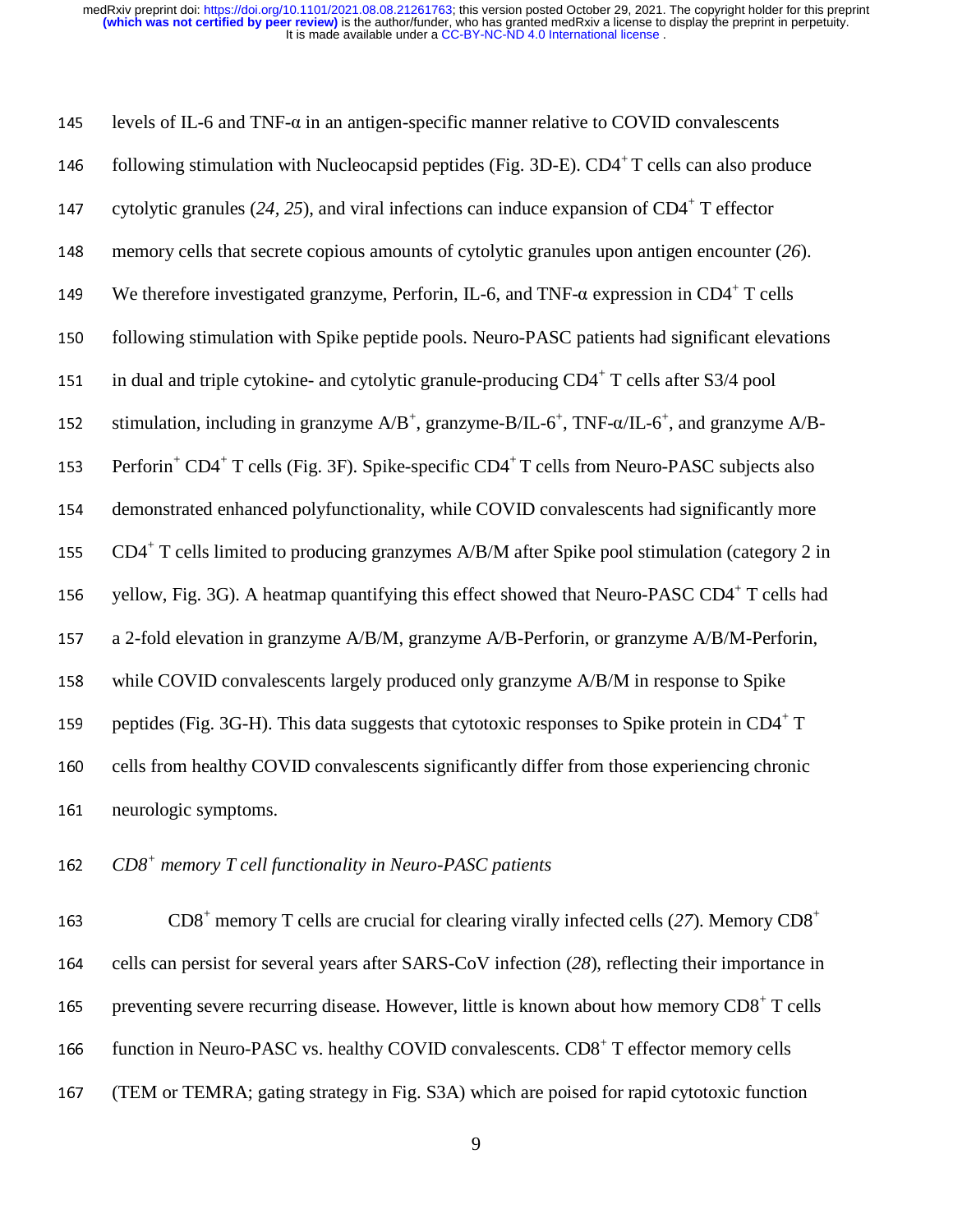168 upon antigen re-encounter exhibited significant antigen-driven activation in COVID 169 convalescents but in Neuro-PASC patients (Fig. 4A-B). Total percentages of CD8<sup>+</sup> TEMRA 170 cells were significantly elevated in Neuro PASC patients (Fig. 4C), but despite their increased numbers, CD8<sup>+</sup> TEMRA cells were less activated by S3/4 peptides and showed a trend towards 172 decreased activation after N pool stimulation compared with COVID convalescents subjects <sup>173</sup>(Fig. 4D-E).

 $174$  Similarly, antigen stimulation resulted in altered cytokine production in  $CD8<sup>+</sup>$  T cell subsets from Neuro-PASC and COVID convalescents. Effector molecule production in CD8<sup>+</sup> T 176 cells was similar across groups in the unstimulated condition, despite showing some statistically 177 significant differences in Perforin and granzyme B production (Fig. S6B). However, stimulation 178 with the S3/4 pool induced greater IL-6 production in  $CD8<sup>+</sup>$  TEM from the Neuro-PASC group 179 compared to COVID convalescents (Fig. 4F-G). S3/4 pool stimulation also enhanced production 180 of granzymes A or B and Perforin from  $CD8<sup>+</sup> TEMRA$  cells in the Neuro-PASC group, whereas 181 polyfunctionality in granzyme production was more limited in COVID convalescent subjects 182 (Fig. 4I, J, S6C), demonstrating that  $CD8<sup>+</sup>$  T cell memory subsets have enhanced 183 polyfunctionality in Neuro-PASC patients after antigenic stimulation. <sup>184</sup>*Impaired cognition and decreased quality of life metrics correlate with distinct patterns of*  <sup>185</sup>*polyfunctionality in memory T cell subsets*  186 Having shown that Tfh and T cell memory responses differed between subject groups, 187 we next sought to probe whether within-group differences in T cell responses correlated with

188 various clinical measures in Neuro-PASC patients. We found a significant positive correlation

- 189 between the magnitude of IFN-γ production to N protein and higher pain interference scores
- <sup>190</sup>(Fig. 5A). There was also a trend towards a positive correlation between high scores for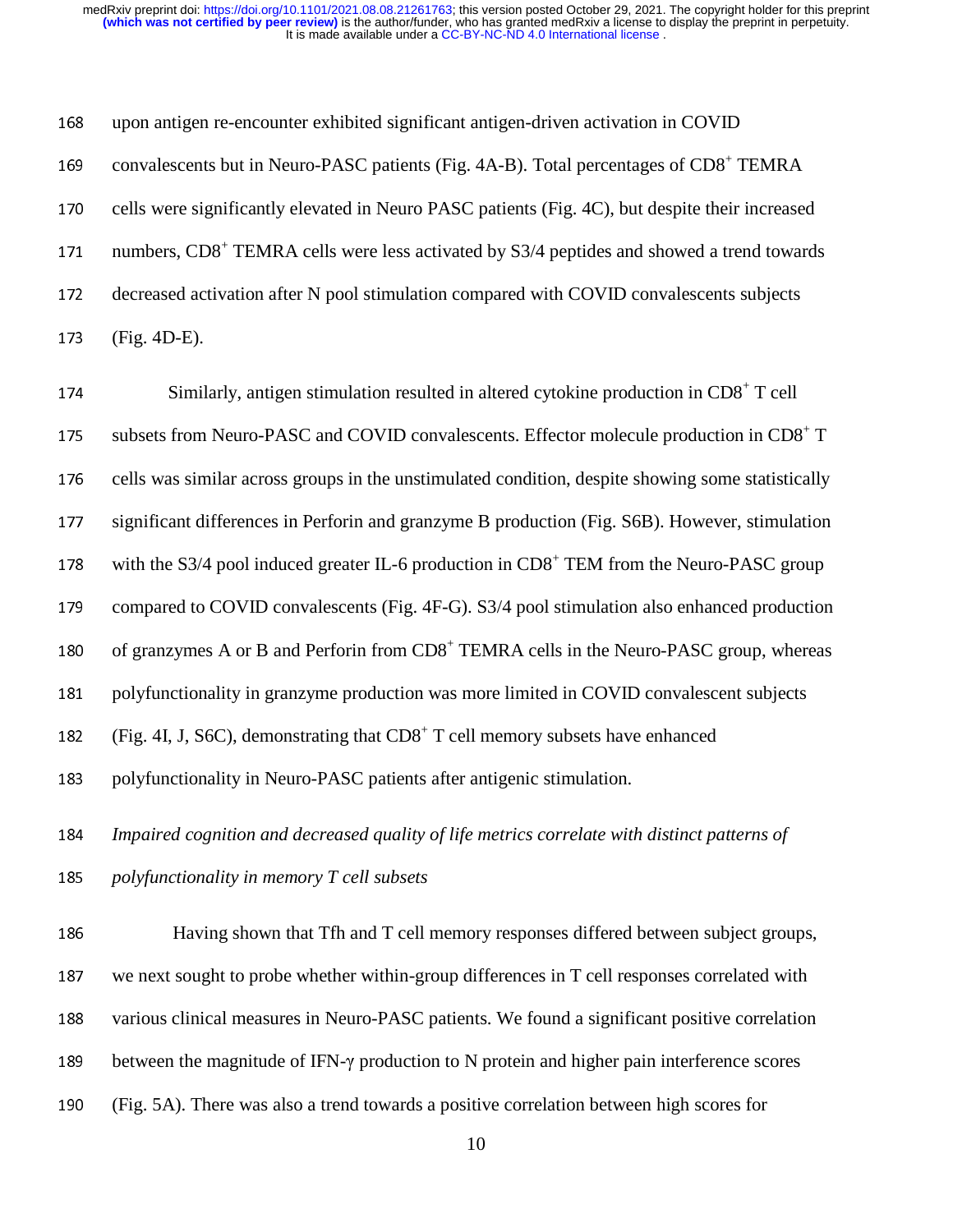It is made available under a [CC-BY-NC-ND 4.0 International license](http://creativecommons.org/licenses/by-nc-nd/4.0/) . **(which was not certified by peer review)** is the author/funder, who has granted medRxiv a license to display the preprint in perpetuity. medRxiv preprint doi: [https://doi.org/10.1101/2021.08.08.21261763;](https://doi.org/10.1101/2021.08.08.21261763) this version posted October 29, 2021. The copyright holder for this preprint

191 depression and the magnitude of the N-specific T cell response (Fig. 5B). To look at associations 192 between clinical parameters and T cell activation, we separated T scores from NIH Toolbox or <sup>193</sup>PROMIS-57 measurements (Fig. 1C-D) into quartiles and only the lowest and highest groups <sup>194</sup>(Q1 vs. Q4) were used for analysis (Fig. S7A, red boxes). Neuro-PASC subjects reporting high <sup>195</sup>(Q4) pain interference scores produced significantly less granzyme A or B and more IL-6 than 196 those with low scores (Fig. 5C-D) from  $CD8<sup>+</sup>$  T cells after S pool stimulation. Further, patients 197 reporting low depression scores had highly polyfunctional Spike-specific  $CD8<sup>+</sup>$  TEM, while 198 those reporting high levels of depression had TEM producing  $\sim$ 3-fold higher granzymes A, B, 199 and M alone (category 2; Fig. 5E, F). The severity of cognitive impairment could also be 200 significantly correlated with T cell responses. Patients scoring low on executive function tests 201 had  $CDS<sup>+</sup> TCM polarized towards granzymes A, B, M and Perform production, while those with$ 202 high executive function were biased to produce granzymes A, B, and Perforin (Fig. 5G-H). 203 Similar analyses were performed for other  $CDS<sup>+</sup>$  and  $CD4<sup>+</sup>$  memory T cell subsets, and 204 significant differences by quartile were also found in correlations with depression, processing 205 speed, working memory, and global pain (Fig. S7B-K). These data show that the severity of 206 cognitive deficits or quality of life measures can be significantly correlated with differences in 207 SARS-CoV-2-specific memory T cell function.

<sup>208</sup>*SARS-CoV-2 vaccination induces more robust Spike-specific T cell responses in Neuro-PASC*  <sup>209</sup>*while displaying aberrant kinetics compared to COVID convalescents*

Although prior studies have shown that COVID convalescents develop more potent anti-Spike antibody responses following vaccination relative to uninfected individuals (*29, 30*), it is 212 unclear whether vaccine-elicited immune responses are impacted by lingering PASC symptoms. We conducted a longitudinal study assessing Spike-specific antibody and T cell responses post-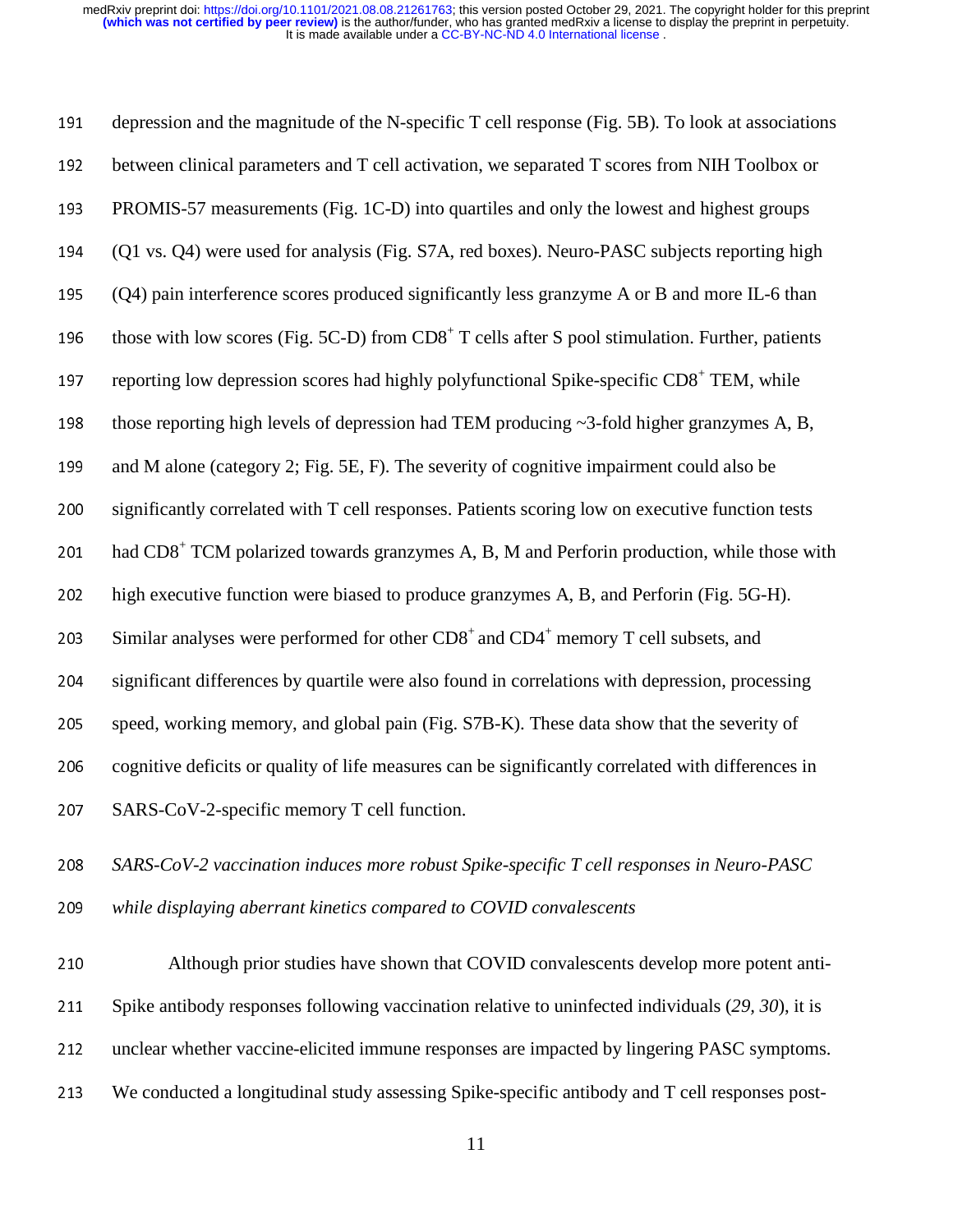It is made available under a [CC-BY-NC-ND 4.0 International license](http://creativecommons.org/licenses/by-nc-nd/4.0/) . **(which was not certified by peer review)** is the author/funder, who has granted medRxiv a license to display the preprint in perpetuity. medRxiv preprint doi: [https://doi.org/10.1101/2021.08.08.21261763;](https://doi.org/10.1101/2021.08.08.21261763) this version posted October 29, 2021. The copyright holder for this preprint

214 vaccination (study design and patient demographics in Fig. 6A-B). While this study is ongoing, 215 we report data from the first 4 months comparing responses in Neuro-PASC, COVID 216 convalescents, and unexposed healthy control subjects (sample sizes per study visit shown in <sup>217</sup>Fig. S8). The magnitude and kinetics of the T cell response in COVID convalescents and healthy 218 control subjects were similar and peaked at V3. However, Neuro-PASC patients had 219 significantly elevated T cell responses compared with other groups at V2 after the second 220 vaccine dose (Fig. 6C; individual pool data shown in Fig. S9), similar to what was seen with <sup>221</sup>antibody titers at this same timepoint (Fig. 6D). IFN-γ-specific T cell responses remained high at <sup>222</sup>4 months post-vaccination in Neuro-PASC patients while not differing from pre-vaccination 223 levels in both COVID convalescents and unexposed healthy controls. Vaccination also induced 224 robust SARS-CoV-2 Spike RBD IgG titers in all groups tested by 3 weeks post- $2^{nd}$  dose, with 225 the highest titers found in Neuro-PASC patients. Antibody titers declined to similar levels in all 226 groups by 3 months post-1<sup>st</sup> dose, but trended higher in Neuro-PASC than in healthy control 227 subjects at visit 4 (Fig. 6D). To our knowledge, these are the first data that longitudinally 228 compare the T cell response to vaccination in Neuro-PASC patients with healthy COVID 229 convalescents and unexposed individuals.

<sup>230</sup>Overall, our study demonstrates that Neuro-PASC patients have elevated IFN-γ responses 231 to internal proteins of SARS-CoV-2 (N and M proteins), enhanced activation of Tfh cells linked to increased anti-Nucleocapsid antibody production, but impaired  $CDS<sup>+</sup> T$  cell memory 233 compared with healthy COVID convalescents. There were also correlations between the severity 234 of cognitive deficits or quality of life impairments and increased cytolytic granule production. 235 Importantly, vaccination resulted in robust increases Spike-specific T cell responses in Neuro-236 PASC patients vs. all other groups, regardless of prior COVID exposure, while also displaying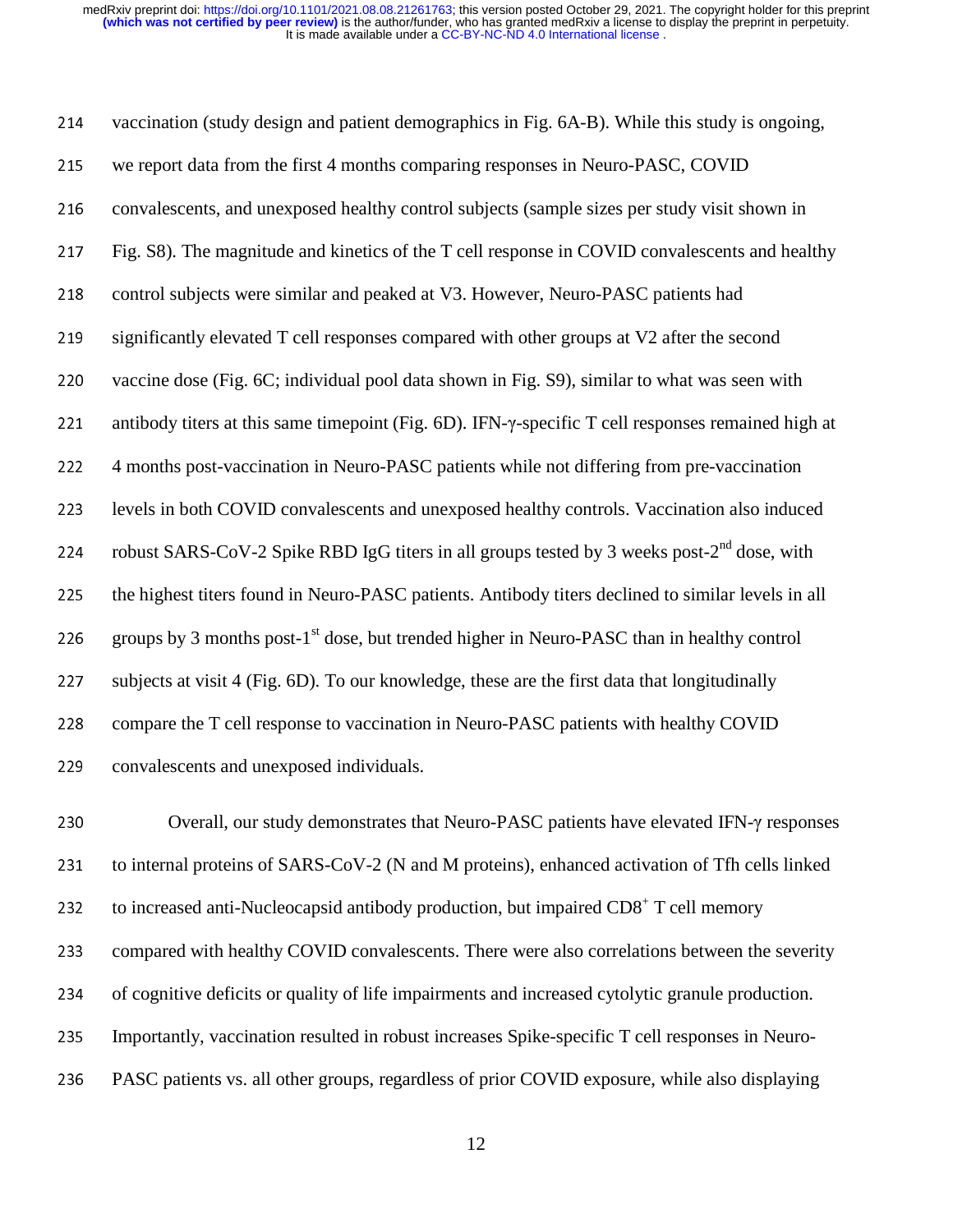- 237 aberrant kinetics. Together, we show that Neuro-PASC patients exhibit distinct activation and
- 238 effector signatures in multiple aspects of the memory T cell response which may inform
- 239 treatment options down the line.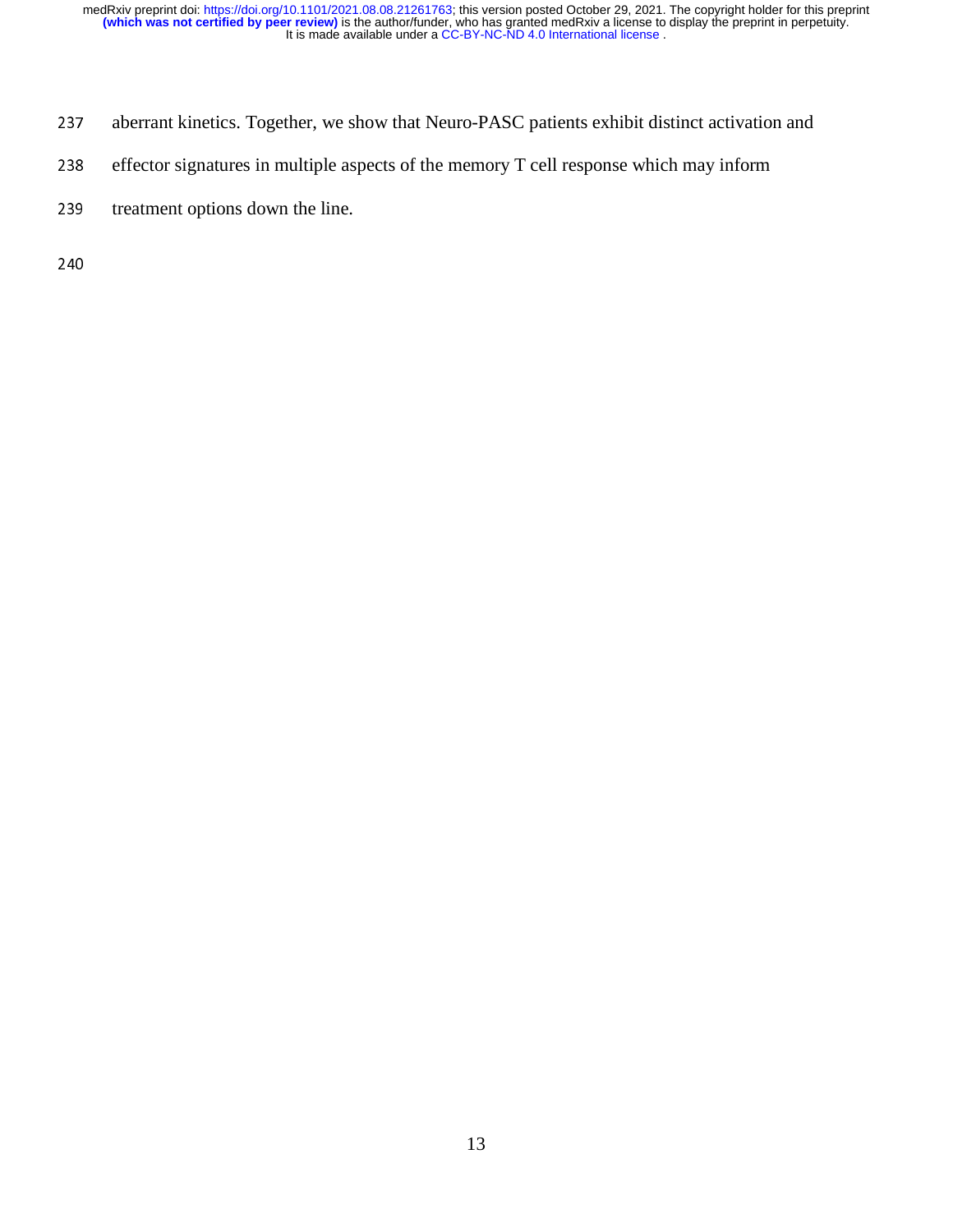### <sup>241</sup>**Discussion**

| 242 | COVID-19 is well-recognized as a multi-organ disease with long-term sequelae                          |
|-----|-------------------------------------------------------------------------------------------------------|
| 243 | associated with neurological dysfunction. PASC has been reported in up to 87% of those                |
| 244 | hospitalized with SARS-CoV-2 pneumonia and in 30% of those with mild disease who do not               |
| 245 | require hospitalization $(31-33)$ . Long-term sequelae after other coronavirus infections can persist |
| 246 | for years $(10)$ ; therefore, it is important to specifically characterize SARS-CoV-2-specific        |
| 247 | immune responses in long COVID patients. Most studies on effector and memory T cell                   |
| 248 | responses to SARS-CoV-2 have focused on acute infection or healthy convalescents as opposed           |
| 249 | to those with long COVID $(34-36)$ . We aimed to fill this knowledge gap and determine whether        |
| 250 | and how T cell phenotype and function differ in patients with Neuro-PASC and healthy COVID-           |
| 251 | 19 convalescents.                                                                                     |

<sup>252</sup>Clinically, neuro-PASC resembles myalgic encephalomyelitis/chronic fatigue syndrome <sup>253</sup>(ME/CFS), which many patients report as a post-viral infectious complication (*37*). The causes 254 of ME/CFS remain elusive, and the underlying mechanisms of Neuro-PASC remain similarly 255 unknown. One hypothesis for the etiology of Neuro-PASC is that symptoms could be caused by 256 direct infection of the CNS. SARS-CoV-2 gains entry into the central nervous system through 257 the olfactory bulb and has been shown to infect neurons in vitro, which is supported by findings 258 of viral protein expression in cortical neurons from post-mortem autopsies and presence of virus 259 in the brain in mouse models of infection  $(38-40)$ . However, another study was unable to find 260 any evidence of SARS-CoV-2 in the brains of 4 patients with neurological symptoms during 261 acute infection  $(41)$ , suggesting that infection of the nervous system may be transient. Further 262 studies in acutely infected Neuro-COVID patients did not find any SARS-CoV-2 RNA present in 263 the CSF, though they did identify enhanced presence of exhausted  $T$  cells and dedifferentiated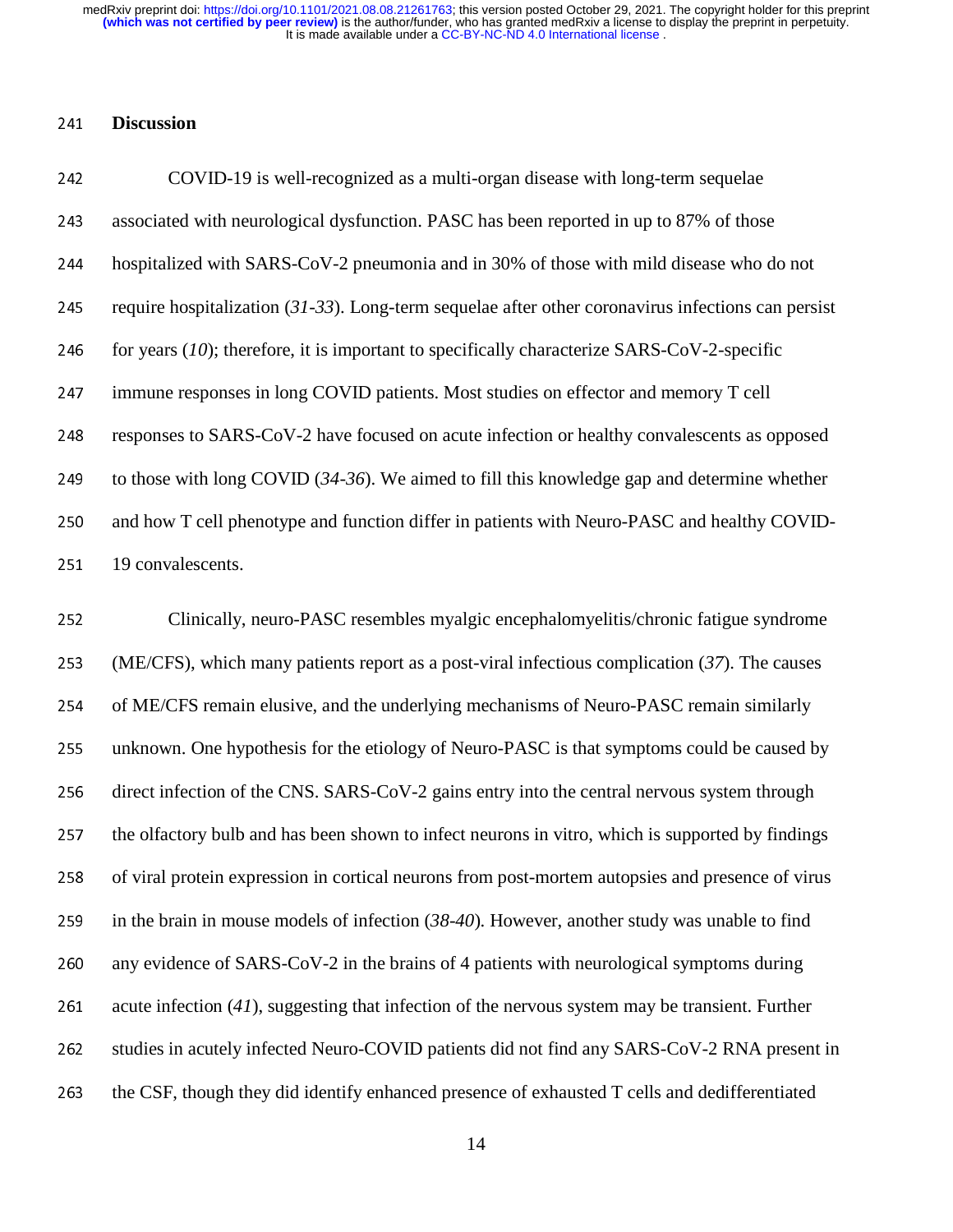| 264 | monocytes (42). However, all of these prior studies were conducted on patients with acute                  |
|-----|------------------------------------------------------------------------------------------------------------|
| 265 | SARS-CoV-2 infection as opposed to Neuro-PASC, and thus mechanisms for neurological                        |
| 266 | dysfunction may differ. As lumbar punctures or brain biopsies are not indicated in neuro-PASC              |
| 267 | outpatients, reproducing the above study results in outpatient populations is not possible.                |
| 268 | Additional hypotheses for Neuro-PASC pathogenesis include a contribution of autoimmune                     |
| 269 | mechanisms which is suggested by the skewed ratio of females to males affected, similar to that            |
| 270 | seen in rheumatoid arthritis or systemic lupus erythematosus $(43, 44)$ , as well as the possibility       |
| 271 | of persistent SARS-CoV-2 infection in the periphery $(45)$ . Much of our findings on the SARS-             |
| 272 | CoV-2 T cell response in neuro-PASC patients supports this latter hypothesis.                              |
| 273 | Ag-specific IFN- $\gamma$ and IL-2 production was similar between Neuro-PASC and COVID                     |
| 274 | convalescent groups in response to stimulation by different SARS-CoV-2 Spike peptide pools                 |
| 275 | (Fig. 2A-B). However, T cells from Neuro-PASC patients retained high IFN-y responses to all                |
| 276 | N- and M-peptide pools tested, while COVID convalescents had a reactivity limited to N1 and                |
| 277 | N2 peptide pools with little IFN- $\gamma$ production in response to M pools (Fig. 2C-D). The presence     |
| 278 | of an immunodominance hierarchy in COVID convalescents is the expected outcome of an                       |
| 279 | effective memory response to SARS-CoV-2 infection. Studies have shown that while a primary                 |
| 280 | $CD4^+$ or $CD8^+$ T cell response to influenza A or LCMV infection is highly diverse and contains         |
| 281 | T cells reactive to many viral proteins and epitopes, the memory response preferentially contains          |
| 282 | T cells responding to specific immunodominant viral antigens (46, 47). This effect is more                 |
| 283 | pronounced in the $CD8+ T$ cell compartment where memory responses are dependent on the                    |
| 284 | ability of dendritic cells to present viral antigen $(48)$ or on antigen availability $(49)$ . The evident |
| 285 | lack of a narrow and targeted IFN- $\gamma$ response to N- and M-peptides in Neuro-PASC patients thus      |
| 286 | suggests that they are unable to effectively generate a memory response to SARS-CoV-2.                     |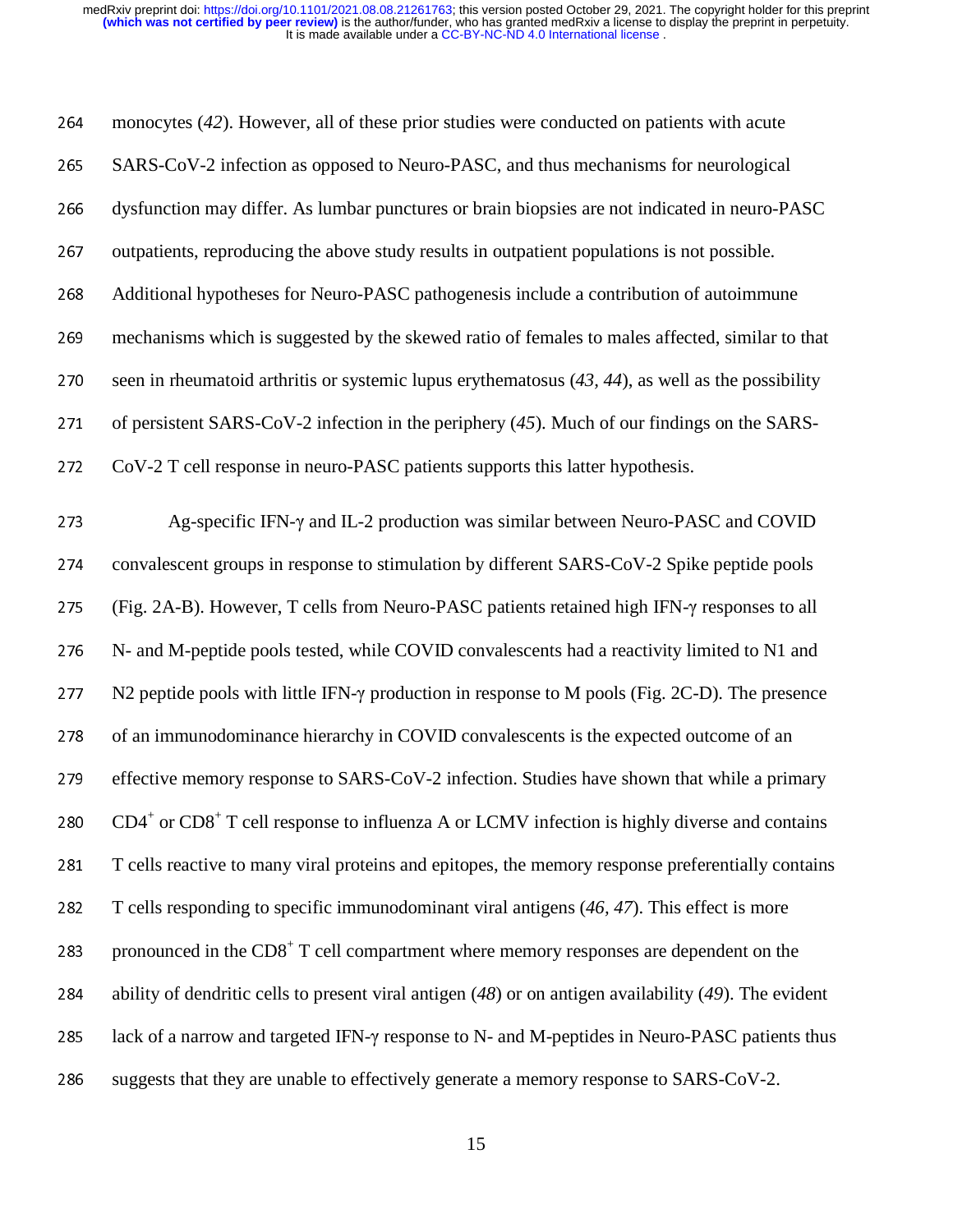| 287 | Though there were no differences observed in the magnitude or specificity of the IFN- $\gamma$ response |
|-----|---------------------------------------------------------------------------------------------------------|
| 288 | to SARS-CoV-2 Spike peptides, this is somewhat expected as memory T cell responses to Spike             |
| 289 | protein remain diverse after both infection $(13)$ and vaccination $(50)$ . It is additionally not      |
| 290 | surprising that differences in reactivity were observed for IFN- $\gamma$ and not IL-2 T cell responses |
| 291 | between Neuro-PASC and COVID convalescent groups (Fig. 2B, E-F). Studies have                           |
| 292 | demonstrated that while Ag-specific T cells produce IL-2 as a proliferation factor, IFN-y               |
| 293 | production is largely confined to the memory $T$ cell compartment $(51)$ , which is largely where       |
| 294 | we see differences in activation and reactivity between groups (Fig. 4).                                |
| 295 | Antibody production is a key outcome measure after SARS-CoV-2 infection, and Tfh cell                   |
| 296 | activation can inform the effectiveness of an antibody response. Stimulation with SARS-CoV-2            |
|     |                                                                                                         |
| 297 | N peptides activated Tfh cells in Neuro-PASC but not COVID convalescent subjects (Fig. 3A-              |
| 298 | B). Tfh cell activation is crucial to the establishment of germinal centers in secondary lymphoid       |
| 299 | organs, ultimately resulting in B cell maturation into long-lived plasma cells that can                 |
| 300 | continuously produce class-switched, high-affinity antibodies (52). The magnitude of the Tfh            |
| 301 | cell response is dependent on the amount of antigen available and directly correlates with the          |
| 302 | magnitude of the B cell response $(53)$ . Indeed, the same Neuro-PASC patients with high N-             |
| 303 | specific Tfh cell activation also displayed anti-N IgG titers significantly greater than COVID          |
| 304 | convalescent subjects (Fig. 3C) despite the fact that we obtained their samples more than 6             |
| 305 | months on average after acute infection. Altogether, these findings are consistent with the             |
| 306 | potential existence of a persisting Nucleocapsid antigen reservoir resulting in enhanced N-             |
| 307 | specific Tfh cell activation in Neuro-PASC patients. Clinical reports have identified cases of          |
| 308 | persistent SARS-CoV-2 infection in the nasopharynx lasting up to 63 days (54) and many                  |
| 309 | patients re-tested RT-PCR+ for SARS-CoV-2 up to 38 days post-discharge (55). The                        |
|     |                                                                                                         |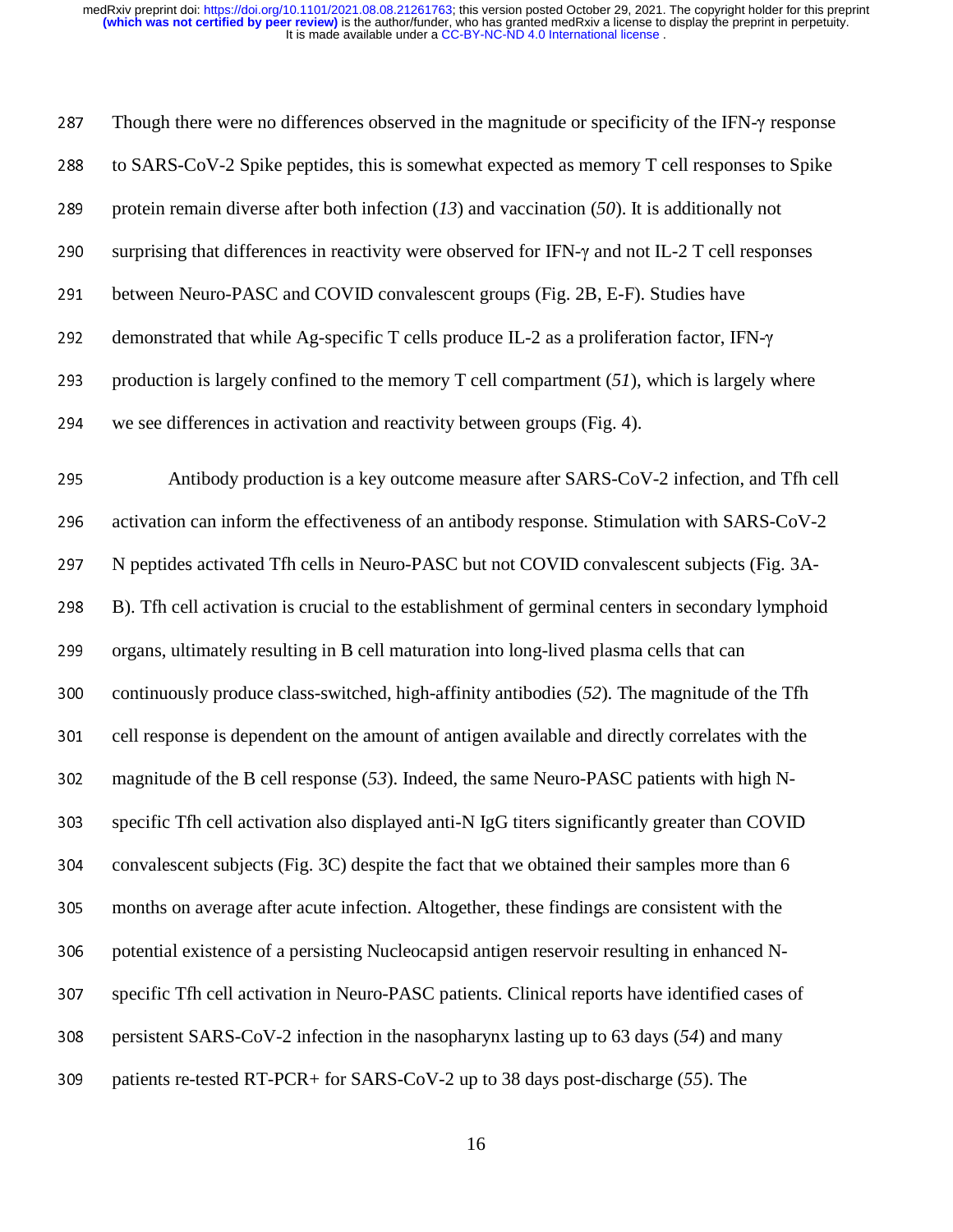310 nasopharynx is not the only possible testing site, however, as there are numerous studies showing  $311$  that infectious SARS-CoV-2 particles can be detected in fecal matter and can persist for up to 70 <sup>312</sup>days post-symptom onset (*56, 57*). Gastrointestinal symptoms also did not have to be present in 313 order to test RT-PCR+ for SARS-CoV-2 in stool samples (58). Thus, it is possible that the gut <sup>314</sup>may also act as a reservoir for persistent SARS-CoV-2 infection which leads to aberrant T cell 315 responses and the development of Neuro-PASC.

316 Effective generation of T cell memory responses is crucial to protect against future 317 infections with the same pathogen. CD8<sup>+</sup> TEM cells from COVID convalescents exhibited 318 normal patterns of activation to S, N, and M peptides while Neuro-PASC patients displayed very 319 little TEM activation (Fig. 4A-B), suggestive of CD8 memory T cell dysfunction. Studies on 320 convalescents from the original SARS-CoV epidemic found that the majority of Ag-specific CD8<sup>+</sup> <sup>321</sup>memory T cells were TEM, and these persisted up to 4 years after infection (*59*). <sup>322</sup>Resolution of acute infection is a necessary precondition for the development and maintenance 323 of memory T cells. In particular, protracted viral infections favor the generation of short-lived <sup>324</sup>effector cells and exhausted T cells (*60, 61*), which is why chronic infections often limit the 325 formation and/or function of memory T cells  $(62)$ . This has been shown with chronic LCMV  $\dot{\rm 126}$  infection in mice, which induced aberrantly functioning Ag-specific memory CD8<sup>+</sup> T cells 327 requiring the presence of viral peptide rather than simply the homeostatic cytokines IL-7 and IL-15 to proliferate  $(63, 64)$ . The inability of  $CD8<sup>+</sup>$  TEM to become activated by antigenic 329 stimulation in Neuro-PASC patients is thus suggestive of a chronic infection state wherein viral 330 antigen can persist but limits the formation of  $CDS<sup>+</sup> T$  cell memory.

331 Further providing support to the chronic infection hypothesis in Neuro-PASC patients, there was a significant elevation in  $CD8<sup>+</sup> TEMRA$  cells in Neuro-PASC patients over COVID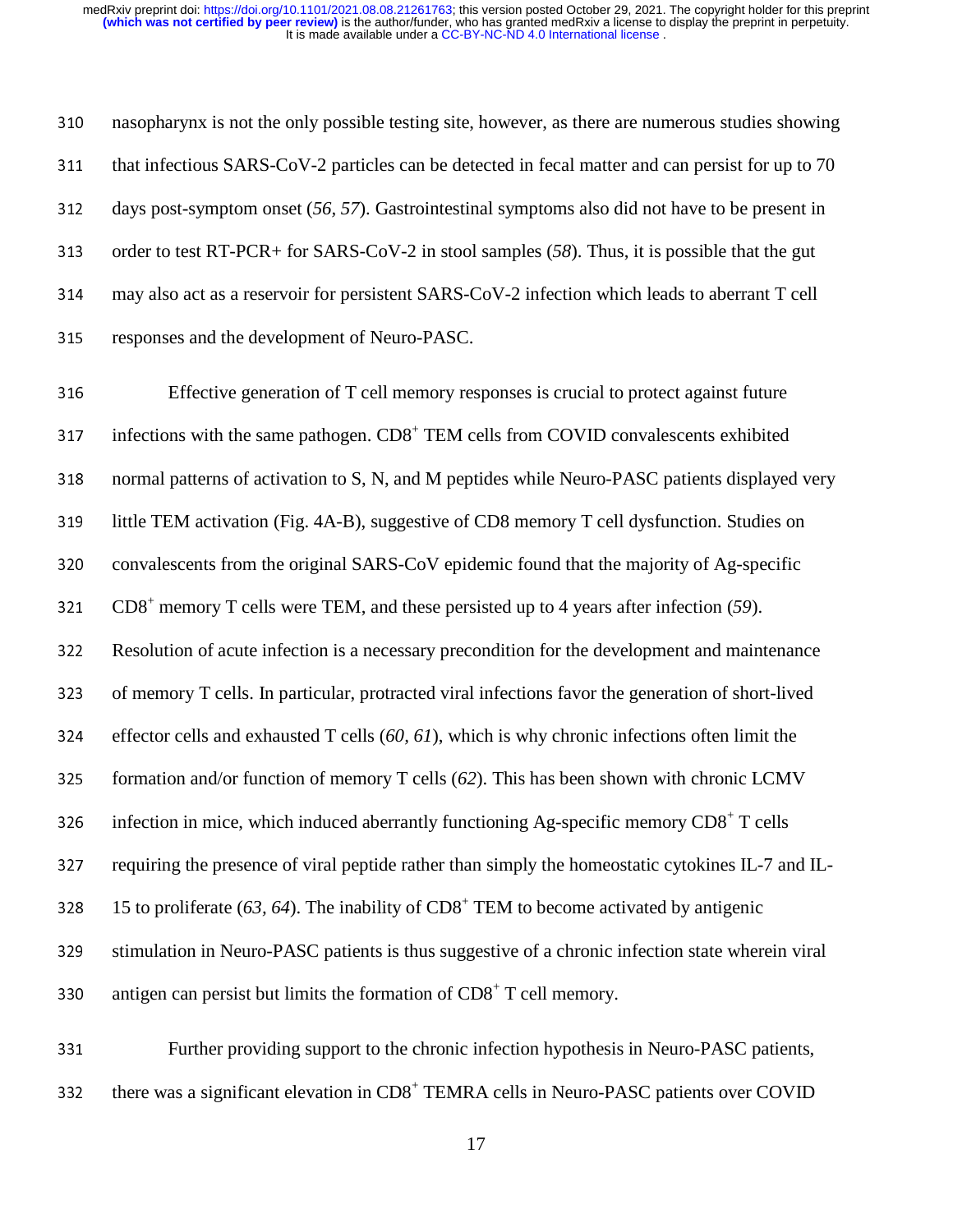| 333 | convalescent or unexposed healthy control groups (Fig. 4C). CD8 <sup>+</sup> TEMRA cells are terminally             |
|-----|---------------------------------------------------------------------------------------------------------------------|
| 334 | differentiated memory T cells that do not traffic through secondary lymphoid organs, and their                      |
| 335 | induction during viral infection can be protective $(65)$ . Yet, they have also been shown to                       |
| 336 | accumulate during persistent viral infections and contribute to immunosenescence (66). In                           |
| 337 | contrast to increased cell numbers, CD8 <sup>+</sup> TEMRA reactivity to Spike peptides was decreased in            |
| 338 | Neuro-PASC patients over COVID convalescents (Fig. 4E). Functionally, the polarization in                           |
| 339 | granzyme production in S3/4-specific CD8 <sup>+</sup> TEMRA cells from COVID convalescents (Fig. 4J)                |
| 340 | suggests higher cytotoxic capacity compared with Neuro-PASC patients and coincides with their                       |
| 341 | higher activation state in Fig. 4E. Ag-specific CD8 <sup>+</sup> TEMRA cells are both expanded and                  |
| 342 | functionally active in people with significant anti-Dengue virus immunity, and this phenotype is                    |
| 343 | seen as a goal for vaccine-induced protection $(65)$ . We propose that CD8 <sup>+</sup> TEMRA cells are             |
| 344 | more expanded but less functionally active in Neuro-PASC patients compared with healthy                             |
| 345 | convalescents as a consequence of inappropriate CD8 <sup>+</sup> T cell memory formation.                           |
| 346 | We also showed that CD8 <sup>+</sup> T effector memory cells from Neuro-PASC subjects produced                      |
| 347 | considerable amounts of IL-6 in response to Spike peptides, while COVID convalescents tended                        |
| 348 | towards enhanced TNF- $\alpha$ production (Fig. 4F-H). Vaccination against the intracellular pathogen               |
| 349 | <i>Shigella flexneri</i> showed that polyfunctional TNF- $\alpha$ -producing CD8 <sup>+</sup> TEM were an important |
| 350 | correlate of protection (67). Despite multiple reports indicating that enhanced TNF- $\alpha$ production            |
| 351 | is correlated with worse COVID-19 outcomes (68-70), we speculate that Ag-specific TNF- $\alpha$                     |
| 352 | production is protective in our model system because we are looking at chronically and not                          |
| 353 | acutely infected Neuro-PASC patients. In contrast, IL-6 is known to suppress $T_H1$ differentiation                 |
| 354 | (71) and promoted pathogen survival and exacerbated clinical disease during the original SARS-                      |
| 355 | CoV infection (72). Indeed, studies in severely ill, hospitalized COVID-19 patients demonstrated                    |
|     |                                                                                                                     |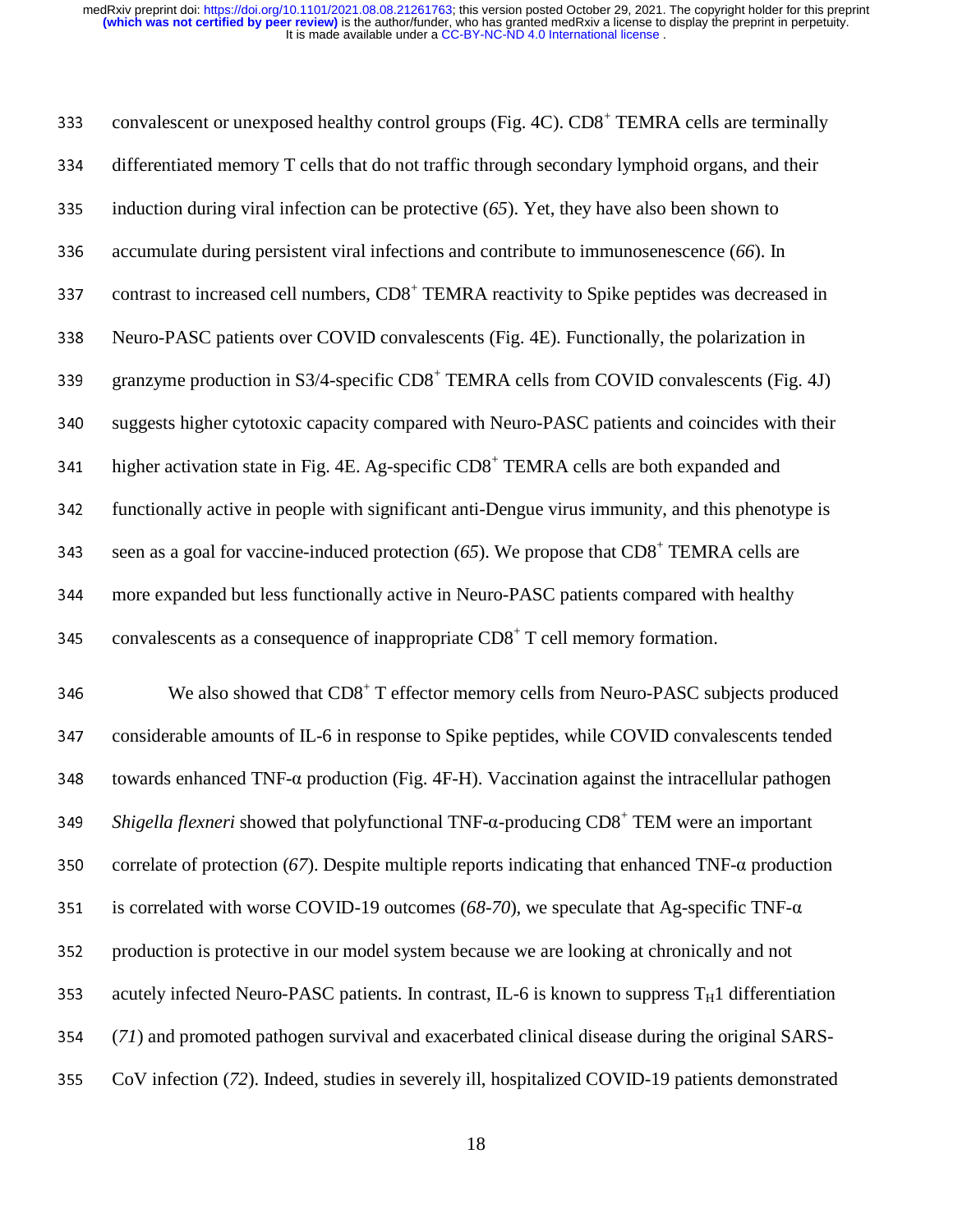#### It is made available under a [CC-BY-NC-ND 4.0 International license](http://creativecommons.org/licenses/by-nc-nd/4.0/) . **(which was not certified by peer review)** is the author/funder, who has granted medRxiv a license to display the preprint in perpetuity. medRxiv preprint doi: [https://doi.org/10.1101/2021.08.08.21261763;](https://doi.org/10.1101/2021.08.08.21261763) this version posted October 29, 2021. The copyright holder for this preprint

356 that high serum levels of IL-6 significantly correlated with poor clinical outcome  $(34)$ . These 357 data suggest a role for enhanced IL-6 production by  $CDS<sup>+</sup> TEM$  in the pathogenesis of Neuro-358 PASC, and open new avenues of research for the treatment of long COVID through limiting IL-6 359 activity.

360 Clinically, Neuro-PASC patients reported significantly elevated levels of anxiety, 361 depression, fatigue, sleep disturbance and pain as well as decreased physical function compared 362 with healthy convalescents (Fig. 1C). The severity of these deficits was highly correlated with 363 Ag-specific enhancements in polyfunctionality and decreases in polarization of various memory 364 T cell subsets (Fig. 5, S7). It is possible that T cell function contributes to the genesis and 365 persistence of some of these symptoms. Studies in rodents have shown that T cell activation and 366 function can affect the severity of pain and analgesia (73, 74). Indeed, pain is a common <sup>367</sup>hallmark of chronic viral infection (*75*) and recognized among post-COVID sequelae (*76*); it 368 might follow then that aberrant T cell activation can associate with high pain scores. <sup>369</sup>Additionally, reports have shown that transcriptional programs in immunity and inflammation 370 were differentially regulated in  $CD4^+$  T cells from patients with depression compared with 371 healthy controls ( $77$ ). T<sub>reg</sub> cells may also decrease depressive behavior through negative 372 regulation of inflammation ( $78$ ), and Neuro-PASC patients do display elevated  $T_H1$ -type 373 cytokine production to S pool stimulation compared with healthy controls (Fig. 2, 6) while not 374 displaying any compensatory upregulation in  $T_{\text{reg}}$  total numbers or function (data not shown). T 375 cell-derived cytokines can also impact learning and memory. Studies in mouse models of West 376 Nile and Zika viral encephalitis have demonstrated that IFN- $\gamma$  production from CD8<sup>+</sup> T cells in 377 the brain is responsible for neuronal apoptosis and spatial learning deficits (*79*). Thus, there is a 378 precedent for correlating T cell function with cognitive deficits, pain, or depression. Ag-specific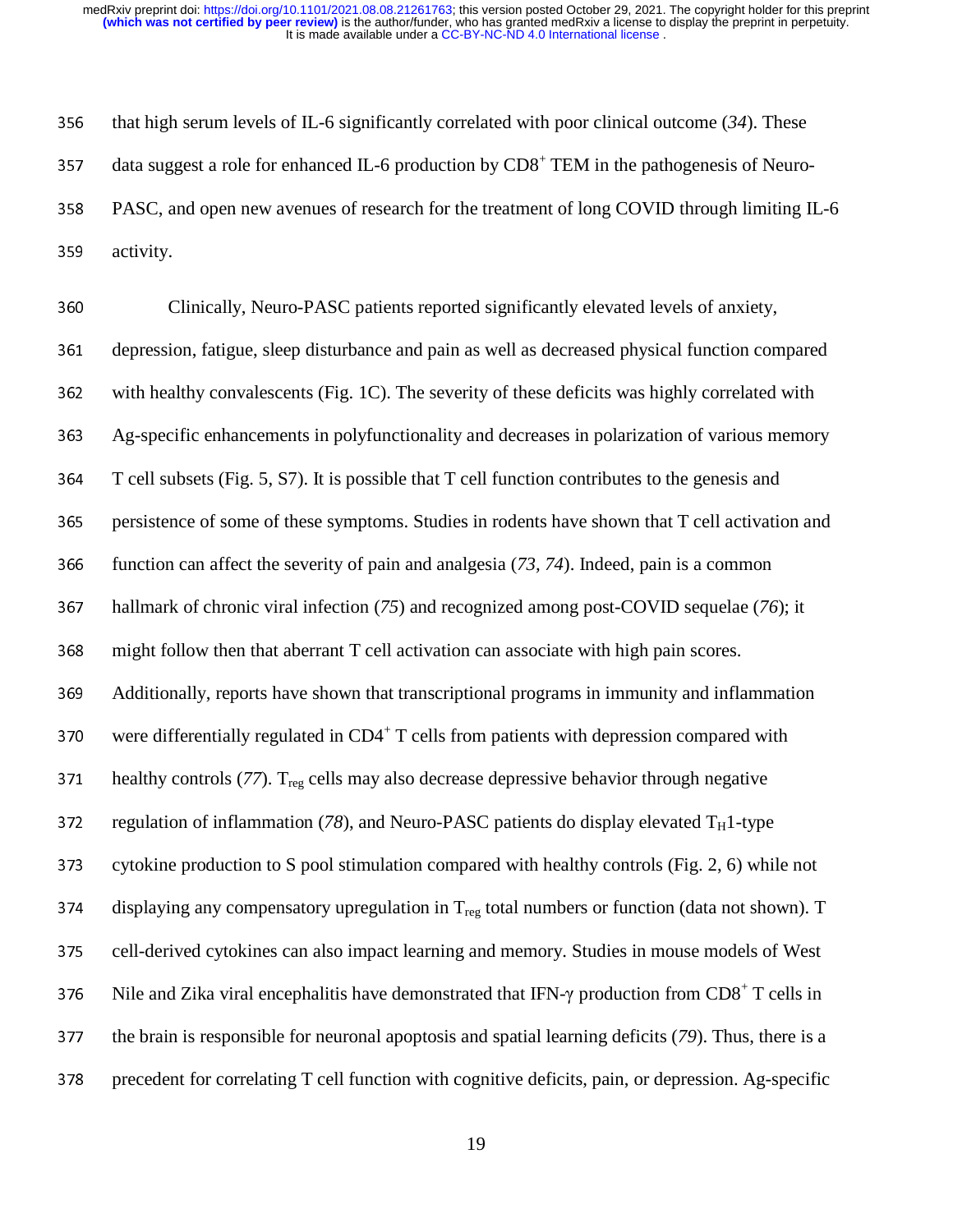cytokine signatures associated with the severity of cognitive and quality of life deficits in Neuro-380 PASC patients may therefore provide some predictive value in terms of clinical outcomes.

| 381 | Preliminary reports showed that the Pfizer mRNA vaccine elicits a T cell response 7 days                                |
|-----|-------------------------------------------------------------------------------------------------------------------------|
| 382 | after completion of the full prime-boost protocol (80) and induces $CDS+$ memory T cell                                 |
| 383 | activation $(81)$ , but until our studies there has been no data on longitudinal T cell responses                       |
| 384 | primed by vaccination and how these vary between groups with different types of prior SARS-                             |
| 385 | CoV-2 exposure. Our results demonstrate for the first time that vaccine-elicited immune                                 |
| 386 | responses are significantly divergent in Neuro-PASC versus healthy COVID convalescents (Fig.                            |
| 387 | 6C). The magnitude of Spike-specific IFN-y production by T cells remained high in Neuro-                                |
| 388 | PASC patients out to 4 months post-vaccination while not significantly higher than pre-                                 |
| 389 | vaccination levels in COVID convalescents and healthy controls along the same timeline (Fig.                            |
| 390 | 6C). Neuro-PASC patients also demonstrated higher antibody titers after receiving the second                            |
| 391 | dose of the vaccine compared with other groups, though titers were similar in all groups at 11-15                       |
| 392 | weeks post-1 <sup>st</sup> dose (Fig. 6D). Interestingly, there was significant decline in Spike-specific IFN- $\gamma$ |
| 393 | responses in Neuro-PASC patients between weeks 6 and 10 post-first dose before stabilizing at                           |
| 394 | week 15 (visit 4). We speculate that vaccination may induce a short-lasting increase in the                             |
| 395 | effector T cell response at 6 weeks post-1 <sup>st</sup> dose before contracting to baseline levels at 10               |
| 396 | weeks. However, IFN- $\gamma^+$ T cell responses continue to remain elevated through 15 weeks in                        |
| 397 | Neuro-PASC patients, unlike COVID convalescents or healthy controls, possibly due to                                    |
| 398 | persistent stimulation with Spike protein antigens which may not be present in other groups.                            |
| 399 | These data suggest that the mRNA vaccines do not induce robust long-term T cell                                         |
| 400 | responses in many individuals, regardless of prior COVID exposure, if they are not Neuro-PASC                           |
| 401 | patients. Yet, despite vaccines enhancing Spike-specific IFN-y production in Neuro-PASC T                               |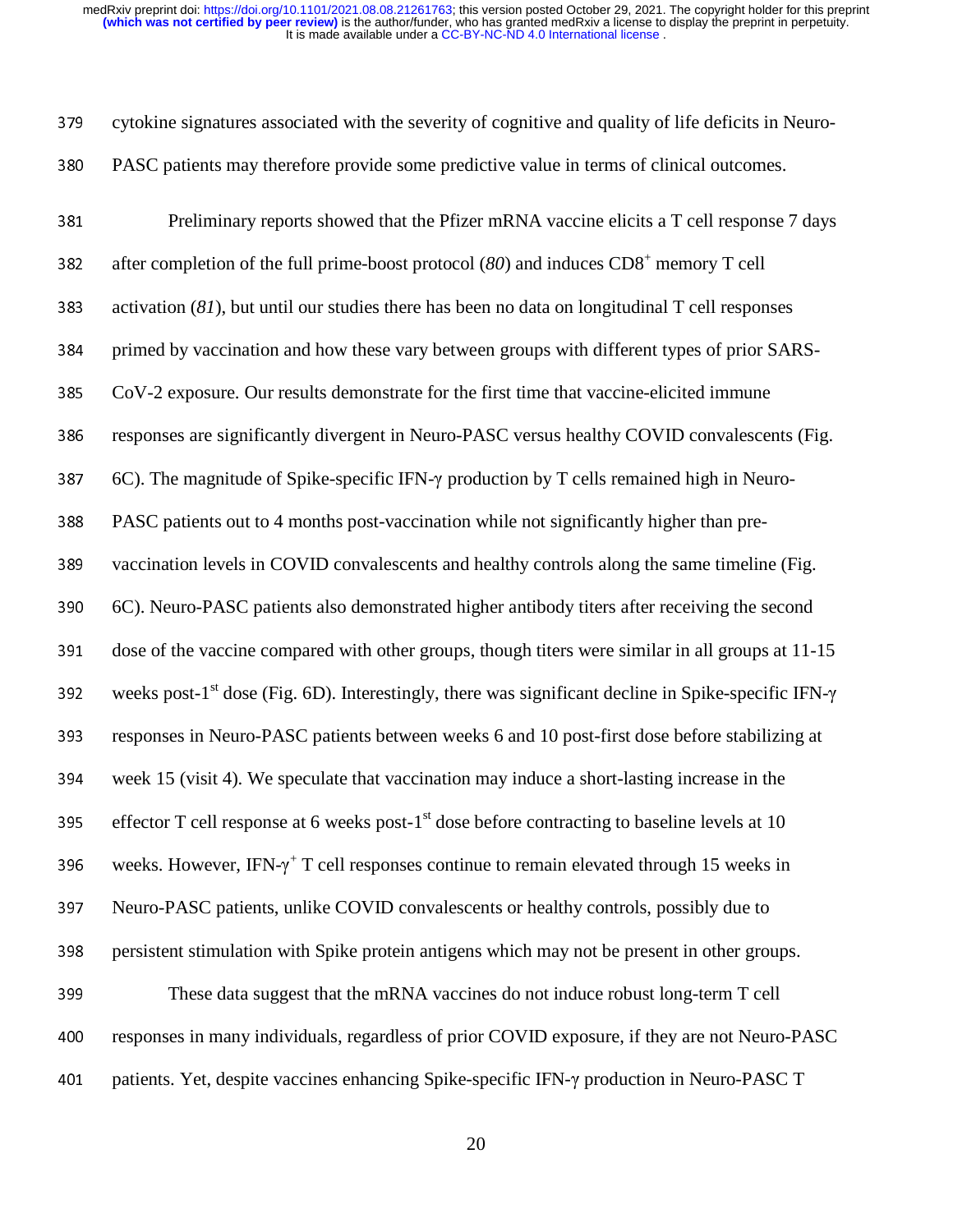402 cells, the fact that these responses continue to increase rather than decline at 15 weeks post-403 vaccination suggests that Neuro-PASC patients may still have an active SARS-CoV-2 infection 404 or a persistent antigen reservoir rather than developing a robust T cell memory response. <sup>405</sup>Therefore, it is possible that alternate SARS-CoV-2 vaccines that induce long-lasting memory T 406 cell responses in previously unexposed individuals as well as healthy COVID convalescents are 407 needed in order to mediate long-term protection from infection. Conversely, vaccination 408 strategies may need to be more fully evaluated for long COVID patients who might have a 109 persistent infection as they may be less effective in the absence of viral clearance. Indeed, 410 current clinical guidance from the CDC recommends that vaccination be delayed until 3 months <sup>411</sup>after acute infection in unvaccinated COVID convalescents. Thus, determinants of vaccine 412 efficacy that include measurement of T cell memory induction should be carefully considered. 413 Together, these data show that enhanced Tfh responses, broad scale dysfunction in  $CD8<sup>+</sup> T$  cell 414 memory generation and aberrant T cell responses to vaccination are hallmarks of Neuro-PASC <sup>415</sup>and require further study to inform treatment and vaccination strategies across the population.

#### <sup>416</sup>**Limitations of study**

417 One limitation of our study is the relatively small sample size of unvaccinated neuro-418 PASC patients. This was due to the wide implementation of SARS-CoV-2 vaccines in Chicago 419 area soon after beginning study enrollment. Another limitation was not being able to control for 420 time of sample collection with respect to date of COVID-19 symptom onset. As it is possible that <sup>421</sup>neuro-PASC could be the result of a persistent infection, further investigations would require 422 testing of potential cryptic reservoirs, including stool samples from Neuro-PASC patients.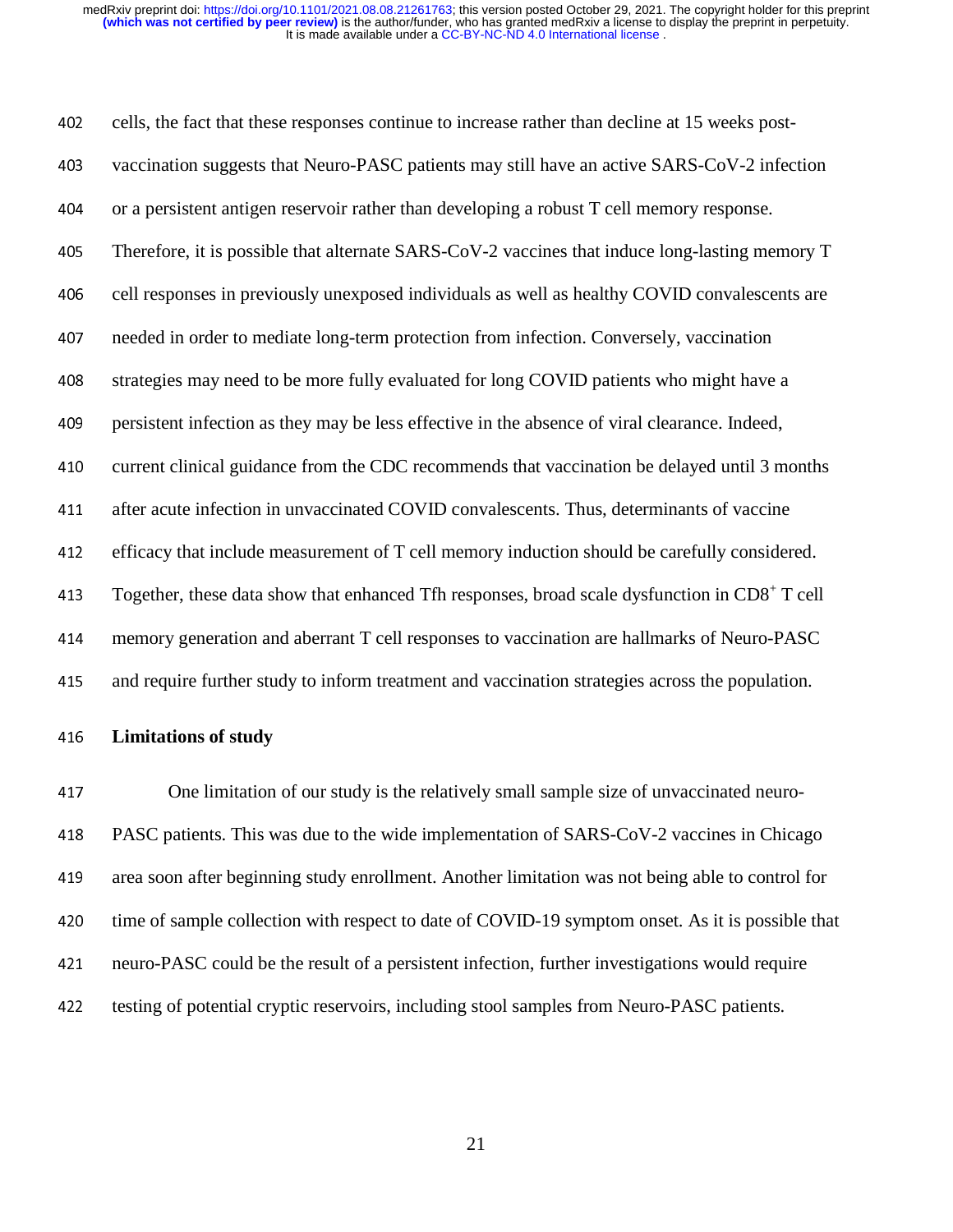#### <sup>423</sup>**Materials and Methods**

#### <sup>424</sup>*Ethics Statement*

- 425 This study was approved by the Northwestern University Institutional Review Board (Koralnik
- <sup>426</sup>Lab, IRB STU00212583). Informed consent was obtained from all enrolled participants. Samples
- 427 were de-identified before banking.
- <sup>428</sup>*Study participants, NIH Toolbox, and PROMIS-57 data collection*

<sup>429</sup>We enrolled consenting unvaccinated adult outpatients seen in the Neuro-PASC-19 clinic at 430 Northwestern Memorial Hospital from September 2020-June 2021, including 56 Neuro-PASC 431 patients with documented PCR+ or seropositive IgG results for SARS-CoV-2. In parallel, we 432 recruited 24 unvaccinated healthy COVID convalescents from the surrounding community who 433 tested PCR+ for SARS-CoV-2 but had no lingering neurological symptoms and 31 healthy 434 controls who tested PCR- for SARS-CoV-2 and were also seronegative for IgG against SARS-435 CoV-2 Spike RBD. All study subjects remained living throughout the period of observation. 436 Heparinized blood samples were collected one time from each subject at an average of 155-315 437 days post-symptom onset (as in Fig. 1B). Other demographic information is contained in Fig. 1B. <sup>438</sup>Neuro-PASC patients completed a cognitive function evaluation in the clinic coincident or near 439 the date of their blood sample acquisition with the National Institutes of Health (NIH) Toolbox 440 v2.1 instrument, including assessments of: processing speed (pattern comparison processing <sup>441</sup>speed test); attention and executive memory (inhibitory control and attention test); executive 442 function (dimensional change card sort test); and working memory (list sorting working memory 443 test) (19, 82). PROMIS-57 was administered to Neuro-PASC and COVID convalescent subjects <sup>444</sup>an average of 72 days post-sample collection. Both PROMIS-57 and NIH Toolbox results are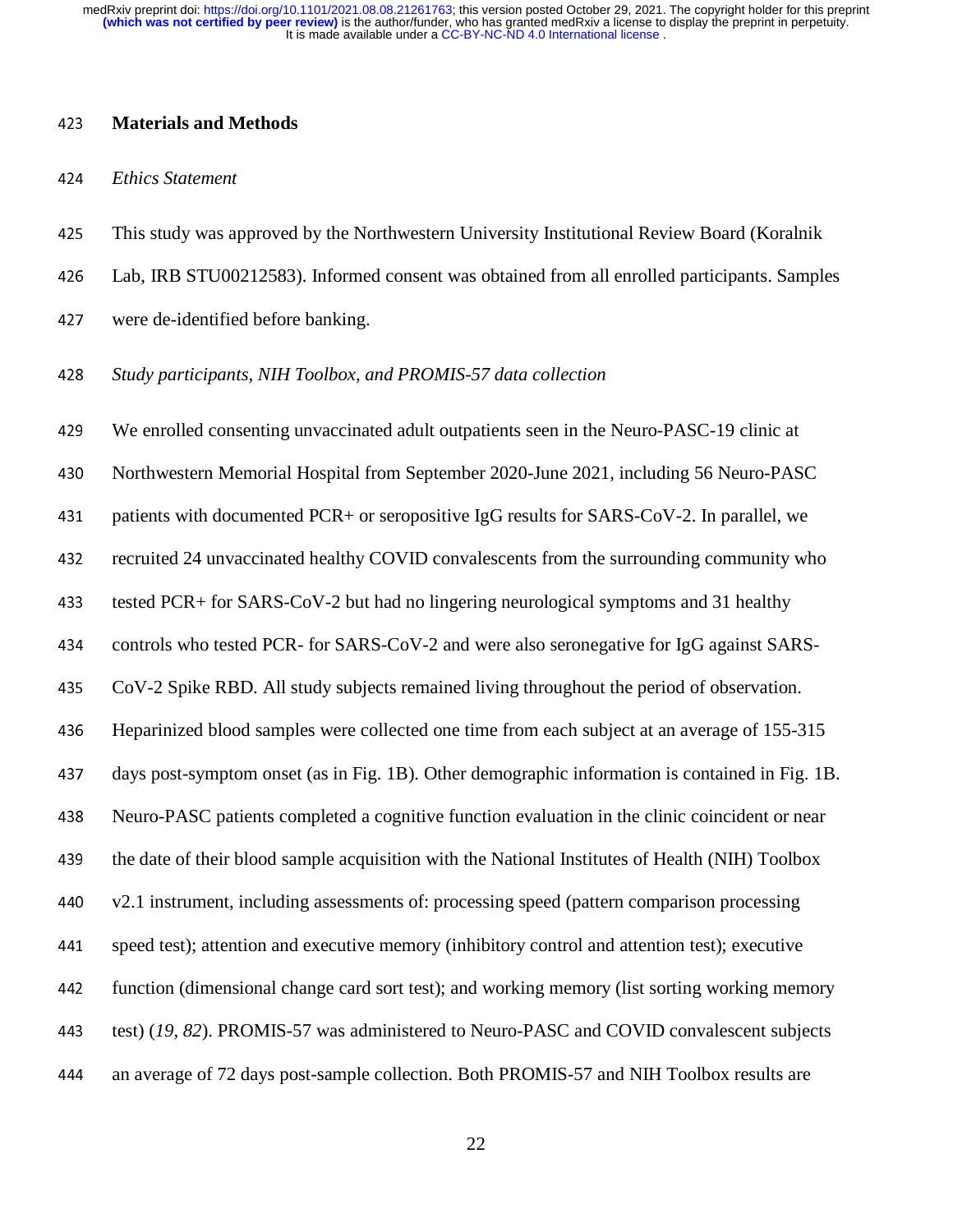<sup>445</sup>expressed as T-scores adjusted for age, education, gender, and race/ethnicity with a score of 50 446 representing the normative mean/median of the US reference population with a standard 447 deviation of 10. Lower cognition T-scores indicate worse performance while higher fatigue, 448 depression, anxiety, or pain interference T-scores indicate greater symptom severity. <sup>449</sup>*PBMC and plasma collection* 450 30mL of venous blood from study volunteers was collected in blood collection tubes containing 451 sodium heparin from BD Biosciences. Whole blood was layered on top of 15mL of Histopaque

<sup>452</sup>1077 (Sigma-Aldrich) in 50mL Leucosep blood separation tubes (Greiner Bio-One) and spun at

453 1000g for 18min at RT. Plasma was collected and stored at -80°C. The PBMC layer was

454 collected and washed 2x in sterile PBS before red blood cell lysis with ACK buffer (Quality

455 Biologicals). PBMCs were used in assays either immediately or frozen down for use in the near 456 term.

<sup>457</sup>*SARS-CoV-2 peptide antigens* 

458 All S, N and M peptide arrays used in ELISPOT and flow cytometry studies were obtained from 459 BEI Resources, NIAID, NIH: Peptide Array, SARS-Related Coronavirus 2 Spike (S) Protein; 460 NR-52402, Nucleocapsid (N) Protein, NR-52404; Membrane (M) Protein, NR-52403. The S <sup>461</sup>peptide array consisted of 181 peptides of 13-17aa in length and split into 6 sub-pools (S1-S6) 462 containing 30-31 peptides each. The N peptide array consisted of 59 peptides of 13-17aa each 463 split into 3 sub-pools containing 29-30 peptides each. The M peptide array consisted of 31 464 peptides of 12-17aa and split into 3 sub-pools of 10-11 peptides each (Fig. S1). All peptides were 465 dissolved in either sterile H<sub>2</sub>O or 50% sterile H<sub>2</sub>O-DMSO up to 1mL for a universal 1mg/mL 466 stock concentration. Peptides were used at a final concentration at  $2\mu\text{g/mL}$  in all assays.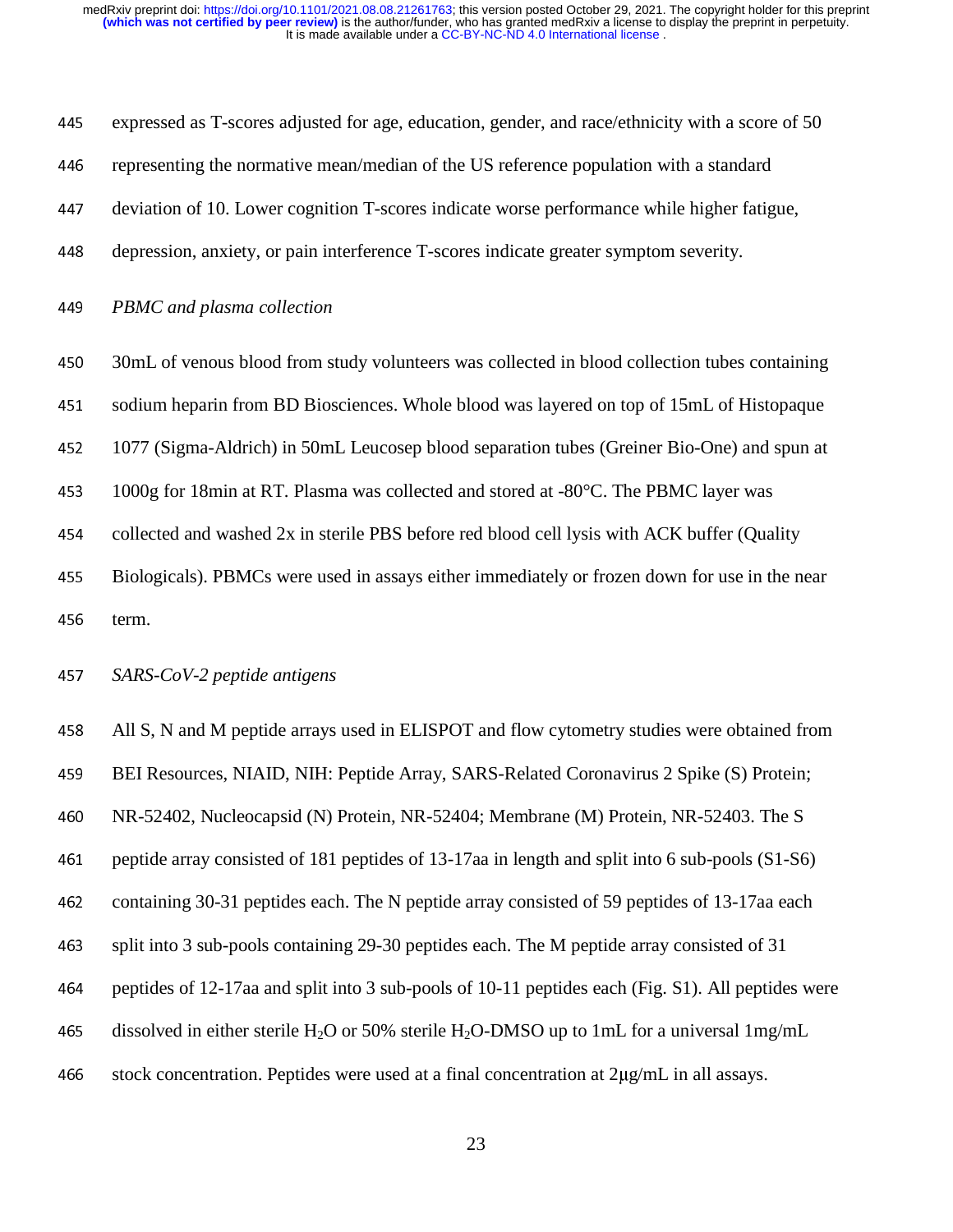## *IgG Spike RBD and Nucleocapsid ELISA*

| 468 | Antigen-specific total antibody titers were measured by ELISA as described previously (Dangi et     |
|-----|-----------------------------------------------------------------------------------------------------|
| 469 | al., 2020; Palacio et al., 2020). In brief, 96-well flat-bottom MaxiSorp plates (Thermo Scientific) |
| 470 | were coated with 1 $\mu$ g/ml of Spike RBD for 48 hr at 4°C. Plates were washed three times with    |
| 471 | wash buffer (PBS + $0.05\%$ Tween 20). Blocking was performed with blocking solution (PBS +         |
| 472 | 0.05% Tween $20 + 2$ % bovine serum albumin), for 4 hr at room temperature. 6 µl of sera was        |
| 473 | added to 144 µl of blocking solution in the first column of the plate, 1:3 serial dilutions were    |
| 474 | performed until row 12 for each sample, and plates were incubated for 60 min at room                |
| 475 | temperature. Plates were washed three times with wash buffer followed by addition of secondary      |
| 476 | antibody conjugated to horseradish peroxidase, goat anti-human IgG $(H + L)$ (Jackson               |
| 477 | ImmunoResearch) diluted in blocking solution (1:1000) and 100 µl/well was added and                 |
| 478 | incubated for 60 min at room temperature. After washing plates three times with wash buffer,        |
| 479 | 100 µl/well of Sure Blue substrate (SeraCare) was added for 1 min. Reaction was stopped using       |
| 480 | 100 µl/well of KPL TMB Stop Solution (SeraCare). Absorbance was measured at 450 nm using            |
| 481 | a Spectramax Plus 384 (Molecular Devices). SARS-CoV-2 RBD and N proteins used for ELISA             |
| 482 | were produced at the Northwestern Recombinant Protein Production Core by Dr. Sergii                 |
| 483 | Pshenychnyi using plasmids that were produced under HHSN272201400008C and obtained from             |
| 484 | BEI Resources, NIAID, NIH: Vector pCAGGS containing the SARS-related coronavirus 2,                 |
| 485 | Wuhan-Hu-1 spike glycoprotein gene (soluble, stabilized), NR-52394 and receptor binding             |
| 486 | domain (RBD), NR-52309, nucleocapsid gene NR-53507.                                                 |
|     |                                                                                                     |

*Cell stimulation and IFN-*γ*/IL-2 ELISPOT* 

Multiscreen-IP plates (Millipore-Sigma) were coated overnight at 4°C with 2μg/mL anti-IFN-<sup>γ</sup>

489 (clone 1-D1K, Mabtech) or 5μg/mL anti-IL-2 (clone MT2A91/2C95, Mabtech), washed with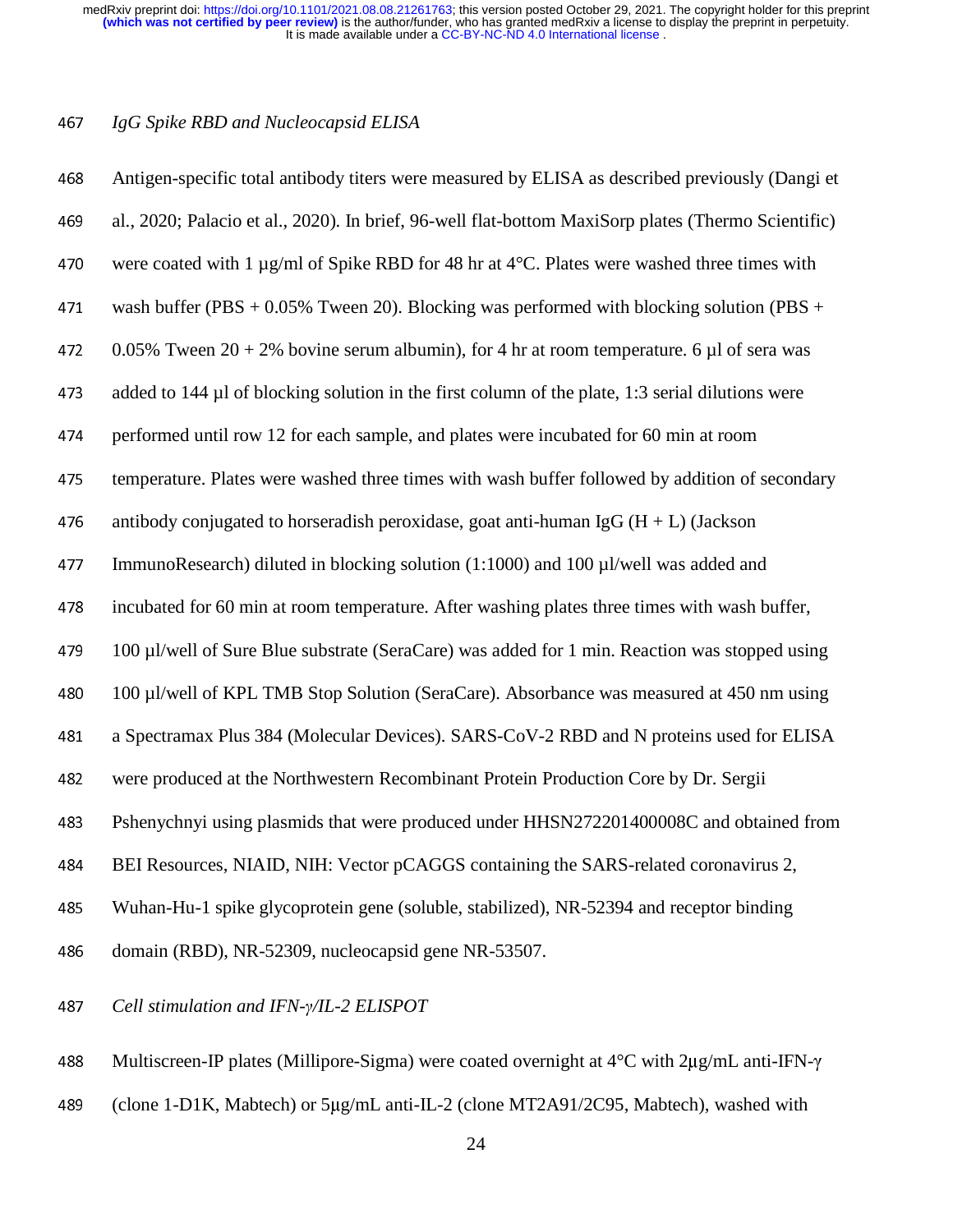| 490 | sterile PBS, and blocked with complete RPMI-10% FBS. PBMC isolated from Neuro-PASC,                                          |
|-----|------------------------------------------------------------------------------------------------------------------------------|
| 491 | COVID convalescent, and healthy control subjects were used either freshly isolated or after                                  |
| 492 | thawing and resting overnight in media containing 10ng/µL recombinant human IL-15                                            |
| 493 | (Peprotech) at 37 <sup>o</sup> C, 5% CO <sub>2</sub> . Cells were then plated at a concentration of $2.5x10^5$ cells/well in |
| 494 | 100µL of media and stimulated with the indicated antigen mixtures from SARS-CoV-2 at a                                       |
| 495 | concentration of 2µg/mL in complete RPMI medium containing 5% human AB serum (Sigma-                                         |
| 496 | Aldrich) and 5ng/mL IL-15. Plates were incubated at $37^{\circ}$ C, 5% CO <sub>2</sub> for 20h and washed 5x with            |
| 497 | dH <sub>2</sub> O and PBS-0.05% Tween-20 (PBS-T). 2μg/mL biotinylated IFN-γ (clone 7-B6-1, Mabtech)                          |
| 498 | or 5µg/mL IL-2 (clone MT8G10, Mabtech) diluted in PBS-10% FBS (PBS-F) was added to the                                       |
| 499 | respective wells and plates were incubated for 1.5h at RT. Plates were subsequently incubated                                |
| 500 | for 40 minutes at RT in streptavidin-alkaline phosphatase in PBS-F (Jackson ImmunoResearch)                                  |
| 501 | was added after washing plates 5x in PBS-T. ELISPOT plates were developed using an Alkaline                                  |
| 502 | Phosphatase Conjugate Substrate Kit according to manufacturer's instructions (Bio-Rad                                        |
| 503 | Laboratories, Carlsbad, CA). IFN-y or IL-2-producing cells were quantified using an                                          |
| 504 | ImmunoSpot reader (Cellular Technologies, Ltd., Shaker Heights, OH).                                                         |
| 505 | Antibodies and Flow Cytometry                                                                                                |
| 506 | Fresh or frozen PBMCs isolated from the indicated patient groups were stimulated with antigen                                |
| 507 | mixtures as above for 20-22h at 37 $\degree$ C, 5% CO <sub>2</sub> . For intracellular staining and cytokine detection,      |
| 508 | the Brefeldin-A Golgi plug (Biolegend) was added at a 1:1000 concentration 2 hours after                                     |
| 509 | antigenic stimulation commenced. Cells were washed with PBS-1% BSA after incubation and                                      |
|     |                                                                                                                              |

- 510 incubated with the indicated antibodies for surface phenotyping by AIM assay or for intracellular
- 511 cytokine staining (ICS; antibodies used described in Supplemental Table 1). Cells from each
- 512 subject were left unstimulated in medium containing 5ng/mL IL-15 ("background") or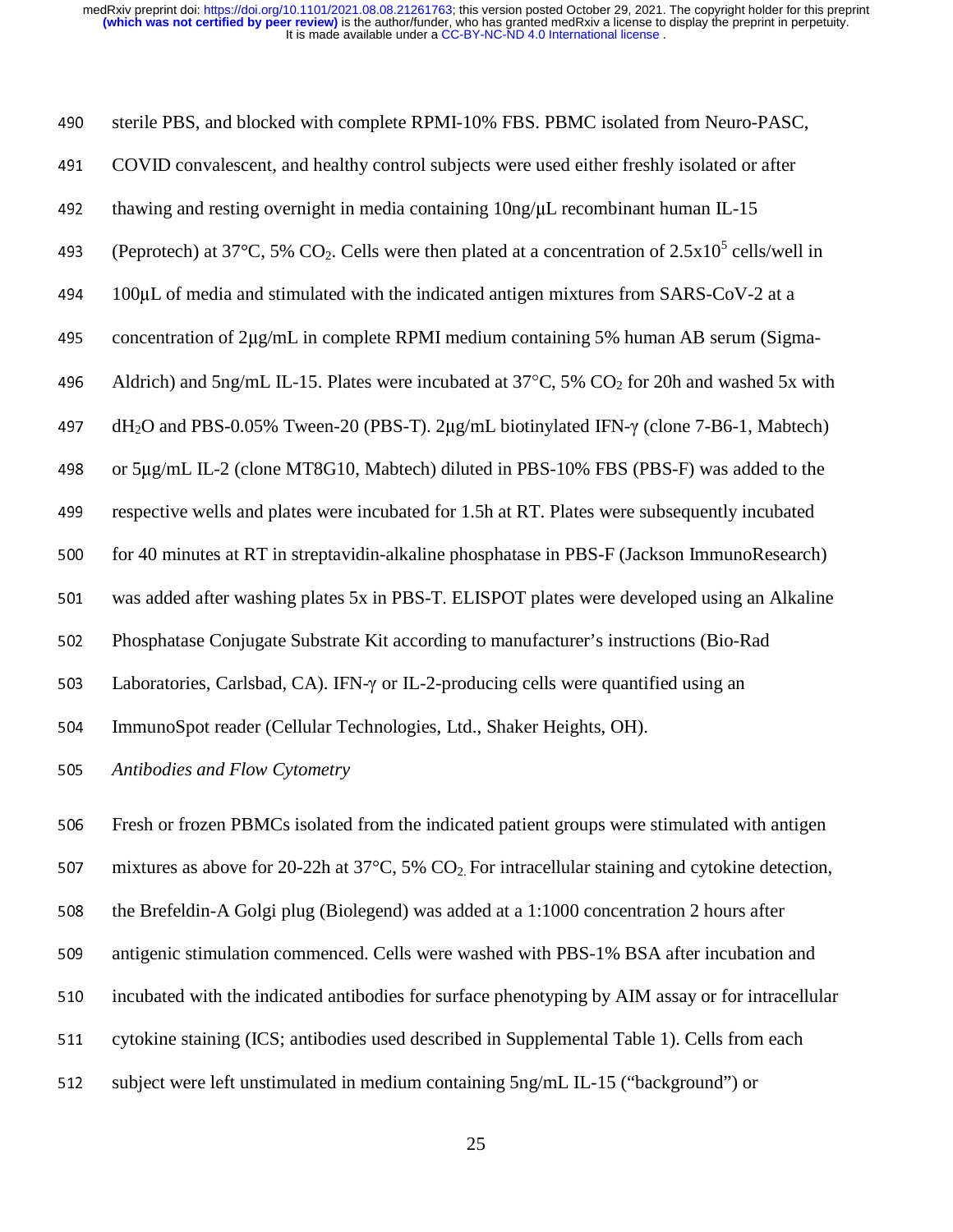513 stimulated in the presence of the indicated antigens. Fixation and permeabilization was

514 performed using Cytofix/Cytoperm (BD Biosciences). Surface staining was done in the dark at

515 4°C for 30 minutes, while ICS was done in the dark at RT for 45 minutes. Flow cytometry was

516 conducted on 2-5x10<sup>5</sup> cells per condition. Data was acquired on a BD FACSymphony Spectral

517 analyzer and analyzed using FlowJo v10 (BD Biosciences) and SPICE-Pestle (83).

#### <sup>518</sup>*Quantification and Statistical Analysis*

519 Statistical tests to determine significance are described in figure legends and conducted largely in 520 Prism (GraphPad). For pie graphs or heatmaps generated using SPICE analysis, statistics were 521 determined by Permutation test following unstimulated background subtraction, with additional 522 thresholding of 0.03% to account for noise, using SPICE-Pestle. *P*-values lower than 0.05 were 523 considered statistically significant. Quantile stratification was performed within group for Neuro-524 PASC cohort. Clinical data were collected and managed using REDCap electronic data capture 525 tools hosted at Northwestern University Feinberg School of Medicine (84). REDCap (Research 526 Electronic Data Capture) is a secure, web-based software platform designed to support data 527 capture for research studies, providing 1) an intuitive interface for validated data capture; 2) 528 audit trails for tracking data manipulation and export procedures; 3) automated export procedures 529 for seamless data downloads to common statistical packages; and 4) procedures for data 530 integration and interoperability with external sources.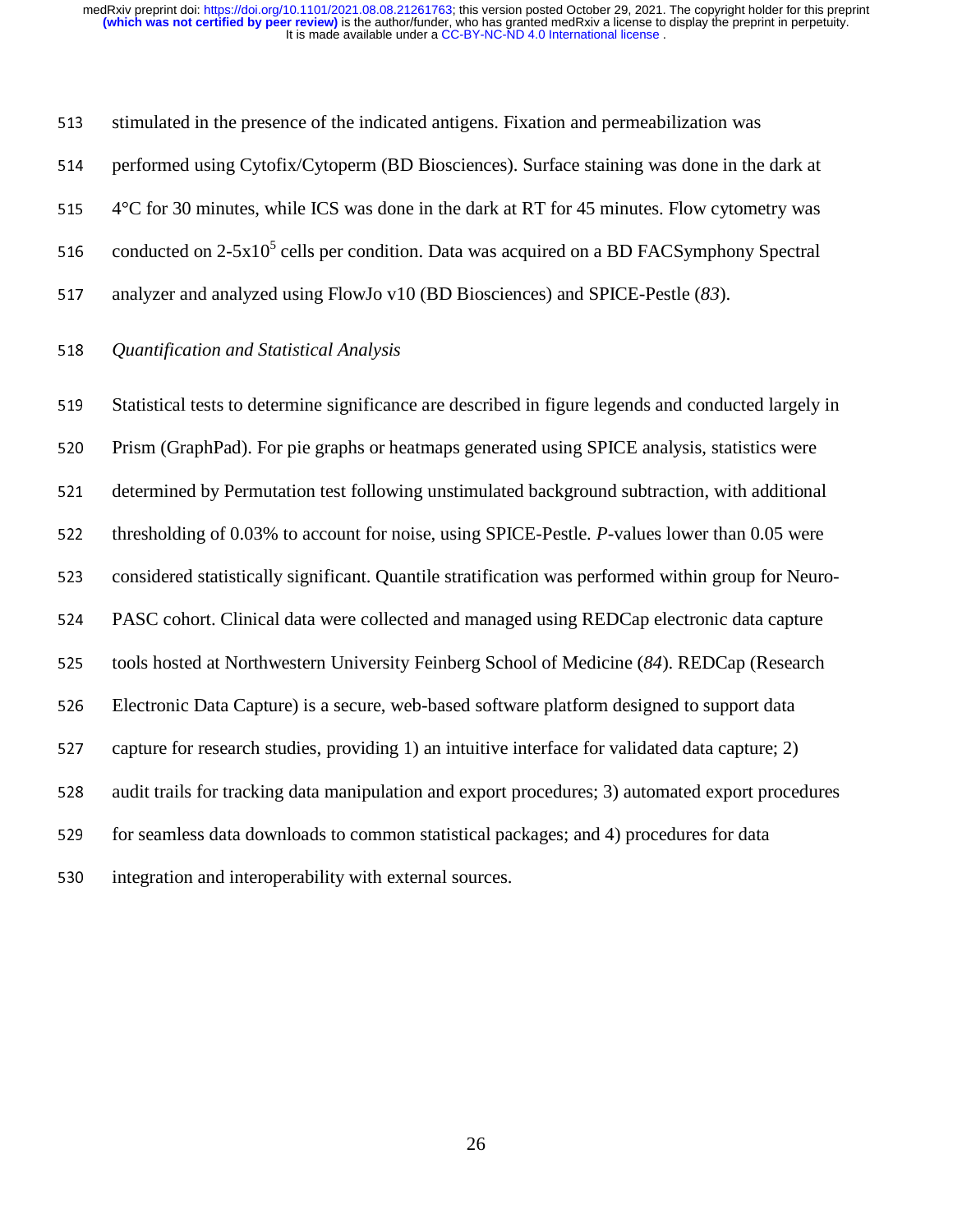## <sup>531</sup>**Acknowledgements**

| We would like to thank the Flow Cytometry Core Facility at the Robert H. Lurie Comprehensive    |
|-------------------------------------------------------------------------------------------------|
| Cancer Center at Northwestern University supported by Cancer Center Support Grant (NCI          |
| CA060553) for their assistance in optimizing antibody panels and help with flow cytometry       |
| instrumentation. L.V. was supported by a T32 grant T32AR007611 from the Department of           |
| Rheumatology, Northwestern University Feinberg School of Medicine. P.P.M. is supported by a     |
| grant from the Emerging and Re-Emerging Pathogens Program (EREPP) at Northwestern               |
| University, and a grant from the National Institute on Drug Abuse (NIDA, DP2DA051912).          |
|                                                                                                 |
| <b>Author Contributions</b>                                                                     |
| Conceptualization L.V. P.P.M. and I.K; Investigation L.V., B.H., Z.O., P.H.L, and N.P.; Formal  |
| Analysis L.V., B.H., E.M.L., P.P.M. and N.P.; Resources L.V., P.P.M., I.K., Data Curation L.V., |
| E.G., J.R.C.; Writing L.V. with feedback from all authors; Supervision L.V., P.P.M and I.K.;    |
| Project Administration L.V.; Funding Acquisition L.V., P.P.M, and I.K.                          |
|                                                                                                 |
| <b>Declaration of Interests</b>                                                                 |
| The authors declare no competing interests.                                                     |
|                                                                                                 |
|                                                                                                 |
|                                                                                                 |
|                                                                                                 |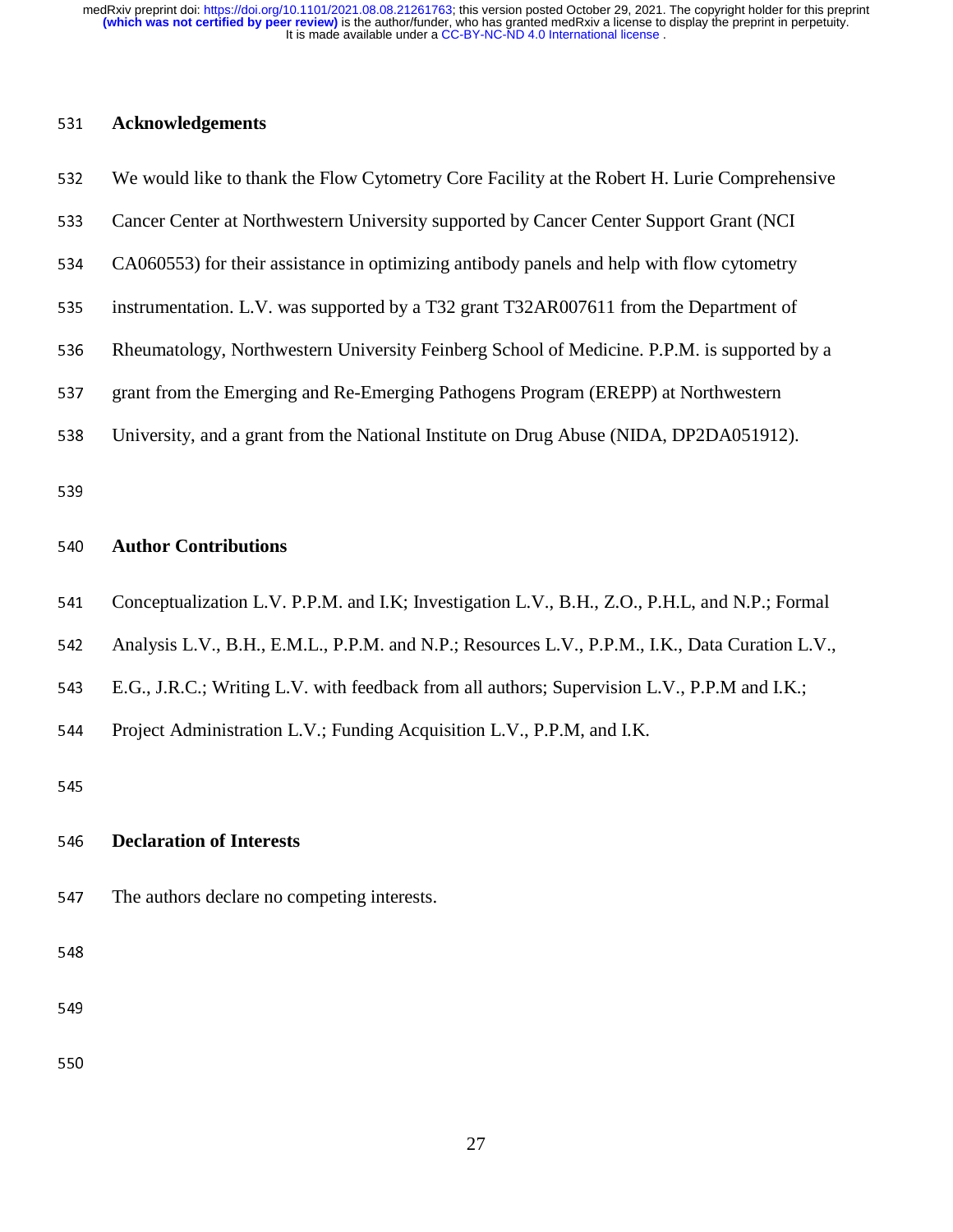### <sup>551</sup>**References**

| 552 | 1.  | J. C. R. Center. (Johns Hopkins University of Medicine, Baltimore, MD, 2021), vol.             |
|-----|-----|------------------------------------------------------------------------------------------------|
| 553 |     | 2021.                                                                                          |
| 554 | 2.  | A. Syed, A. Khan, F. Gosai, A. Asif, S. Dhillon, Gastrointestinal pathophysiology of           |
| 555 |     | SARS-CoV2 - a literature review. J Community Hosp Intern Med Perspect 10, 523-528              |
| 556 |     | (2020).                                                                                        |
| 557 | 3.  | C. Liguori et al., Subjective neurological symptoms frequently occur in patients with          |
| 558 |     | SARS-CoV2 infection. Brain Behav Immun 88, 11-16 (2020).                                       |
| 559 | 4.  | Y. C. Li, W. Z. Bai, T. Hashikawa, The neuroinvasive potential of SARS-CoV2 may play           |
| 560 |     | a role in the respiratory failure of COVID-19 patients. <i>J Med Virol</i> 92, 552-555 (2020). |
| 561 | 5.  | V. Higgins, D. Sohaei, E. P. Diamandis, I. Prassas, COVID-19: from an acute to chronic         |
| 562 |     | disease? Potential long-term health consequences. Crit Rev Clin Lab Sci, 1-23 (2020).          |
| 563 | 6.  | E. Ladds et al., Persistent symptoms after Covid-19: qualitative study of 114 "long            |
| 564 |     | Covid" patients and draft quality principles for services. BMC Health Serv Res 20, 1144        |
| 565 |     | (2020).                                                                                        |
| 566 | 7.  | S. Vehar, M. Boushra, P. Ntiamoah, M. Biehl, Post-acute sequelae of SARS-CoV-2                 |
| 567 |     | infection: Caring for the 'long-haulers'. Cleve Clin J Med 88, 267-272 (2021).                 |
| 568 | 8.  | S. J. Halpin et al., Postdischarge symptoms and rehabilitation needs in survivors of           |
| 569 |     | COVID-19 infection: A cross-sectional evaluation. <i>J Med Virol</i> 93, 1013-1022 (2021).     |
| 570 | 9.  | M. S. Petersen et al., Long COVID in the Faroe Islands - a longitudinal study among            |
| 571 |     | non-hospitalized patients. Clin Infect Dis, (2020).                                            |
| 572 | 10. | H. Ahmed et al., Long-term clinical outcomes in survivors of severe acute respiratory          |
| 573 |     | syndrome and Middle East respiratory syndrome coronavirus outbreaks after                      |
|     |     |                                                                                                |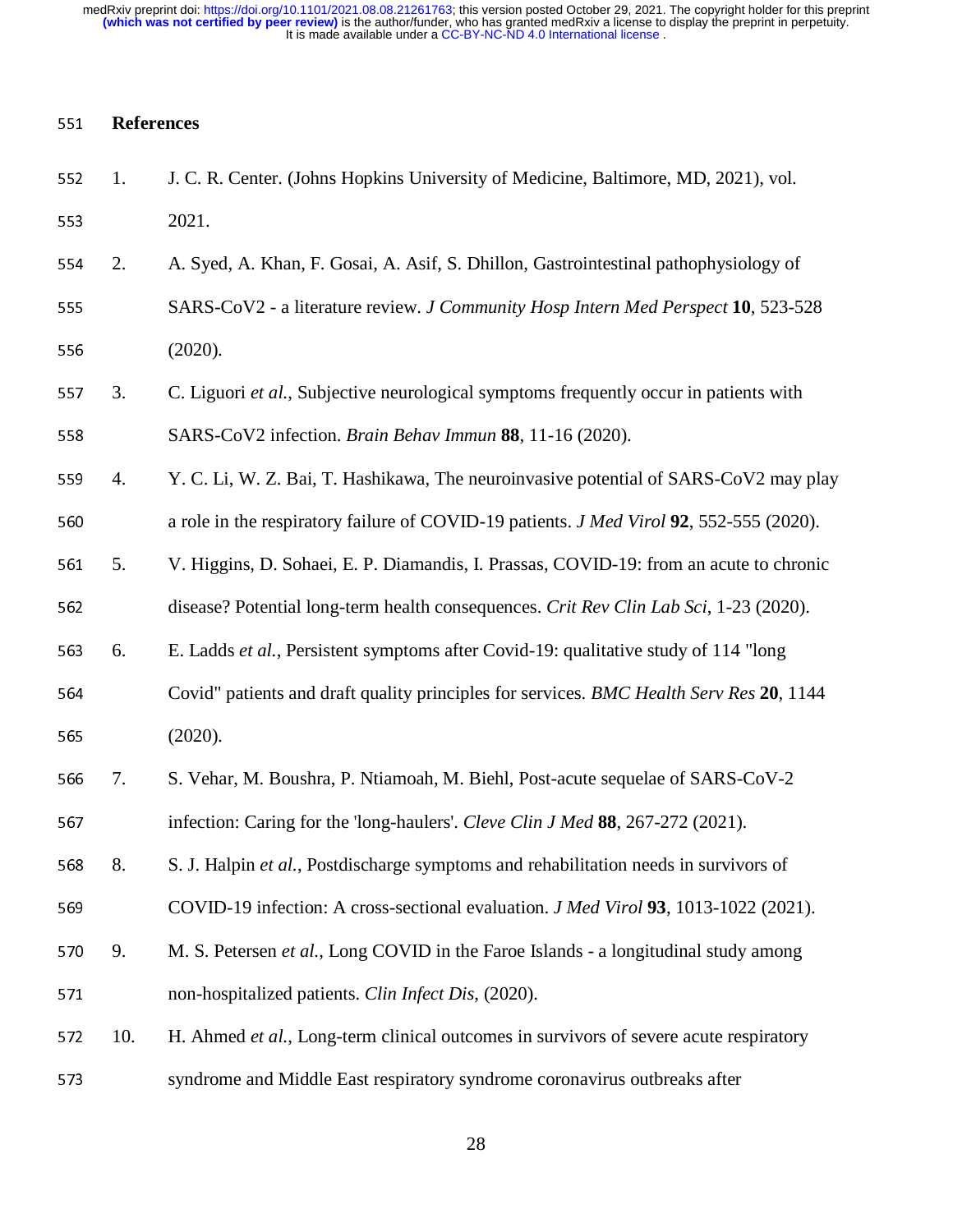| 574 | hospitalisation or ICU admission: A systematic review and meta-analysis. J Rehabil Med |
|-----|----------------------------------------------------------------------------------------|
| 575 | 52, j $rm 00063$ (2020).                                                               |

- 576 11. M. H. Lam *et al.*, Mental morbidities and chronic fatigue in severe acute respiratory
- <sup>577</sup>syndrome survivors: long-term follow-up. *Arch Intern Med* **<sup>169</sup>**, 2142-2147 (2009).
- 578 12. A. Hampshire, Trender W., Chamberlain SR, Jolly AE, Grant JE, Patrick F, Mazibuko N,
- 579 Williams S, Barnaby JM, Hellyer H, Mehta MA., Cognitive deficits in people who have 580 recovered from COVID-19. *EClinicalMedicine*, (2021).
- 581 13. A. Grifoni *et al.*, Targets of T Cell Responses to SARS-CoV-2 Coronavirus in Humans
- 582 with COVID-19 Disease and Unexposed Individuals. *Cell* 181, 1489-1501 e1415 (2020).
- 583 14. S. M. Toor, R. Saleh, V. Sasidharan Nair, R. Z. Taha, E. Elkord, T-cell responses and 584 therapies against SARS-CoV-2 infection. *Immunology* 162, 30-43 (2021).
- <sup>585</sup>15. Y. Q. Duan *et al.*, Deficiency of Tfh Cells and Germinal Center in Deceased COVID-19 586 Patients. *Curr Med Sci* **40**, 618-624 (2020).
- 587 16. K. McMahan *et al.*, Correlates of protection against SARS-CoV-2 in rhesus macaques. <sup>588</sup>*Nature* **<sup>590</sup>**, 630-634 (2021).
- 589 17. E. L. Graham *et al.*, Persistent neurologic symptoms and cognitive dysfunction in non-590 hospitalized Covid-19 "long haulers". *Ann Clin Transl Neurol* **8**, 1073-1085 (2021).
- 591 18. E. Tang et al., Validation of the Patient-Reported Outcomes Measurement Information
- 592 System (PROMIS)-57 and -29 item short forms among kidney transplant recipients. *Qual* <sup>593</sup>*Life Res* **<sup>28</sup>**, 815-827 (2019).
- <sup>594</sup>19. S. Weintraub *et al.*, Cognition assessment using the NIH Toolbox. *Neurology* **<sup>80</sup>**, S54-64 <sup>595</sup>(2013).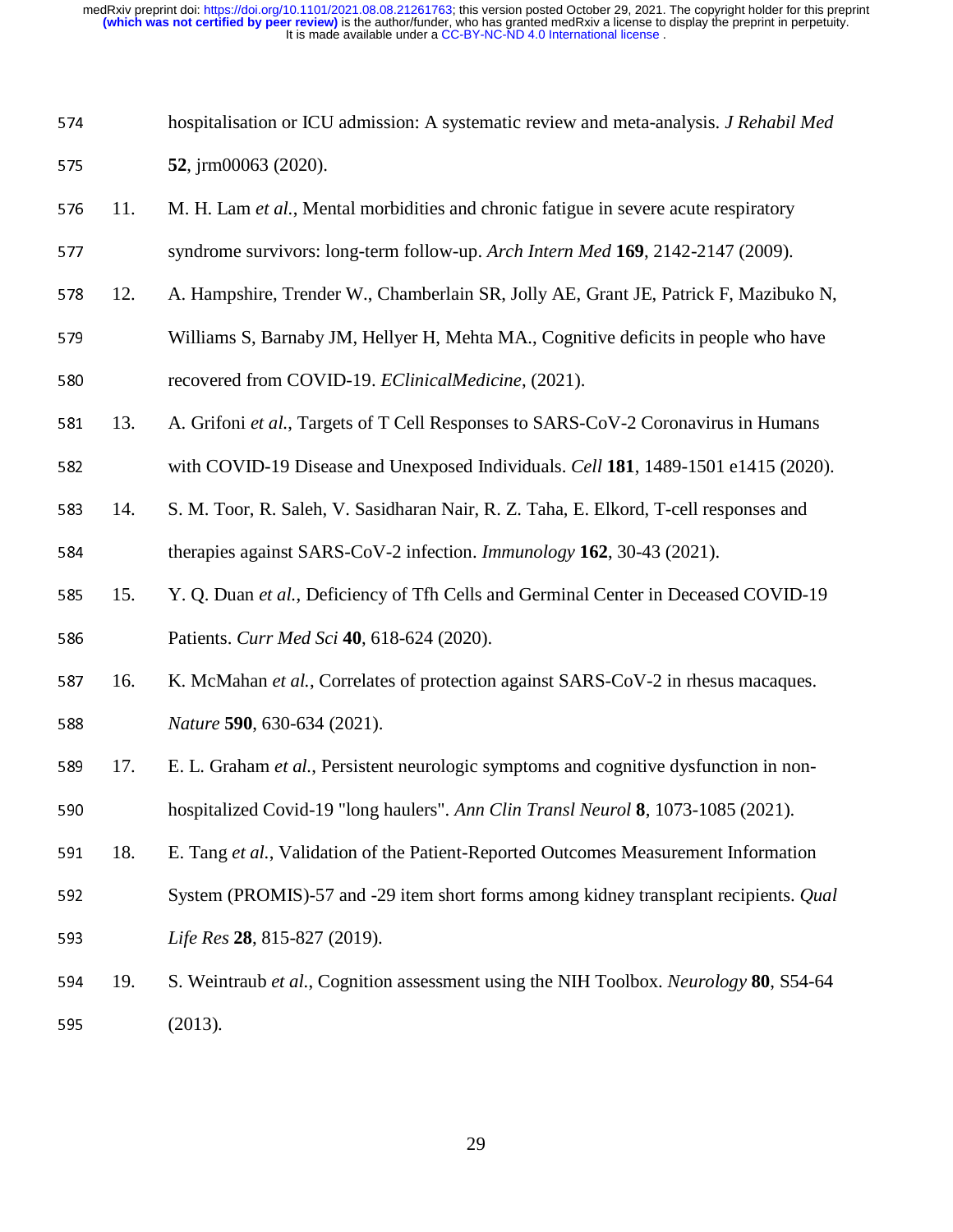| 596 | 20. | B. J. Meckiff et al., Imbalance of Regulatory and Cytotoxic SARS-CoV-2-Reactive              |
|-----|-----|----------------------------------------------------------------------------------------------|
| 597 |     | CD4(+) T Cells in COVID-19. Cell 183, 1340-1353 e1316 (2020).                                |
| 598 | 21. | C. Havenar-Daughton et al., Cytokine-Independent Detection of Antigen-Specific               |
| 599 |     | Germinal Center T Follicular Helper Cells in Immunized Nonhuman Primates Using a             |
| 600 |     | Live Cell Activation-Induced Marker Technique. J Immunol 197, 994-1002 (2016).               |
| 601 | 22. | J. Van Elslande et al., Longitudinal follow-up of IgG anti-nucleocapsid antibodies in        |
| 602 |     | SARS-CoV-2 infected patients up to eight months after infection. J Clin Virol 136,           |
| 603 |     | 104765 (2021).                                                                               |
| 604 | 23. | F. Muecksch et al., Longitudinal Serological Analysis and Neutralizing Antibody Levels       |
| 605 |     | in Coronavirus Disease 2019 Convalescent Patients. J Infect Dis 223, 389-398 (2021).         |
| 606 | 24. | A. Goubard et al., Superantigenic Yersinia pseudotuberculosis induces the expression of      |
| 607 |     | granzymes and perforin by CD4+ T cells. <i>Infect Immun</i> 83, 2053-2064 (2015).            |
| 608 | 25. | A. Sledzinska et al., Regulatory T Cells Restrain Interleukin-2- and Blimp-1-Dependent       |
| 609 |     | Acquisition of Cytotoxic Function by $CD4(+)$ T Cells. <i>Immunity</i> 52, 151-166 e156      |
| 610 |     | (2020).                                                                                      |
| 611 | 26. | Y. Tian et al., Unique phenotypes and clonal expansions of human CD4 effector memory         |
| 612 |     | T cells re-expressing CD45RA. Nat Commun 8, 1473 (2017).                                     |
| 613 | 27. | T. E. Mockus, H. M. Ren, Shwetank, A. E. Lukacher, To Go or Stay: The Development,           |
| 614 |     | Benefit, and Detriment of Tissue-Resident Memory CD8 T Cells during Central Nervous          |
| 615 |     | System Viral Infections. Viruses 11, (2019).                                                 |
| 616 | 28. | H. Chen et al., Response of memory CD8+ T cells to severe acute respiratory syndrome         |
| 617 |     | (SARS) coronavirus in recovered SARS patients and healthy individuals. <i>J Immunol</i> 175, |
| 618 |     | 591-598 (2005).                                                                              |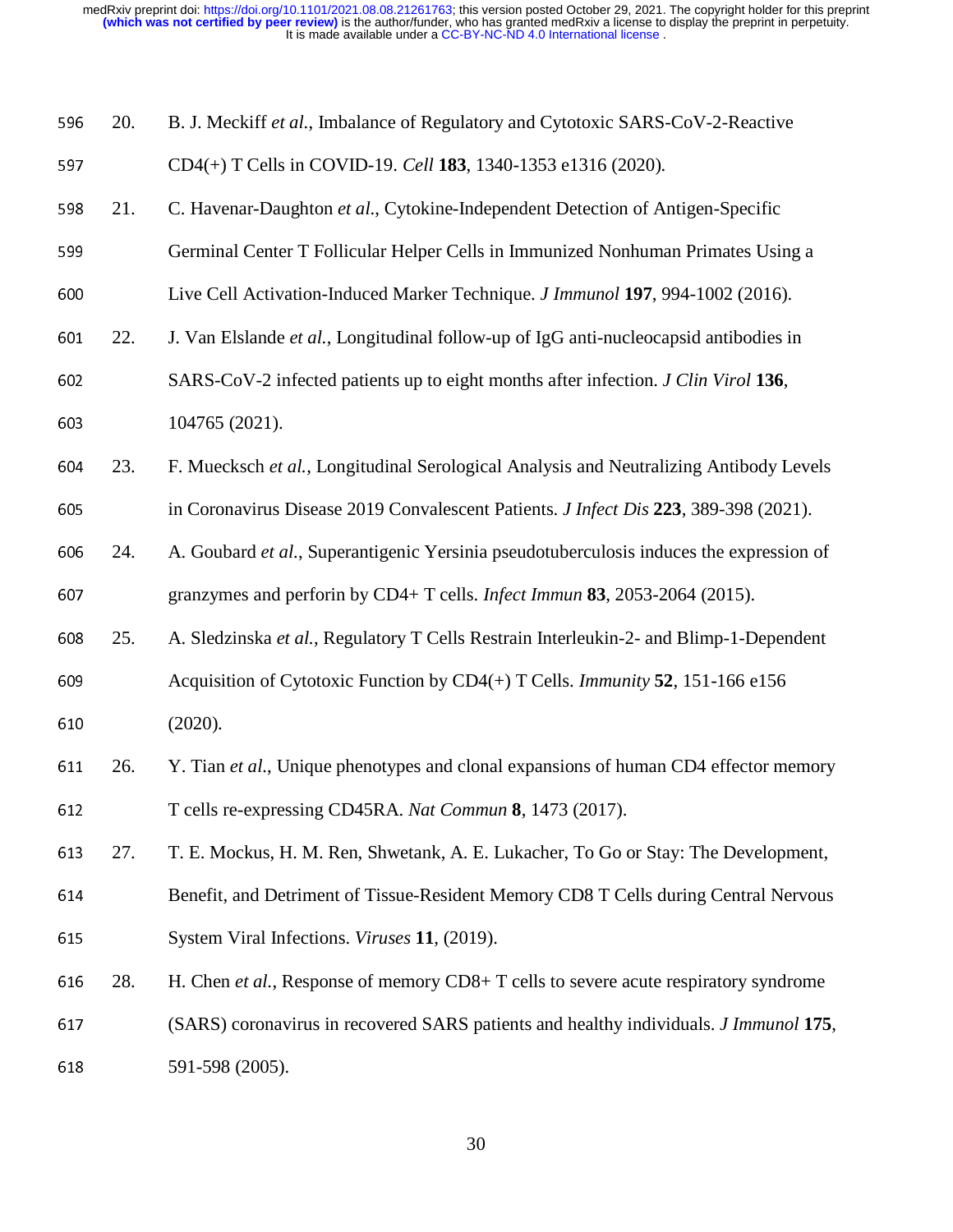|  | 619 29. F. Krammer et al., Antibody Responses in Seropositive Persons after a Single Dose of |
|--|----------------------------------------------------------------------------------------------|
|  |                                                                                              |

- SARS-CoV-2 mRNA Vaccine. *N Engl J Med* **<sup>384</sup>**, 1372-1374 (2021).
- 30. T. Dangi *et al.*, Cross-protective immunity following coronavirus vaccination and
- coronavirus infection. *J Clin Invest*, (2021).
- 31. E. Mahase, Covid-19: What do we know about "long covid"? *BMJ* **<sup>370</sup>**, m2815 (2020).
- 32. J. L. Hirschtick *et al.*, Population-based estimates of post-acute sequelae of SARS-CoV-2
- infection (PASC) prevalence and characteristics. *Clin Infect Dis*, (2021).
- 33. S. Havervall *et al.*, Symptoms and Functional Impairment Assessed 8 Months After Mild
- COVID-19 Among Health Care Workers. *JAMA* **<sup>325</sup>**, 2015-2016 (2021).
- 34. D. Weiskopf *et al.*, Phenotype and kinetics of SARS-CoV-2-specific T cells in COVID-
- 19 patients with acute respiratory distress syndrome. *Sci Immunol* **<sup>5</sup>**, (2020).
- 35. L. B. Rodda *et al.*, Functional SARS-CoV-2-Specific Immune Memory Persists after
- Mild COVID-19. *Cell* **<sup>184</sup>**, 169-183 e117 (2021).
- 36. T. Sekine *et al.*, Robust T Cell Immunity in Convalescent Individuals with Asymptomatic
- or Mild COVID-19. *Cell* **<sup>183</sup>**, 158-168 e114 (2020).
- 37. S. Rasa *et al.*, Chronic viral infections in myalgic encephalomyelitis/chronic fatigue syndrome (ME/CFS). *J Transl Med* **<sup>16</sup>**, 268 (2018).
- 38. M. Klingenstein *et al.*, Evidence of SARS-CoV2 Entry Protein ACE2 in the Human Nose and Olfactory Bulb. *Cells Tissues Organs* **<sup>209</sup>**, 155-164 (2020).
- 39. E. Song *et al.*, Neuroinvasion of SARS-CoV-2 in human and mouse brain. *J Exp Med* **218**, (2021).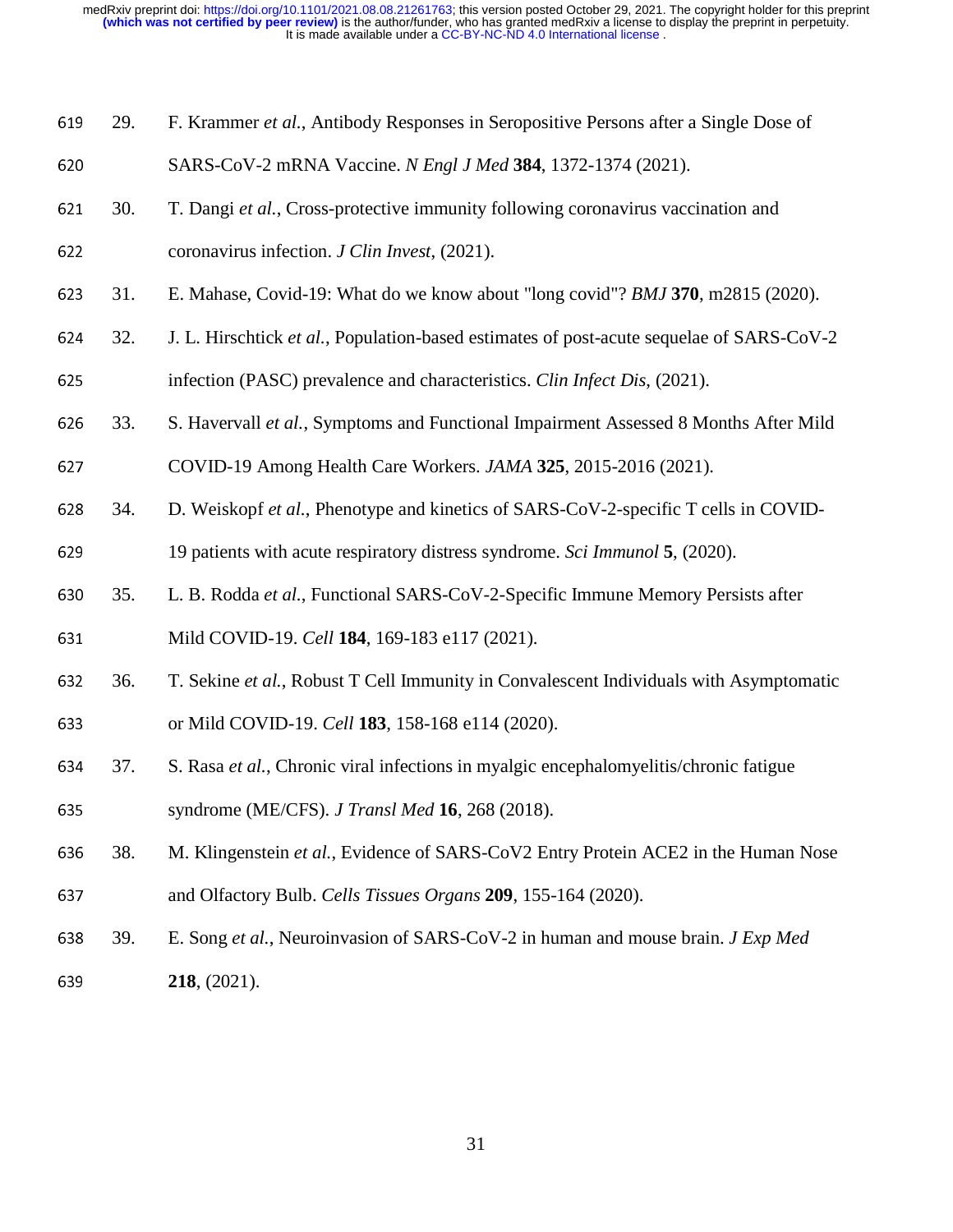| 640 | 40. | T. Dangi, J. Class, N. Palacio, J. M. Richner, P. Penaloza MacMaster, Combining spike-   |
|-----|-----|------------------------------------------------------------------------------------------|
| 641 |     | and nucleocapsid-based vaccines improves distal control of SARS-CoV-2. Cell Rep 36,      |
| 642 |     | 109664 (2021).                                                                           |
| 643 | 41. | J. Kantonen et al., Neuropathologic features of four autopsied COVID-19 patients. Brain  |
| 644 |     | Pathol 30, 1012-1016 (2020).                                                             |
| 645 | 42. | M. Heming et al., Neurological Manifestations of COVID-19 Feature T Cell Exhaustion      |
| 646 |     | and Dedifferentiated Monocytes in Cerebrospinal Fluid. Immunity 54, 164-175 e166         |
| 647 |     | (2021).                                                                                  |
| 648 | 43. | E. Myasoedova, C. S. Crowson, H. M. Kremers, T. M. Therneau, S. E. Gabriel, Is the       |
| 649 |     | incidence of rheumatoid arthritis rising?: results from Olmsted County, Minnesota, 1955- |
| 650 |     | 2007. Arthritis Rheum 62, 1576-1582 (2010).                                              |
| 651 | 44. | E. F. Chakravarty, T. M. Bush, S. Manzi, A. E. Clarke, M. M. Ward, Prevalence of adult   |
| 652 |     | systemic lupus erythematosus in California and Pennsylvania in 2000: estimates obtained  |
| 653 |     | using hospitalization data. Arthritis Rheum 56, 2092-2094 (2007).                        |
| 654 | 45. | Z. Al-Aly, Y. Xie, B. Bowe, High-dimensional characterization of post-acute sequelae of  |
| 655 |     | COVID-19. Nature 594, 259-264 (2021).                                                    |
| 656 | 46. | A. J. Sant, A. T. DiPiazza, J. L. Nayak, A. Rattan, K. A. Richards, CD4 T cells in       |
| 657 |     | protection from influenza virus: Viral antigen specificity and functional potential.     |
| 658 |     | Immunol Rev 284, 91-105 (2018).                                                          |
| 659 | 47. | A. E. Tebo et al., Rapid recruitment of virus-specific CD8 T cells restructures          |
| 660 |     | immunodominance during protective secondary responses. J Virol 79, 12703-12713           |
| 661 |     | (2005).                                                                                  |
|     |     |                                                                                          |
|     |     |                                                                                          |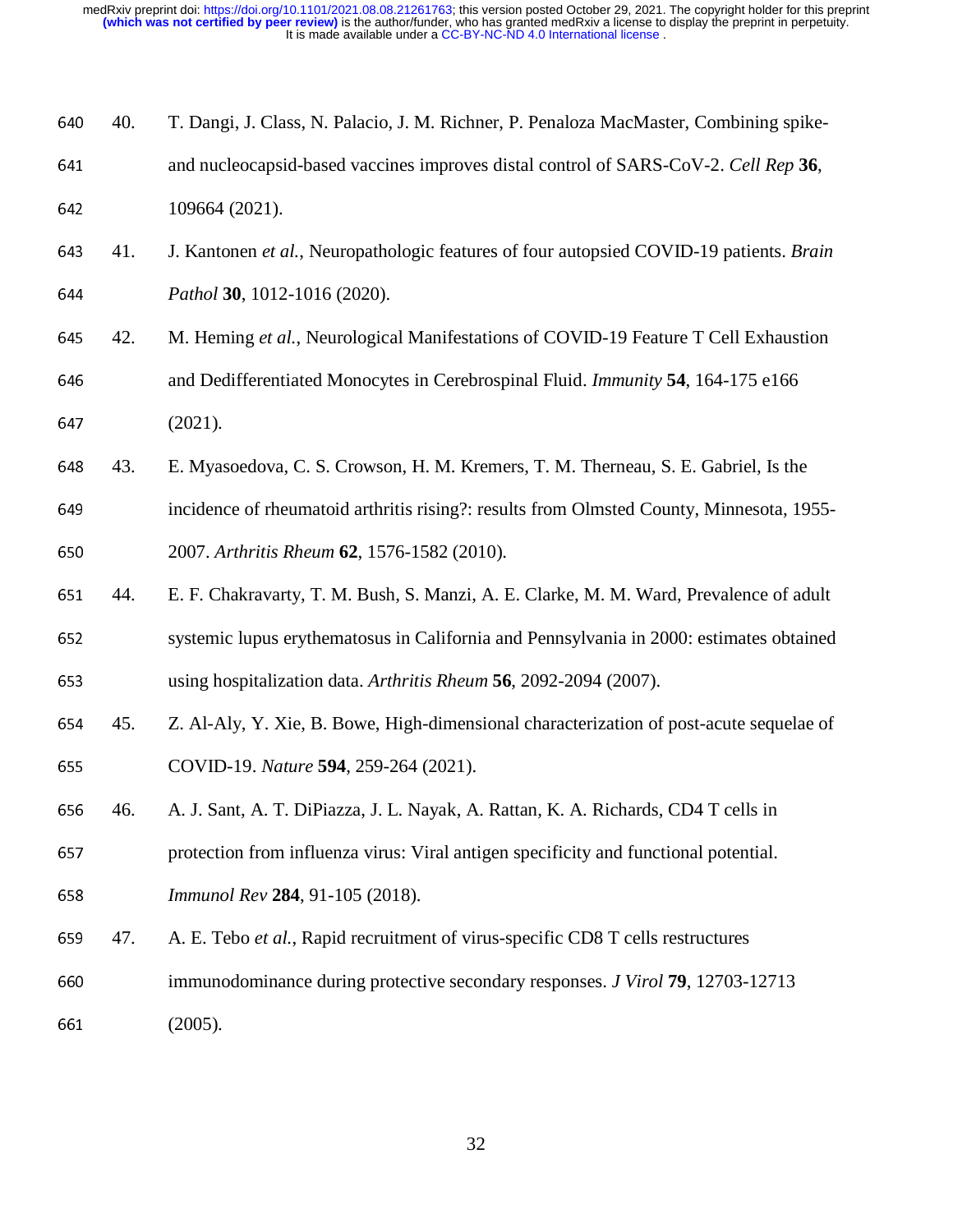- 48. S. R. Crowe *et al.*, Differential antigen presentation regulates the changing patterns of
- CD8+ T cell immunodominance in primary and secondary influenza virus infections. *<sup>J</sup>*
- *Exp Med* **<sup>198</sup>**, 399-410 (2003).
- 49. S. E. Henrickson *et al.*, Antigen availability determines CD8(+) T cell-dendritic cell
- interaction kinetics and memory fate decisions. *Immunity* **<sup>39</sup>**, 496-507 (2013).
- 50. G. Alter *et al.*, Immunogenicity of Ad26.COV2.S vaccine against SARS-CoV-2 variants in humans. *Nature*, (2021).
- 51. D. D. Anthony *et al.*, Dissecting the T Cell Response: Proliferation Assays vs. Cytokine 670 Signatures by ELISPOT. *Cells* **1**, 127-140 (2012).
- 52. K. L. Good-Jacobson, M. J. Shlomchik, Plasticity and heterogeneity in the generation of 672 memory B cells and long-lived plasma cells: the influence of germinal center interactions and dynamics. *J Immunol* **<sup>185</sup>**, 3117-3125 (2010).
- 53. D. Baumjohann *et al.*, Persistent antigen and germinal center B cells sustain T follicular helper cell responses and phenotype. *Immunity* **<sup>38</sup>**, 596-605 (2013).
- 54. C. Bennasrallah *et al.*, Three COVID-19 cases with a long-term viral shedding period in Tunisia. *Pan Afr Med J* **<sup>35</sup>**, 117 (2020).
- 55. T. L. Dao, V. T. Hoang, P. Gautret, Recurrence of SARS-CoV-2 viral RNA in recovered
- COVID-19 patients: a narrative review. *Eur J Clin Microbiol Infect Dis* **<sup>40</sup>**, 13-25 (2021).
- 56. Y. Tian, L. Rong, W. Nian, Y. He, Review article: gastrointestinal features in COVID-19
- and the possibility of faecal transmission. *Aliment Pharmacol Ther* **<sup>51</sup>**, 843-851 (2020).
- 57. A. S. van Doorn, B. Meijer, C. M. A. Frampton, M. L. Barclay, N. K. H. de Boer,
- 683 Systematic review with meta-analysis: SARS-CoV-2 stool testing and the potential for
- faecal-oral transmission. *Aliment Pharmacol Ther* **<sup>52</sup>**, 1276-1288 (2020).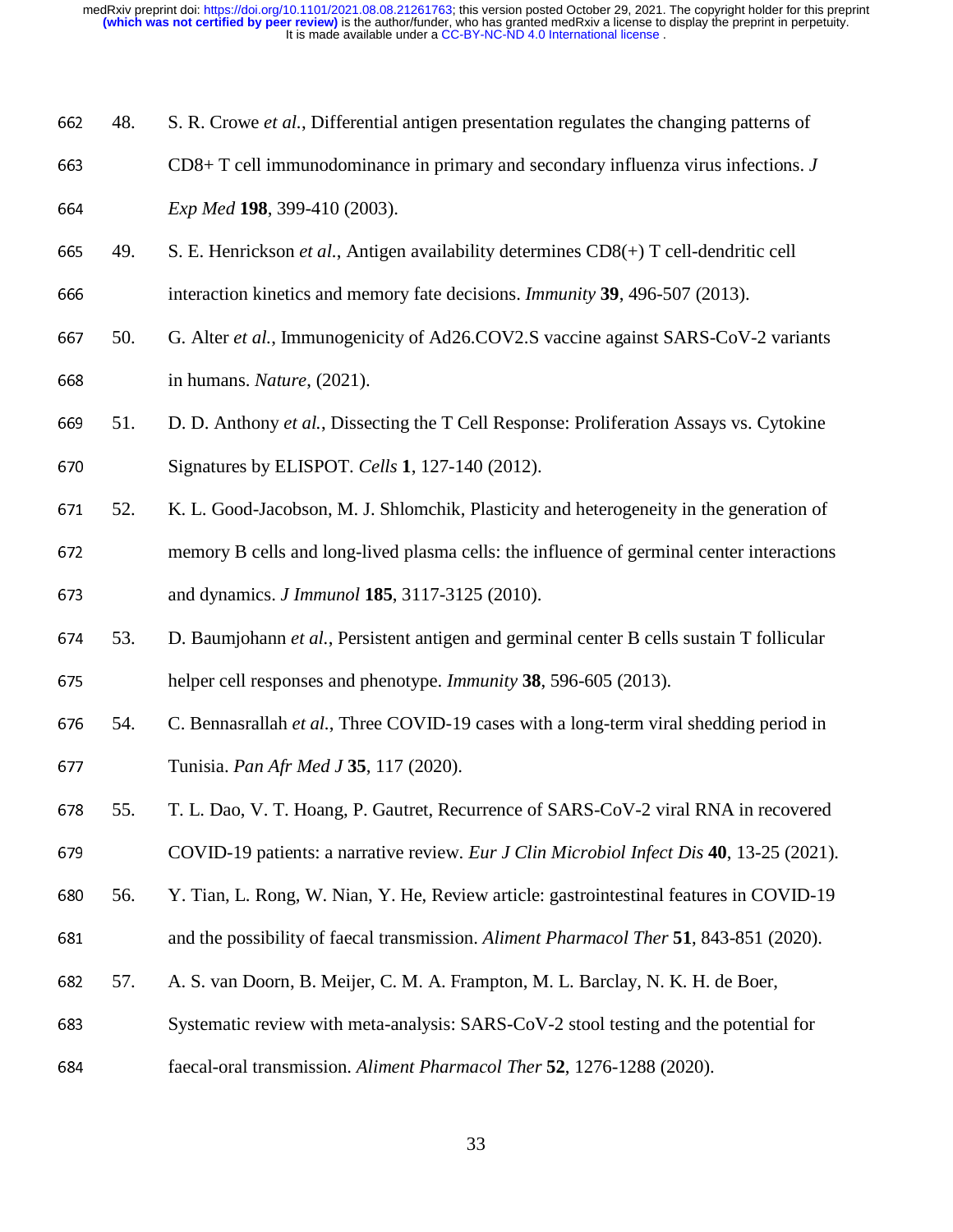- 58. Y. Chen *et al.*, The presence of SARS-CoV-2 RNA in the feces of COVID-19 patients. *<sup>J</sup> Med Virol* **<sup>92</sup>**, 833-840 (2020).
- 59. R. Channappanavar, J. Zhao, S. Perlman, T cell-mediated immune response to respiratory coronaviruses. *Immunol Res* **<sup>59</sup>**, 118-128 (2014).
- 60. S. N. Mueller, T. Gebhardt, F. R. Carbone, W. R. Heath, Memory T cell subsets,
- migration patterns, and tissue residence. *Annu Rev Immunol* **<sup>31</sup>**, 137-161 (2013).
- 61. N. Palacio *et al.*, Early type I IFN blockade improves the efficacy of viral vaccines. *J Exp Med* **<sup>217</sup>**, (2020).
- 62. E. J. Wherry, T cell exhaustion. *Nat Immunol* **<sup>12</sup>**, 492-499 (2011).
- 63. H. Shin, S. D. Blackburn, J. N. Blattman, E. J. Wherry, Viral antigen and extensive
- division maintain virus-specific CD8 T cells during chronic infection. *J Exp Med* **<sup>204</sup>**, 696 941-949 (2007).
- 64. E. J. Wherry, D. L. Barber, S. M. Kaech, J. N. Blattman, R. Ahmed, Antigen-independent memory CD8 T cells do not develop during chronic viral infection. *Proc Natl Acad Sci U*
- *S A* **<sup>101</sup>**, 16004-16009 (2004).
- 65. Y. Tian *et al.*, Dengue-specific CD8+ T cell subsets display specialized transcriptomic and TCR profiles. *J Clin Invest* **<sup>129</sup>**, 1727-1741 (2019).
- 66. E. Derhovanessian *et al.*, Infection with cytomegalovirus but not herpes simplex virus
- 703 induces the accumulation of late-differentiated CD4+ and CD8+ T-cells in humans. *J*
- *Gen Virol* **<sup>92</sup>**, 2746-2756 (2011).
- 67. F. R. Toapanta, P. J. Bernal, K. L. Kotloff, M. M. Levine, M. B. Sztein, T cell mediated
- 706 immunity induced by the live-attenuated Shigella flexneri 2a vaccine candidate CVD
- 1208S in humans. *J Transl Med* **<sup>16</sup>**, 61 (2018).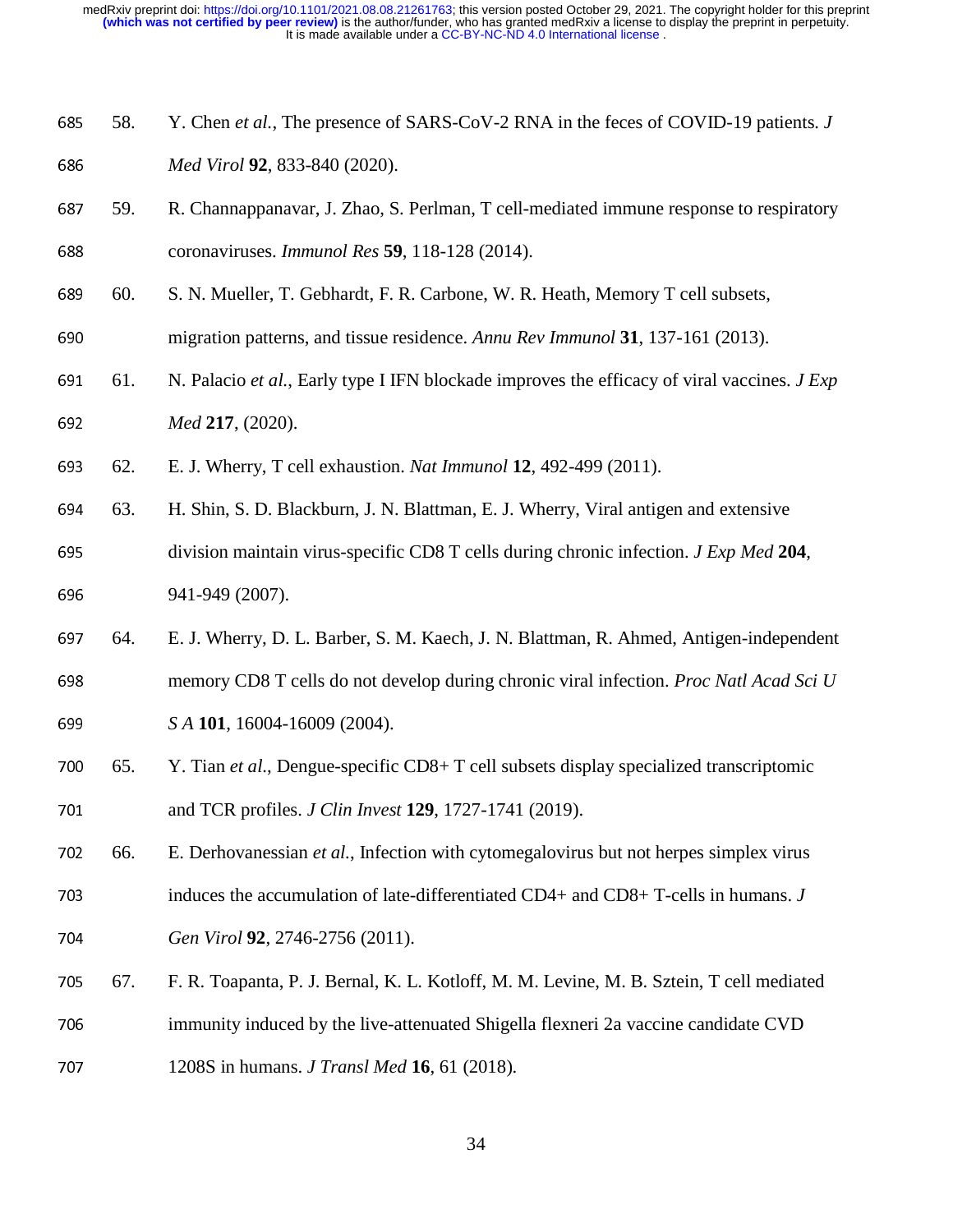| 708 | 68. | R. Karki et al., COVID-19 cytokines and the hyperactive immune response: Synergism                  |
|-----|-----|-----------------------------------------------------------------------------------------------------|
| 709 |     | of TNF-alpha and IFN-gamma in triggering inflammation, tissue damage, and death.                    |
| 710 |     | bioRxiv, (2020).                                                                                    |
| 711 | 69. | R. Karki et al., Synergism of TNF-alpha and IFN-gamma Triggers Inflammatory Cell                    |
| 712 |     | Death, Tissue Damage, and Mortality in SARS-CoV-2 Infection and Cytokine Shock                      |
| 713 |     | Syndromes. Cell 184, 149-168 e117 (2021).                                                           |
| 714 | 70. | S. F. Pedersen, Y. C. Ho, SARS-CoV-2: a storm is raging. <i>J Clin Invest</i> 130, 2202-2205        |
| 715 |     | (2020).                                                                                             |
| 716 | 71. | S. Diehl et al., Inhibition of Th1 differentiation by IL-6 is mediated by SOCS1. Immunity           |
| 717 |     | 13, 805-815 (2000).                                                                                 |
| 718 | 72. | R. Channappanavar, S. Perlman, Pathogenic human coronavirus infections: causes and                  |
| 719 |     | consequences of cytokine storm and immunopathology. Semin Immunopathol 39, 529-                     |
| 720 |     | 539 (2017).                                                                                         |
| 721 | 73. | R. E. Sorge et al., Different immune cells mediate mechanical pain hypersensitivity in              |
| 722 |     | male and female mice. Nat Neurosci 18, 1081-1083 (2015).                                            |
| 723 | 74. | S. F. Rosen et al., Increased pain sensitivity and decreased opioid analgesia in T-cell-            |
| 724 |     | deficient mice and implications for sex differences. <i>Pain</i> 160, 358-366 (2019).               |
| 725 | 75. | D. R. Addis, J. J. DeBerry, S. Aggarwal, Chronic Pain in HIV. Mol Pain 16,                          |
| 726 |     | 1744806920927276 (2020).                                                                            |
| 727 | 76. | H. I. Kemp, E. Corner, L. A. Colvin, Chronic pain after COVID-19: implications for                  |
| 728 |     | rehabilitation. Br J Anaesth 125, 436-440 (2020).                                                   |
| 729 | 77. | T. Wang <i>et al.</i> , Transcriptomic profiling of peripheral blood $CD4(+)$ T-cells in asthmatics |
| 730 |     | with and without depression. Gene $565$ , 282-287 (2015).                                           |
|     |     |                                                                                                     |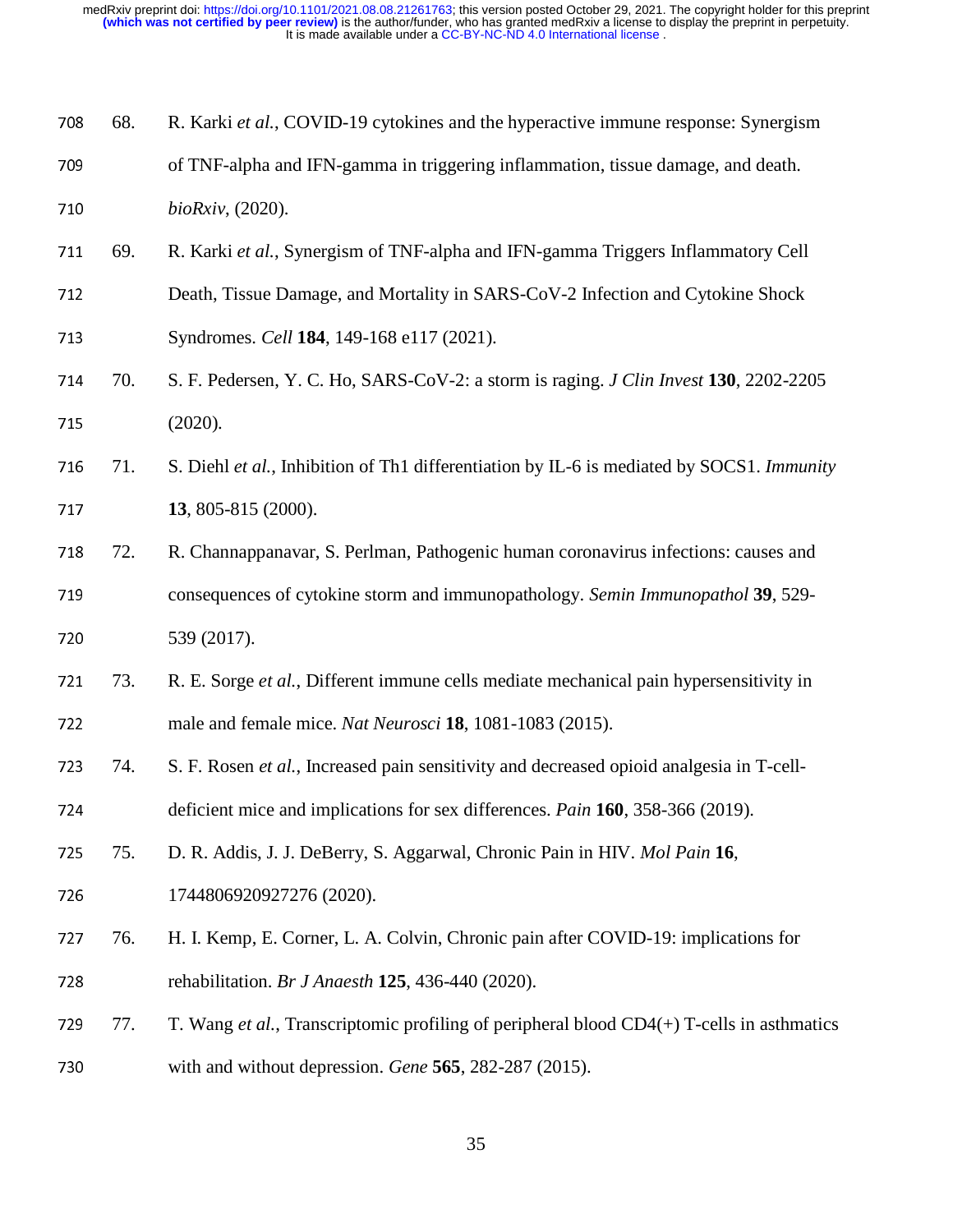- 78. A. H. Miller, Depression and immunity: a role for T cells? *Brain Behav Immun* **<sup>24</sup>**, 1-8 732 (2010).
- 79. C. Garber *et al.*, T cells promote microglia-mediated synaptic elimination and cognitive
- dysfunction during recovery from neuropathogenic flaviviruses. *Nat Neurosci* **<sup>22</sup>**, 1276-
- 735 1288 (2019).
- 80. U. Sahin *et al.*, COVID-19 vaccine BNT162b1 elicits human antibody and TH1 T cell responses. *Nature* **<sup>586</sup>**, 594-599 (2020).
- 738 81. V. Oberhardt *et al.*, Rapid and stable mobilization of CD8(+) T cells by SARS-CoV-2
- mRNA vaccine. *Nature* **<sup>597</sup>**, 268-273 (2021).
- 82. J. S. Lai *et al.*, How item banks and their application can influence measurement practice
- in rehabilitation medicine: a PROMIS fatigue item bank example. *Arch Phys Med Rehabil* **<sup>92</sup>**, S20-27 (2011).
- 83. M. Roederer, J. L. Nozzi, M. C. Nason, SPICE: exploration and analysis of post-
- cytometric complex multivariate datasets. *Cytometry A* **<sup>79</sup>**, 167-174 (2011).
- 84. P. A. Harris *et al.*, Research electronic data capture (REDCap)--a metadata-driven
- methodology and workflow process for providing translational research informatics
- support. *J Biomed Inform* **<sup>42</sup>**, 377-381 (2009).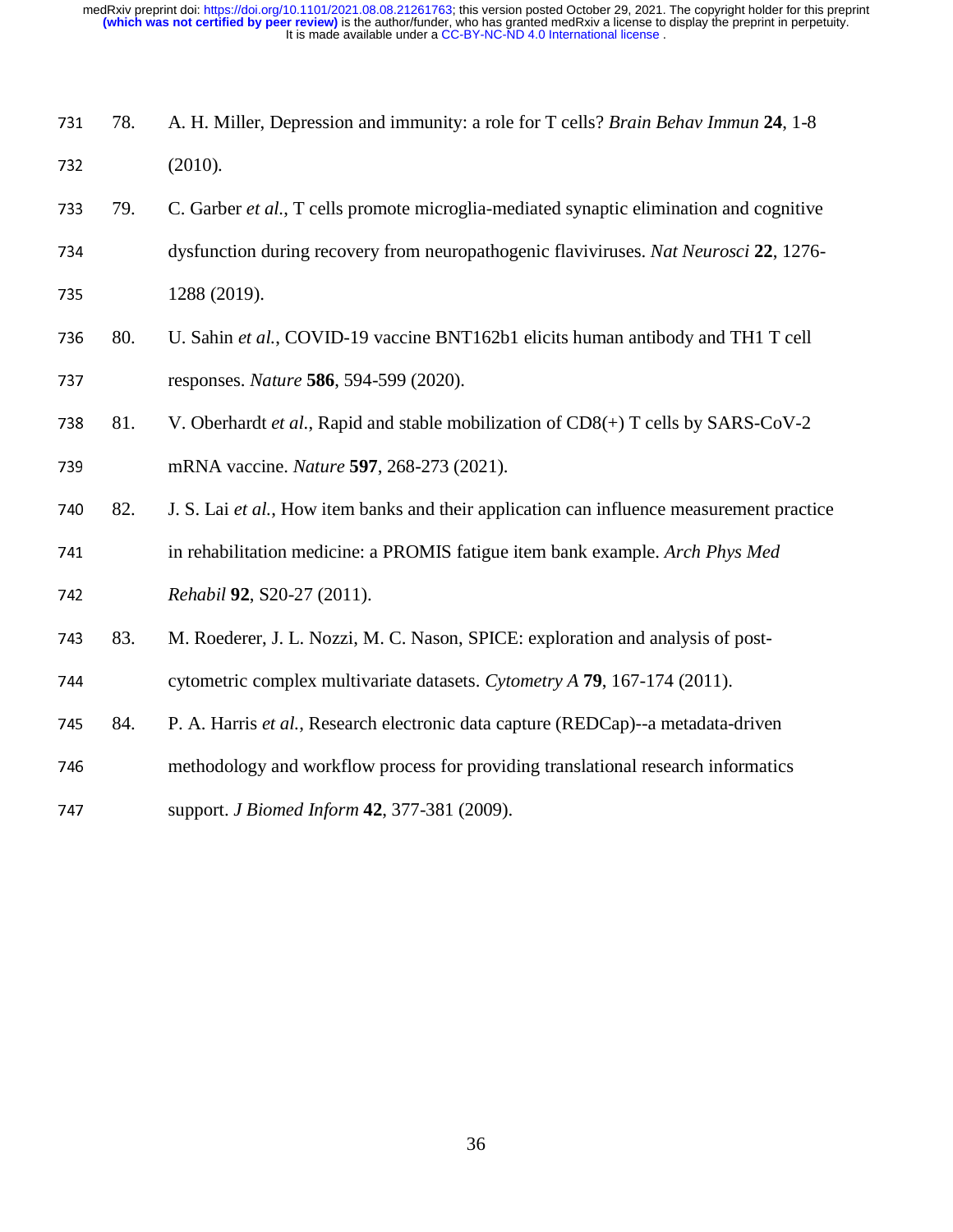| В.<br>А.                                                                                                                   | <b>Patient Demographics</b>        | <b>NP</b>                                    | CC                                | HC                                            |
|----------------------------------------------------------------------------------------------------------------------------|------------------------------------|----------------------------------------------|-----------------------------------|-----------------------------------------------|
|                                                                                                                            | Participants                       | 56                                           | 24                                | 31                                            |
| RT-PCR+ and/or RBD<br>PCR+ and/or RBD<br>PCR- and RBD IgG-                                                                 | Sex                                | 38F, 18M                                     | 16F, 8M                           | 19F, 12M                                      |
| IgG+ Neuro-Covid<br>IgG+ healthy Covid<br>healthy controls<br>(PASC) long-haulers<br>convalescents<br>(HC)<br>(CC)<br>(NP) | Race/Ethnicity                     | 39 White<br>9 Hispanic<br>4 Asian<br>4 Black | 15 White<br>6 Hispanic<br>3 Asian | 11 White<br>5 Hispanic<br>13 Asian<br>2 Black |
|                                                                                                                            | Hospitalization (%)                | 8(14.3)                                      | 1(4.2)                            | 0(0)                                          |
| <b>Isolate PBMC; stimulate</b><br>overnight with 2µg/mL peptide<br>pools                                                   | Days post-symptom onset<br>(range) | 193.4<br>$(20-407)$                          | 155.0<br>$(44 - 458)$             | <b>NA</b>                                     |
|                                                                                                                            | Neurologic symptoms (%)            | 56 (100)                                     | 0(0)                              | 0(0)                                          |
| Intracellular cytokine staining for                                                                                        | Brain Fog                          | 49 (87.5)                                    |                                   |                                               |
| IFN-y & IL-2 ELISPOT<br>TNF-a, IL-21, Granzyme A/B/M,<br>AIM cell-surface marker assay<br>Perforin, IL-6                   | Fatigue                            | 46 (82.1)                                    |                                   |                                               |
|                                                                                                                            | Headache                           | 41 (73.2)                                    |                                   |                                               |
|                                                                                                                            | <b>Dizziness</b>                   | 33 (58.9)                                    |                                   |                                               |
|                                                                                                                            | Anosmia                            | 35(62.5)                                     |                                   |                                               |
|                                                                                                                            | Dysgeusia                          | 33 (58.9)                                    |                                   |                                               |

34 (60.7)

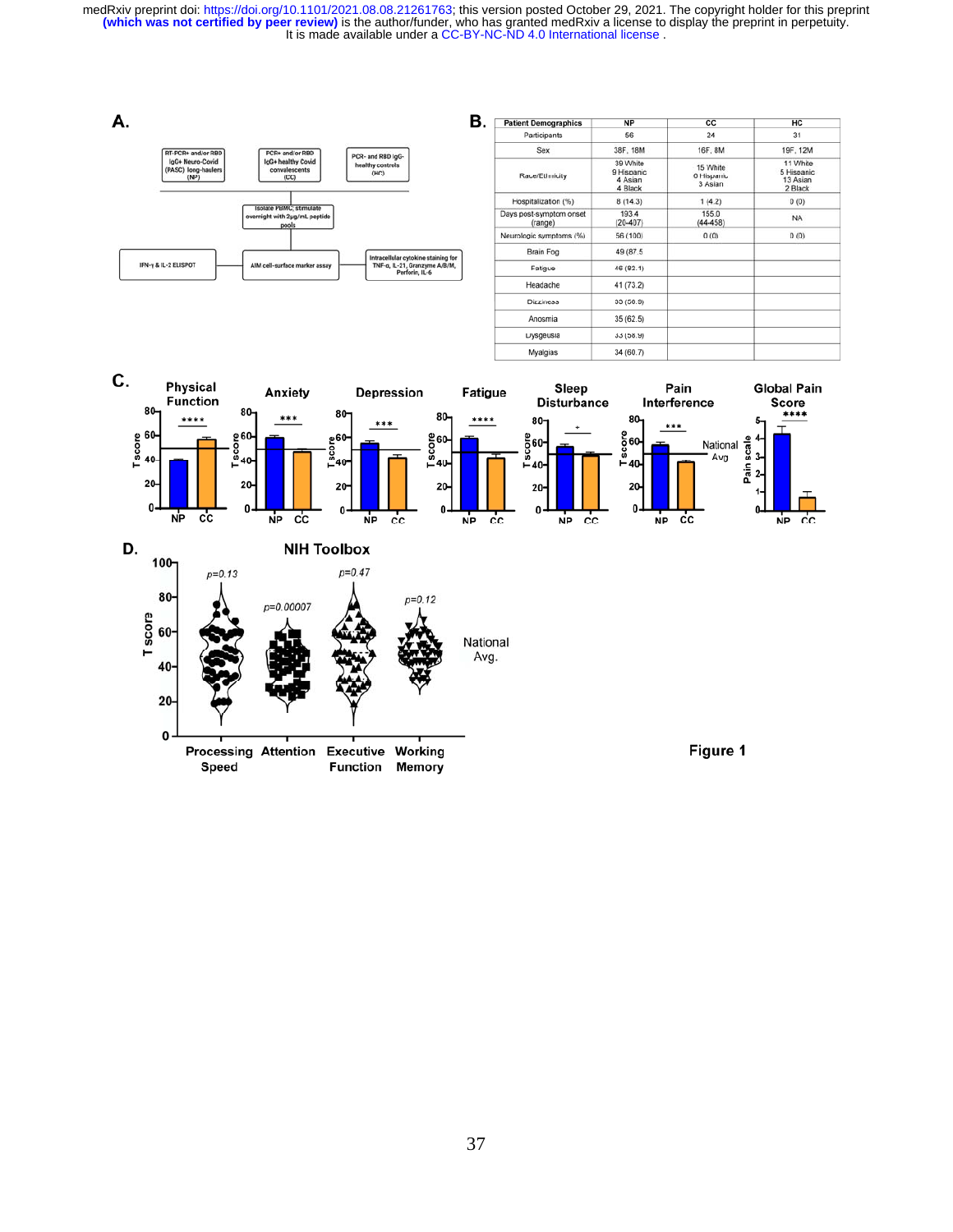## <sup>748</sup>**Figure 1: Study design and clinical data**

- 749 A.) Flow chart describing study populations and experimental assays for each sample. B.) Table
- 750 showing subject demographics and neurologic symptoms. C.) PROMIS-57 patient-reported
- 751 survey T scores for Neuro-PASC (NP;  $n=36$ ) and COVID convalescents (CC;  $n=13$ ) groups. D.)
- 752 NIH Toolbox cognitive T scores for NP (n=43). Horizontal black line represents the U.S.
- 753 national average T score of 50; *p* values relative to US national average by one sample Wilcoxon
- 754 signed rank test. \*p<0.05, \*\*\*p<0.005, \*\*\*\*p<0.0001 by two-tailed Student's t test.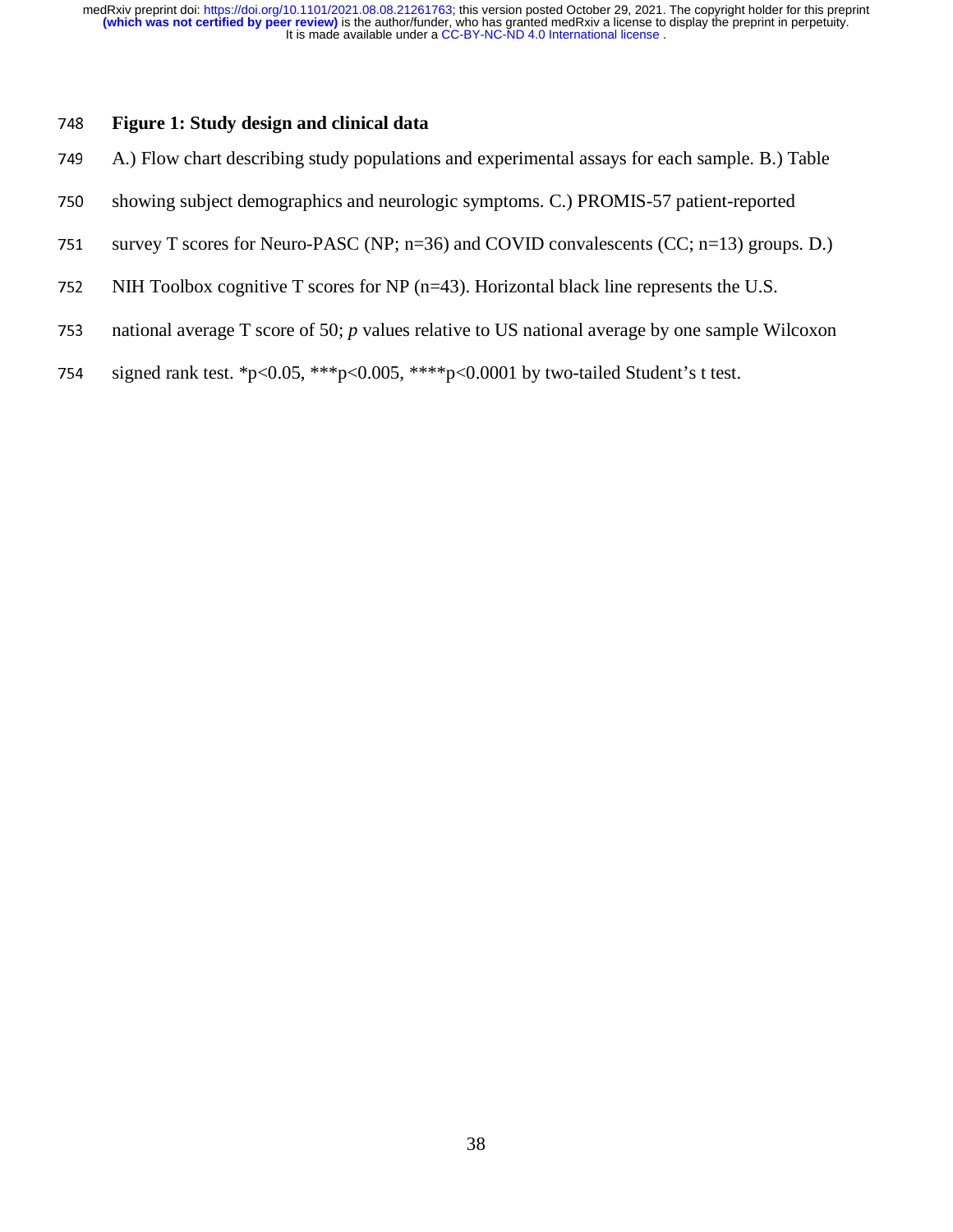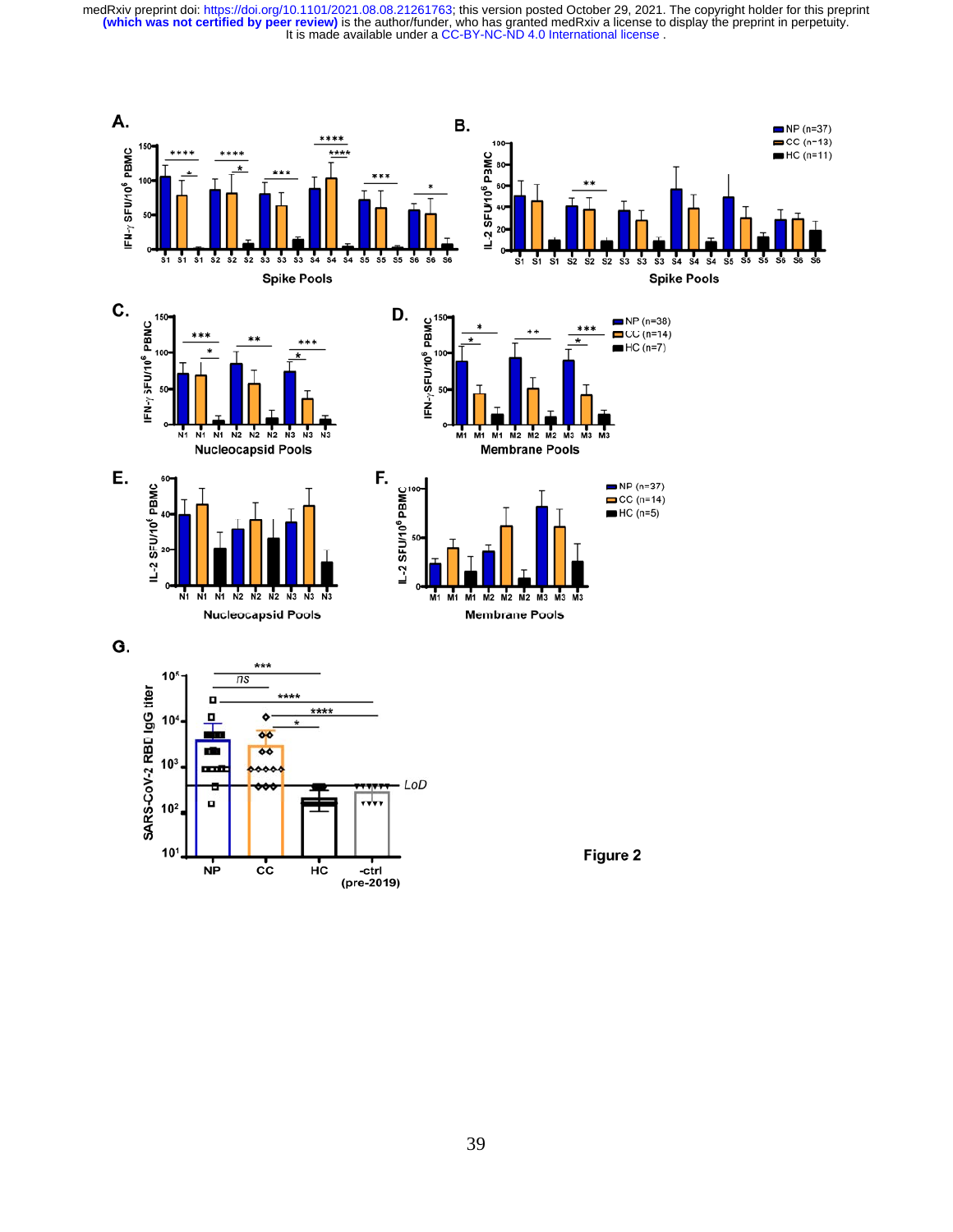# <sup>755</sup>**Figure 2: Figure 2: Neuro-PASC reactivity to SARS-CoV-2 N and M peptides compared to**

## <sup>756</sup>**healthy COVID convalescents**

- <sup>757</sup>A-B.) NP (PCR+ or seropositive Neuro-PASC) and CC (PCR+ or seropositive healthy COVID
- 758 convalescent) groups display similar IFN- $\gamma$  and IL-2 responses to peptides from SARS-CoV-2
- 759 Spike protein by ELISPOT. C-D.) NP samples show significantly enhanced IFN-γ responses to
- 760 the N3 peptide pool (C) and to the M1 and M3 peptide pools (D) compared with CC or HC. E-
- 761 F.) N- and M- specific IL-2 production did not significantly differ between subject groups. G.)
- 762 Spike RBD IgG endpoint titer quantification for NP, CC, and HC groups. *LOD* = limit of
- 763 detection. Data representative of 10 experiments with all conditions plated in duplicate.  $*p<0.05$ ,
- 764 \*\*p<0.01, \*\*\*p<0.005, \*\*\*\*p<0.0001 by two-way ANOVA with Tukey's posttest.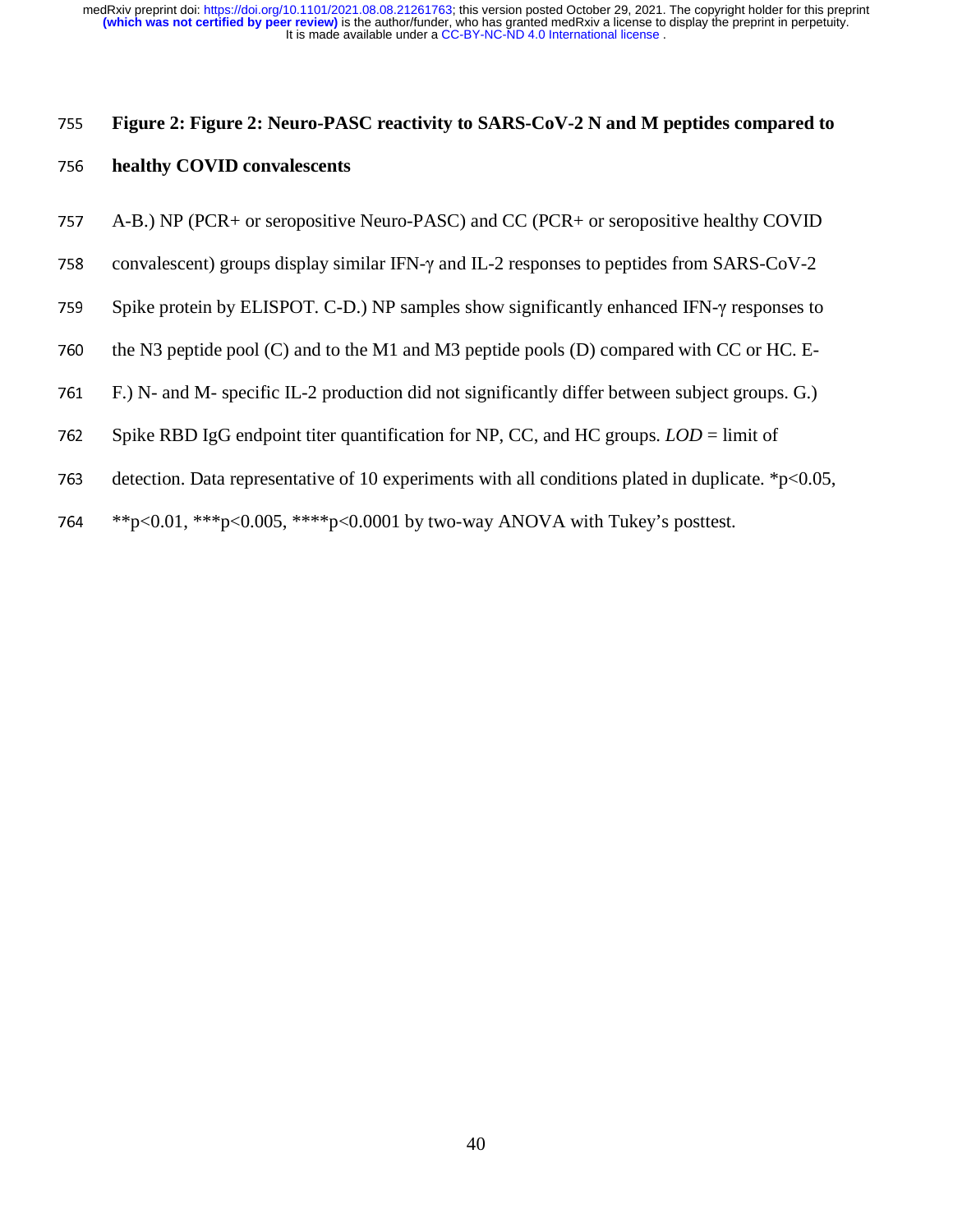

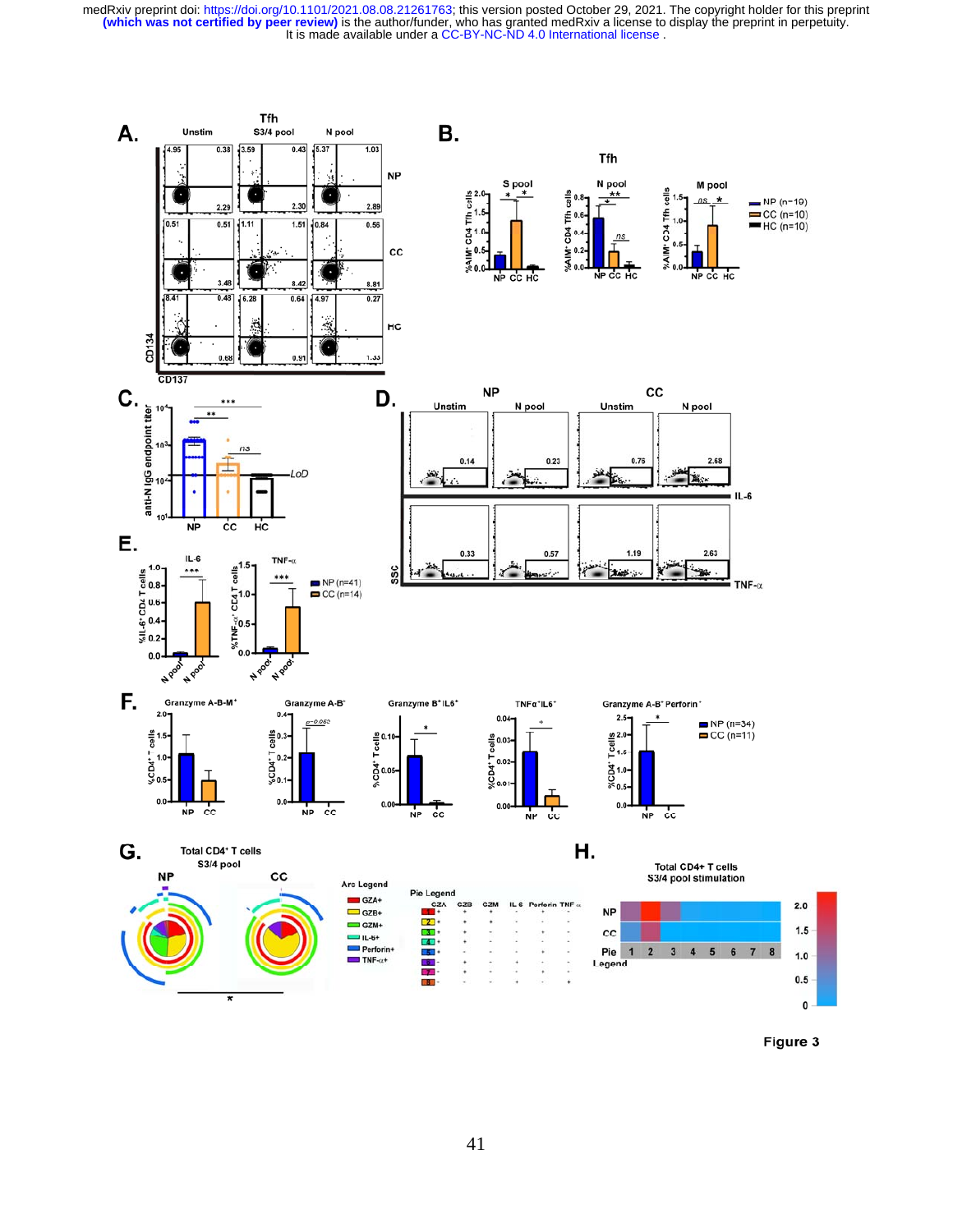## 765 Figure 3: Tfh cell activation and CD4<sup>+</sup> T cell polyfunctionality in response to SARS-CoV-2 **structral proteins in Neuro-PASC**

| 767 | A.) FACS plots showing that Ag-specific CD4 <sup>+</sup> Tfh from NP patients are more highly activated |
|-----|---------------------------------------------------------------------------------------------------------|
| 768 | in response to N peptide pool stimulation compared with CC, but less activated by Spike                 |
| 769 | peptides. B.) Quantification of AIM <sup>+</sup> Tfh cell activation to S, N, and M peptides. C.) Anti- |
| 770 | SARS-CoV-2 Nucleocapsid IgG endpoint titers for NP, CC, and HC subjects shown in 3B. NP                 |
| 771 | patients display significantly elevated anti-N IgG titers compared with CC subjects. D.) CD4+T          |
| 772 | cells from NP produce significantly less IL-6 and TNF- $\alpha$ in response to N pool stimulation       |
| 773 | compared with CC individuals. E.) Quantification of cytokine production from D. F.) $CD4^+$ T           |
| 774 | cells from NP subjects have enhanced polyfunctionality and granzyme production after S3/4               |
| 775 | peptide stimulation compared with CC subjects. G.) Pie graphs show CD4 <sup>+</sup> T cells from CC     |
| 776 | subjects have enhanced production of granzymes A & B, granzyme B & IL-6, and TNF- $\alpha$ & IL-6       |
| 777 | compared with NP subjects in response to SARS-CoV-2 S3/4 pool stimulation. H.) Heatmap                  |
| 778 | quantifying polyfunctionality in different categories of cytokine production between groups. NP         |
| 779 | subjects produced 2-fold more granzymes A/B/M than CC. Data combined from 6 independent                 |
| 780 | experiments with NP n=34, CC n=11. *p<0.05, **p<0.01, ***p<0.005 using one-way ANOVA                    |
| 781 | with Bonferroni's posttest (B, C); two-tailed Student's t Test with Welch's correction (E, F) or a      |
| 782 | Permutation test (G). All pie graphs are showing data after subtracting background (unstimulated        |
| 783 | condition; Fig. S6A).                                                                                   |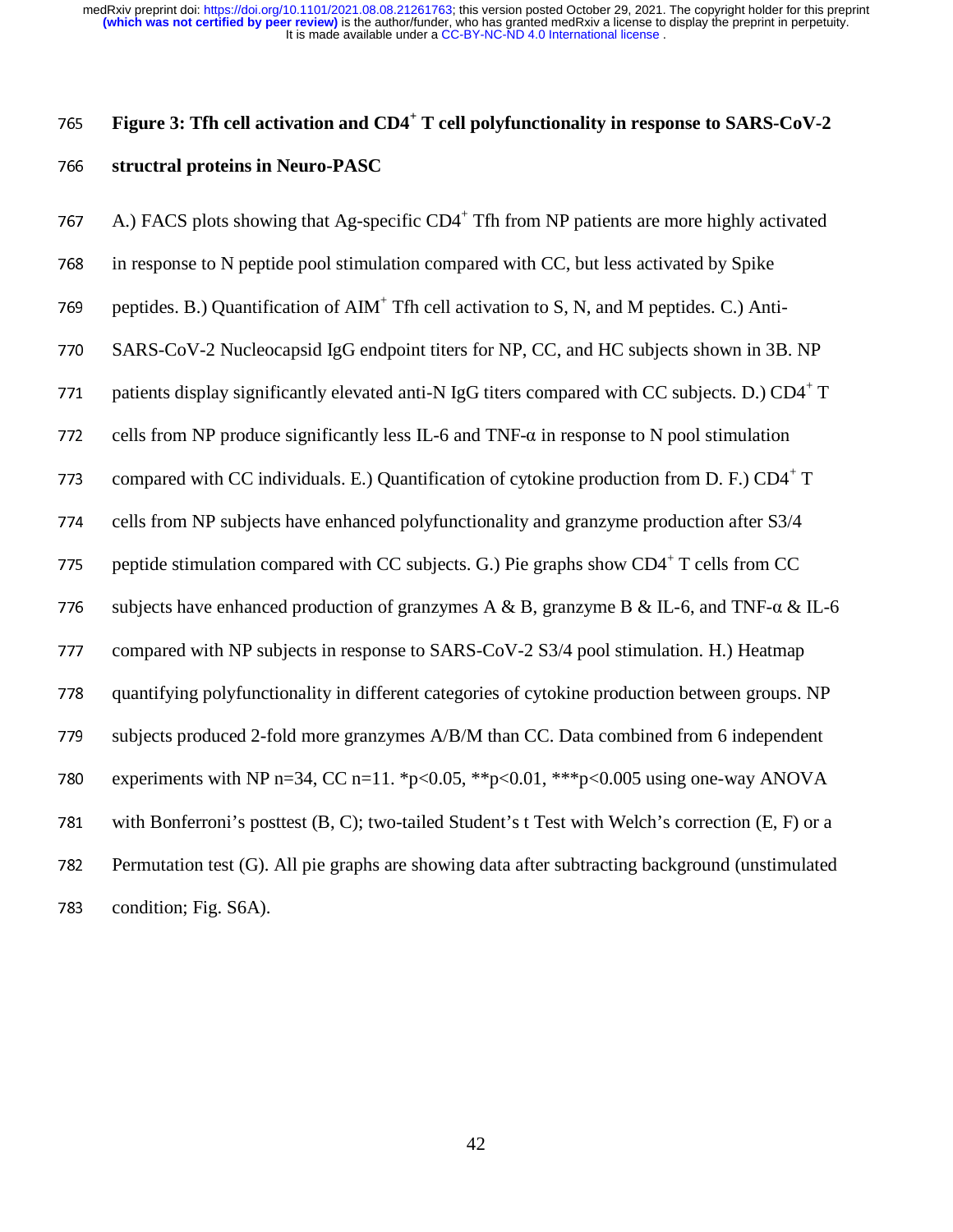

Figure 4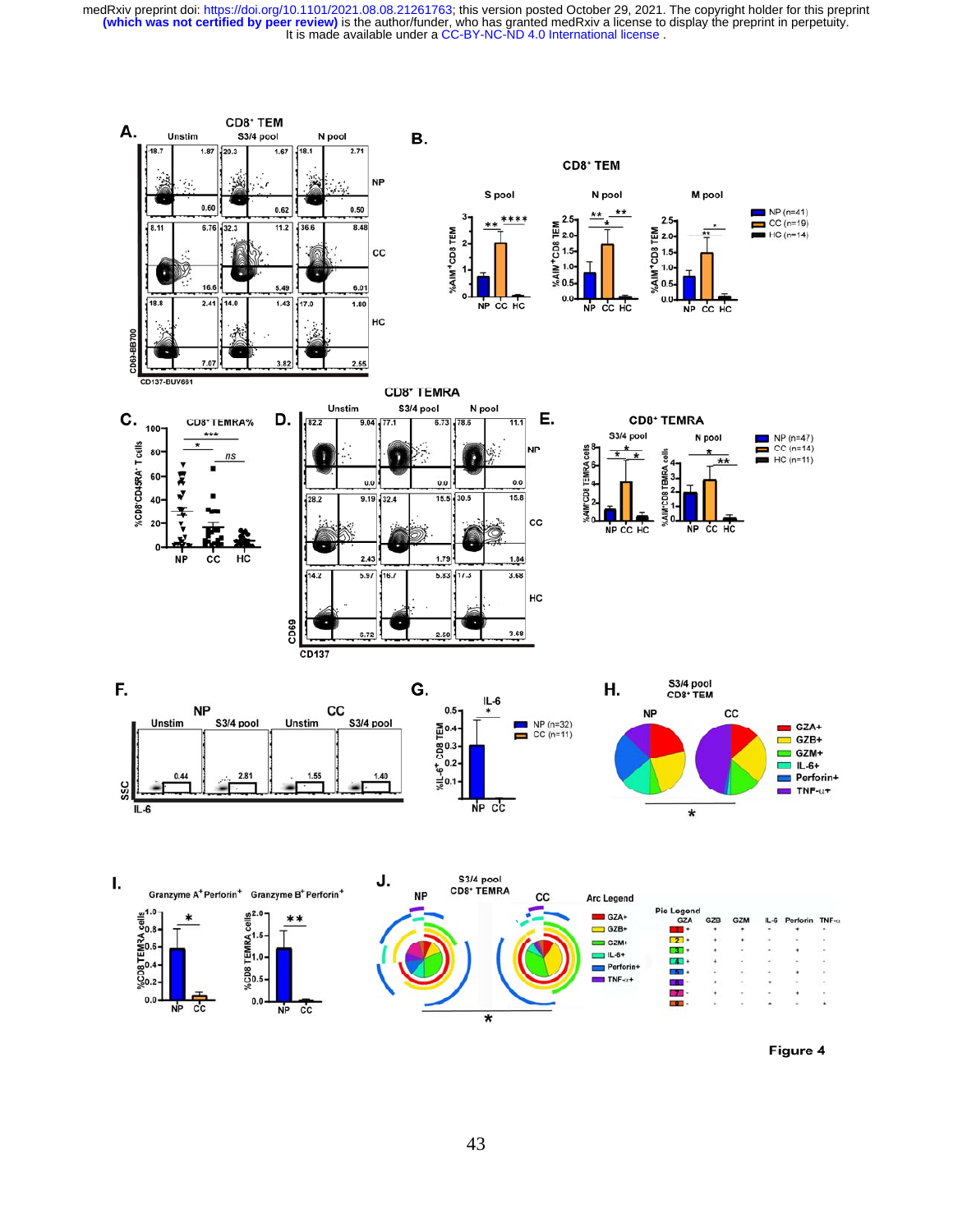## 784 **Figure 4: CD8<sup>+</sup> memory T cell activation and function in Neuro-PASC**

| 785 | A.) Selected FACS plots showing CD8 TEM cells are less activated in NP vs. CC groups after S                      |
|-----|-------------------------------------------------------------------------------------------------------------------|
| 786 | and N peptide pool stimulation. B.) Quantification of AIM+ CD8 TEM cells after S, N, and M                        |
| 787 | peptide stimulation. C.) CD8 <sup>+</sup> TEMRA cells accumulate significantly in PBMC from NP                    |
| 788 | subjects compared with CC or HC. D.) CD8 <sup>+</sup> TEMRA cells from NP patients are less activated             |
| 789 | by S3/4 and N pools compared with those from CC subjects. E.) Quantification of AIM <sup>+</sup> CD8 <sup>+</sup> |
| 790 | TEMRA cells from D. F-G.) CD8 <sup>+</sup> TEM from NP have significantly enhanced IL-6 production                |
| 791 | after S3/4 stimulation compared with CC. H.) Pie charts demonstrating that S3/4-specific $CD8+$                   |
| 792 | TEM are polarized to produce more TNF- $\alpha$ or granzyme B in CC group while those from NP                     |
| 793 | patients produce significantly more IL-6 and Perforin. I.) CD8 <sup>+</sup> TEMRA from NP patients have           |
| 794 | elevated granzyme and Perforin production after S3/4 stimulation compared to CC subjects. J.)                     |
| 795 | $CD8+$ TEMRA from CC subjects are less polyfunctional in response to S3/4 stimulation                             |
| 796 | compared with NP subjects. Data combined from 5 independent experiments with n=34 NP,                             |
| 797 | n=11 CC. *p<0.05, **p<0.01 using two-tailed Student's t test with Welch's correction (B, C, E,                    |
| 798 | G, I) or Permutation test (H, J). All pie graphs are showing data after subtracting background                    |
| 799 | (unstimulated condition; Fig. S6 B-C).                                                                            |
|     |                                                                                                                   |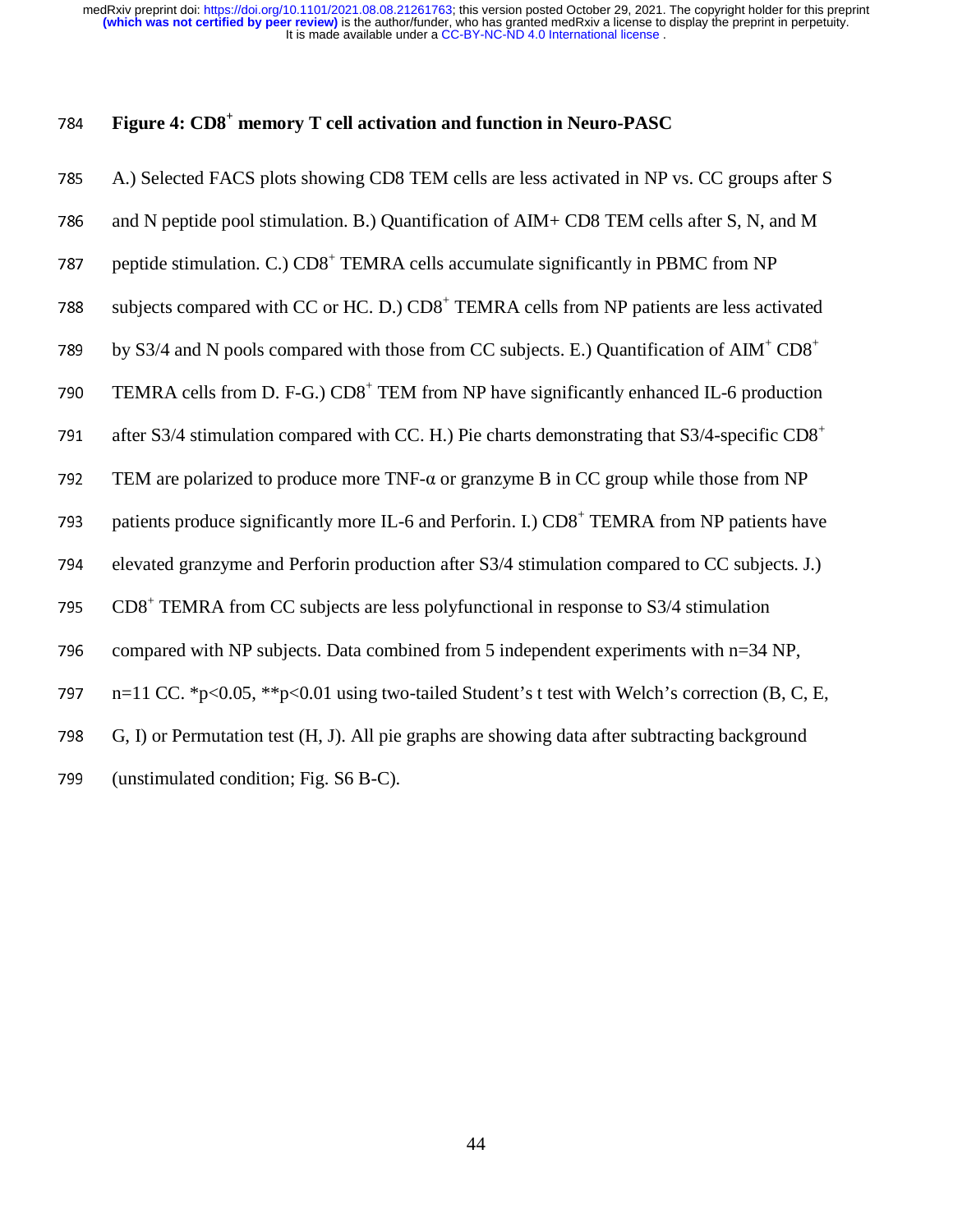

Figure 5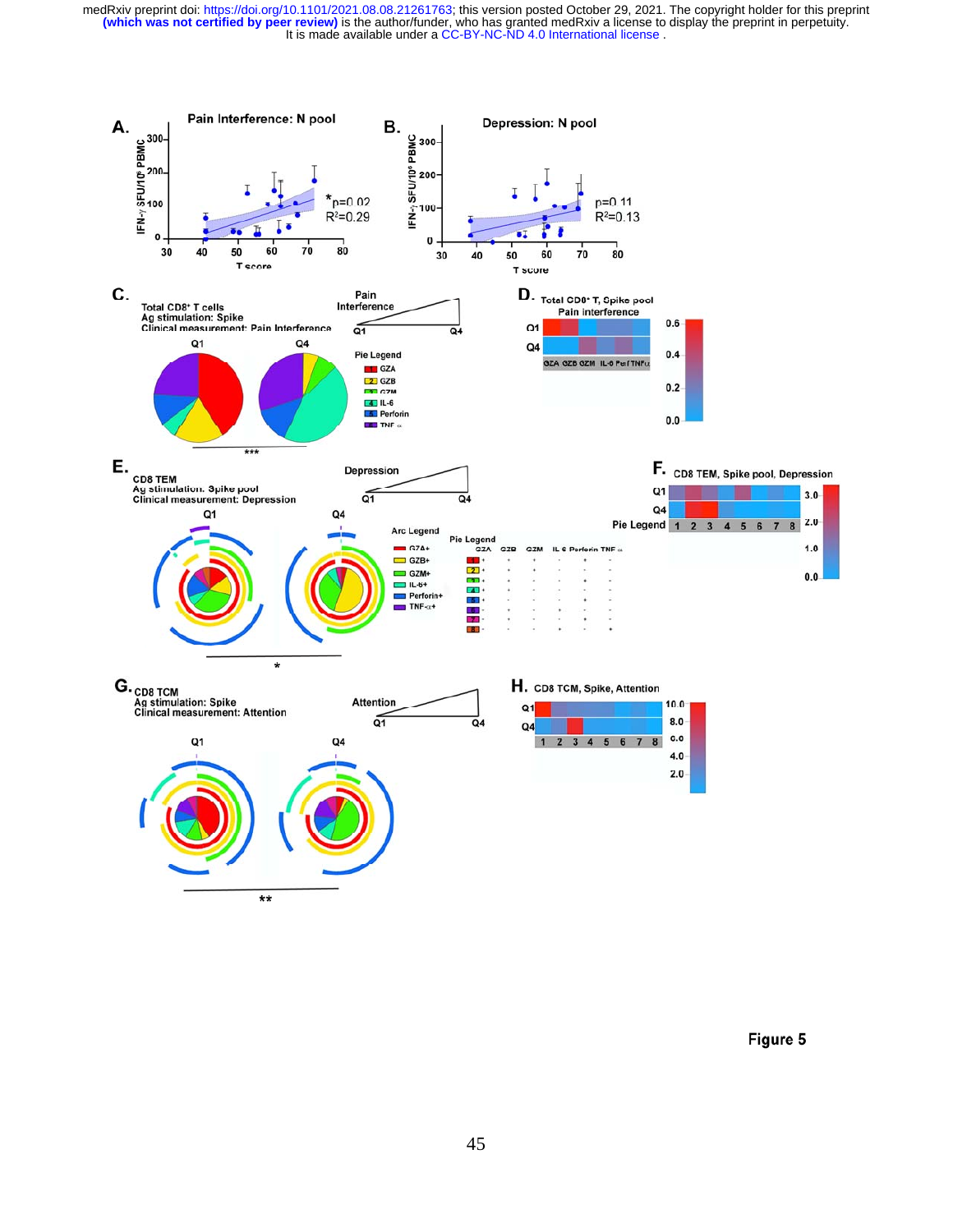## **Figure 5: Correlation of psycho-cognitive clinical measures with CD8<sup>+</sup> T cell function in** <sup>801</sup>**Neuro-PASC**

<sup>802</sup>A.) Higher T cell responses to N pool stimulation are positively correlated with high pain scores 803 in NP patients. B.) A positive trend exists between elevated N-specific IFN- $\gamma$  production and 804 higher depression scores in NP patients. C.) NP patients scoring high on pain interference have 805 Spike-specific  $CD8^+$  T cells producing more IL-6 than those scoring low. D.) Heatmap showing 806 NP with low pain scores have Spike-specific  $CD8<sup>+</sup>$  T cells producing significantly more 807 granzymes A or B than those reporting high pain levels. E.) Pie graph to demonstrate that NP 808 patients in Q4 for depression have significantly enhanced production of granzymes A/B/M 809 compared with patients with low depression scores. F.) Heatmap demonstrating that NP patients 810 with high depression scores had Spike-specific  $CD8<sup>+</sup>$  TEM producing 3-fold higher levels of 811 granzymes A, B, and M or Perforin than those scoring low on depression. G.) Spike-specific  $812$  CD8<sup>+</sup> TCM from NP patients with high scores for executive function are more polarized to 813 produce granzymes A/B/M compared with NP patients from Q1. H.) Heatmap showing Spikespecific  $CDS<sup>+</sup> TCM$  in Q1 NP patients are more polyfunctional and produce 8-10x more 815 granzymes A/B/M and Perforin than those in Q4. Data representative of 5 independent 816 experiments with n=8-9/quartile. All pie graphs showing Ag-specific cytokine production are 817 background subtracted (unstimulated conditions). \*p<0.05, \*\*p<0.01, \*\*\*\*p<0.001 using 818 Permutation tests.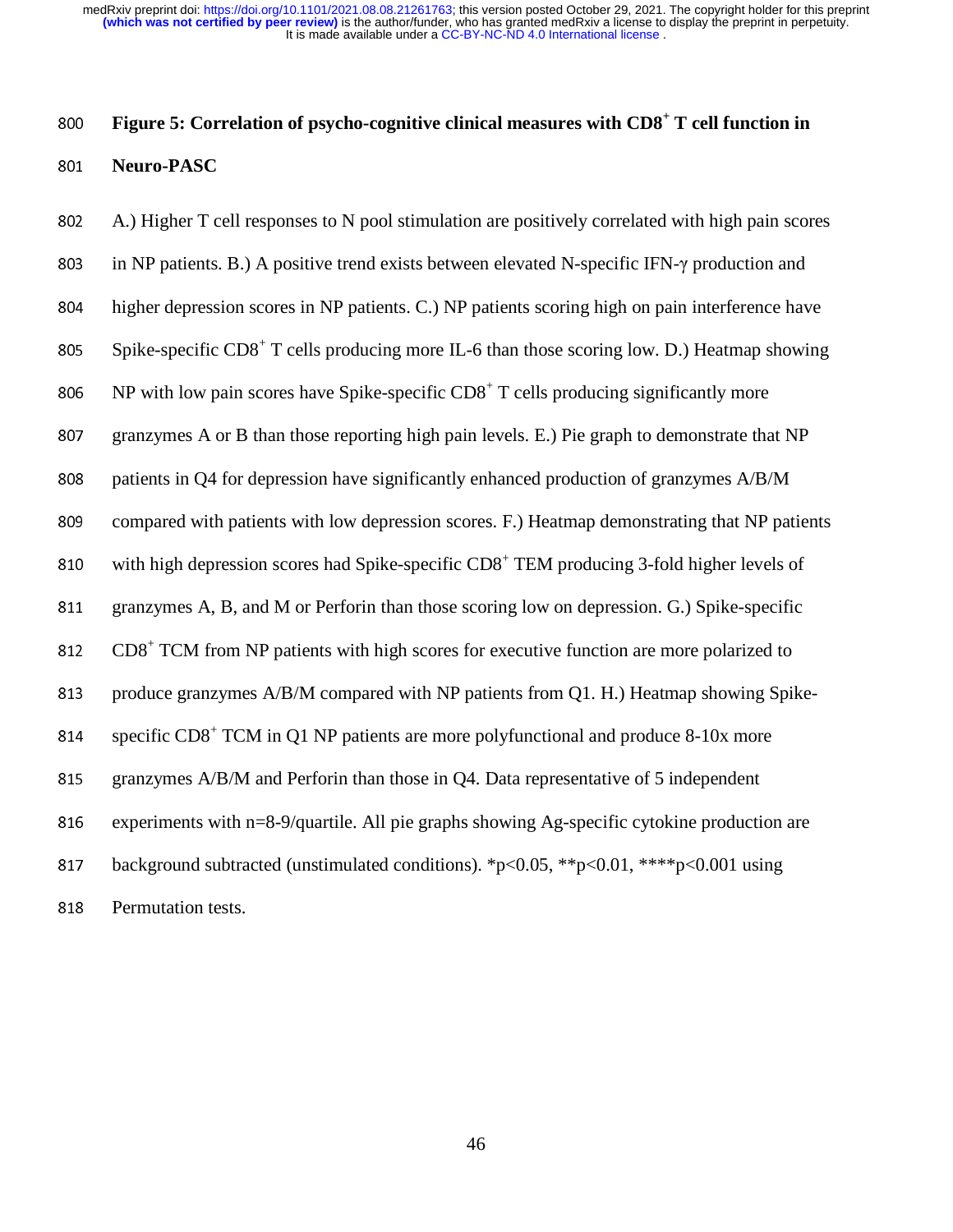



D.